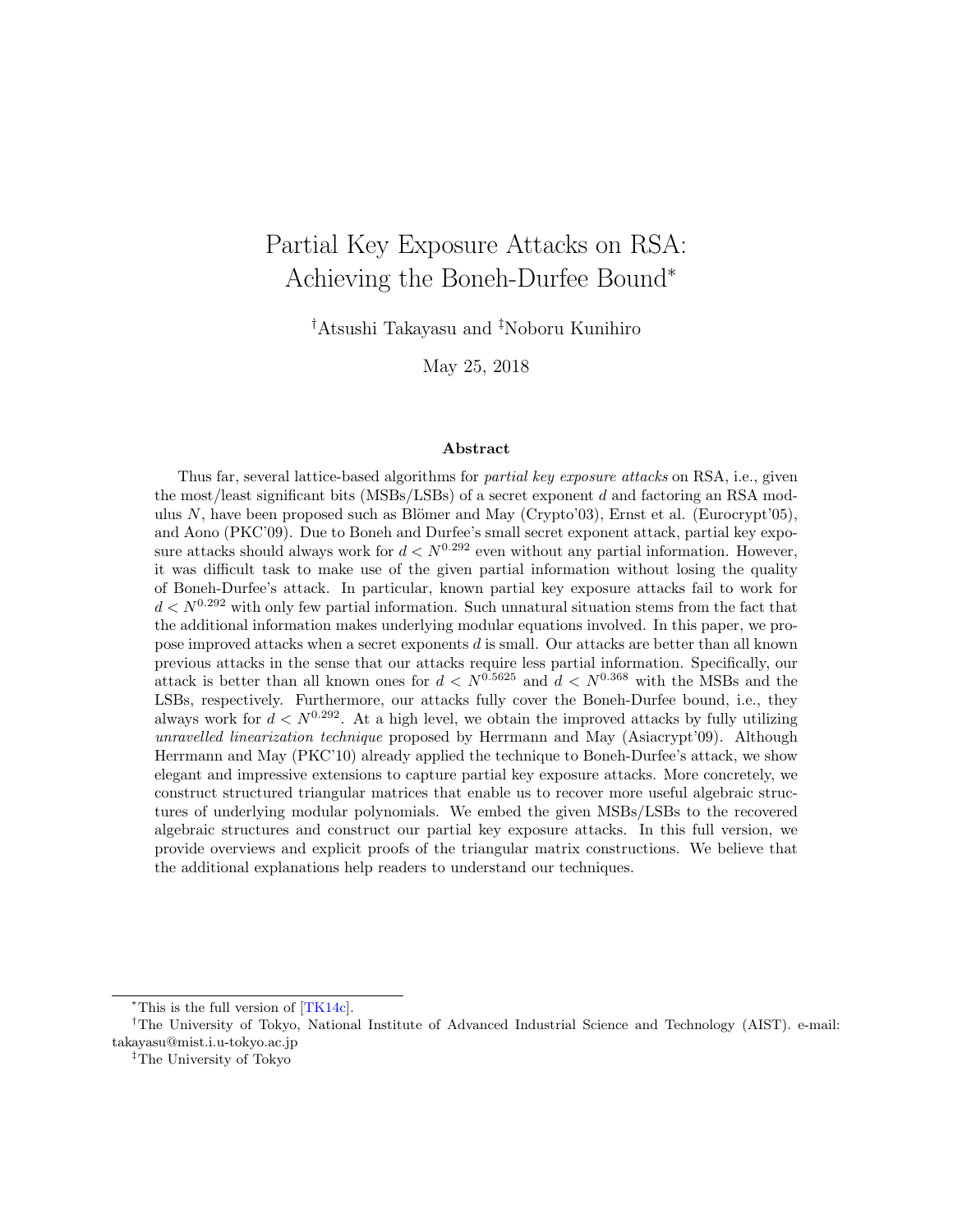# **Contents**

| $\mathbf{1}$   | Introduction                               | $\mathbf{1}$   |
|----------------|--------------------------------------------|----------------|
|                | 1.1                                        | $\mathbf{1}$   |
|                | 1.2                                        | $\mathbf{1}$   |
|                | 1.3                                        | $\overline{2}$ |
|                | 1.4                                        | $\overline{5}$ |
|                | 1.5                                        | 6              |
| $\mathbf{2}$   | Preliminaries                              | $\bf{6}$       |
| 3              | <b>Revisiting Herrmann-May's Matrix</b>    | $\overline{7}$ |
|                | 3.1                                        |                |
|                | 3.2                                        |                |
|                | 3.3                                        |                |
| $\overline{4}$ | Partial Key Exposure Attacks with the MSBs | 15             |
|                | 4.1                                        |                |
|                | 4.2                                        |                |
|                | 4.3                                        |                |
|                | 4.4                                        |                |
| $5^{\circ}$    | Partial Key Exposure Attacks with the LSBs | 28             |
|                | 5.1                                        |                |
|                | 5.2                                        |                |
|                | 5.3                                        |                |
|                | <b>6</b> Concluding Remarks                | 35             |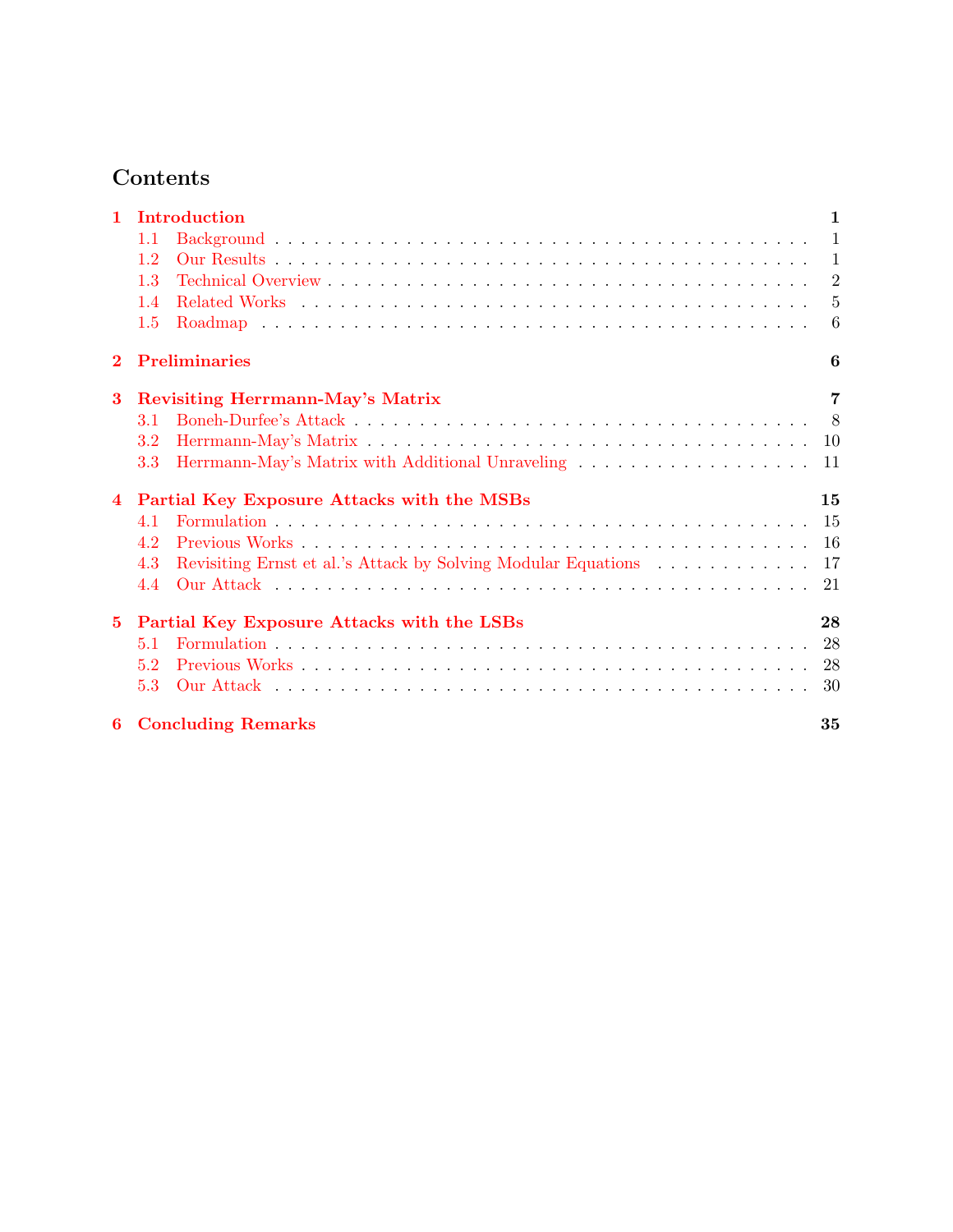# **1 Introduction**

## **1.1 Background**

RSA is one of the most famous public key cryptosystems and numerous papers have studied the security. Let  $N = pq$  be a public modulus, where p and q are distinct primes with the same bit-size. The bit-size of *N* should be sufficiently large so that the factorization is computationally hard. There are a public exponent *e* and a secret exponent *d* that satisfy  $ed = 1 \mod \phi(N)$ , where  $\phi(N) = (p-1)(q-1)$  is Euler's totient function. During decryption/signing, heavy modular exponentiations  $c^d \mod N$  should be computed. The most trivial way to reduce the computational cost is using small *d*. However, Wiener [Wie90] first reported that too small *d* makes RSA insecure. He claimed that there is a polynomial time algorithm for factoring *N* when  $d < N^{1/4}$ . Boneh and Durfee [BD00] revisited the attack by using lattice-based Coppersmith's method [Cop96b]. At first, they proposed an improved attack that works for  $d < N^{(7-2\sqrt{7})/6} = N^{0.284\cdots}$ . In the same work, they further improved the bound to  $d < N^{1-1/\sqrt{2}} = N^{0.292}$ ···. Throughout the paper, we call these bounds the Boneh-Durfee weaker and the stronger bound, respectively.

Boneh, Durfee, and Frankel [BDF98] introduced *partial key exposure attacks* on RSA, where the attackers are given the most/least significant bits (MSBs/LSBs) of full size *d*. The attack is theoretically interesting to study how many portions of secret information enable attackers to break the security of RSA. Although Boneh et al.'s partial key exposure attacks work only for small *e*, several improvements have been proposed by using Coppersmith's methods [Cop96a, Cop96b]. Blömer and May [BM03] improved the bound to  $e < N^{7/8}$  with the LSBs of *d*. Ernst et al. [EJMdW05] proposed the first attack for full size *e* with the MSBs of *d*.

In the same work [EJMdW05], Ernst et al. also studied the attacks with the MSBs/LSBs of small *d*. By definition, the attack scenario is an extension of Boneh-Durfee's work [BD00]. Specifically, Boneh-Durfee's small secret exponent attack is a special case of the partial key exposure attack when the given partial information is exactly zero. Hence, Boneh and Durfee's result suggests that partial key exposure attacks should always work for  $d < N^{0.292 \cdots}$  even without any partial information. However, Ernst et al.'s attacks only cover the Boneh-Durfee weaker bound  $d < N^{0.284\cdots}$  when the given partial information is exactly zero. Aono [Aon09] proposed the first attack to cover the Boneh-Durfee stronger bound with the LSBs of *d*. Aono's attack requires less partial information than Ernst et al.'s attack for  $d < N^{(9-\sqrt{21})/12} = N^{0.368\cdots}$  to factor a modulus *N*. Unfortunately, a trick of Aono's algorithm is not applicable to the MSBs case. Hence, extending the Boneh-Durfee stronger attack with MSBs of *d* is still an interesting open problem.

#### **1.2 Our Results**

In this paper, we propose improved partial key exposure attacks on RSA with the MSBs/LSBs of *d*. Our attacks work with less partial information than the previous attacks [Aon09, BM03, EJMdW05, SSM10] for  $d < N^{9/16} = N^{0.5625}$  and  $d < N^{(9-\sqrt{21})/12} = N^{0.368}$ ··· with the MSBs and the LSBs, respectively. Furthermore, the most impressive feature of our proposed attacks is that they always work for  $d < N^{0.292 \cdots}$  even when the given partial information is exactly zero. Therefore, our attack with the MSBs is the first one that cover the Boneh-Durfee stronger bound.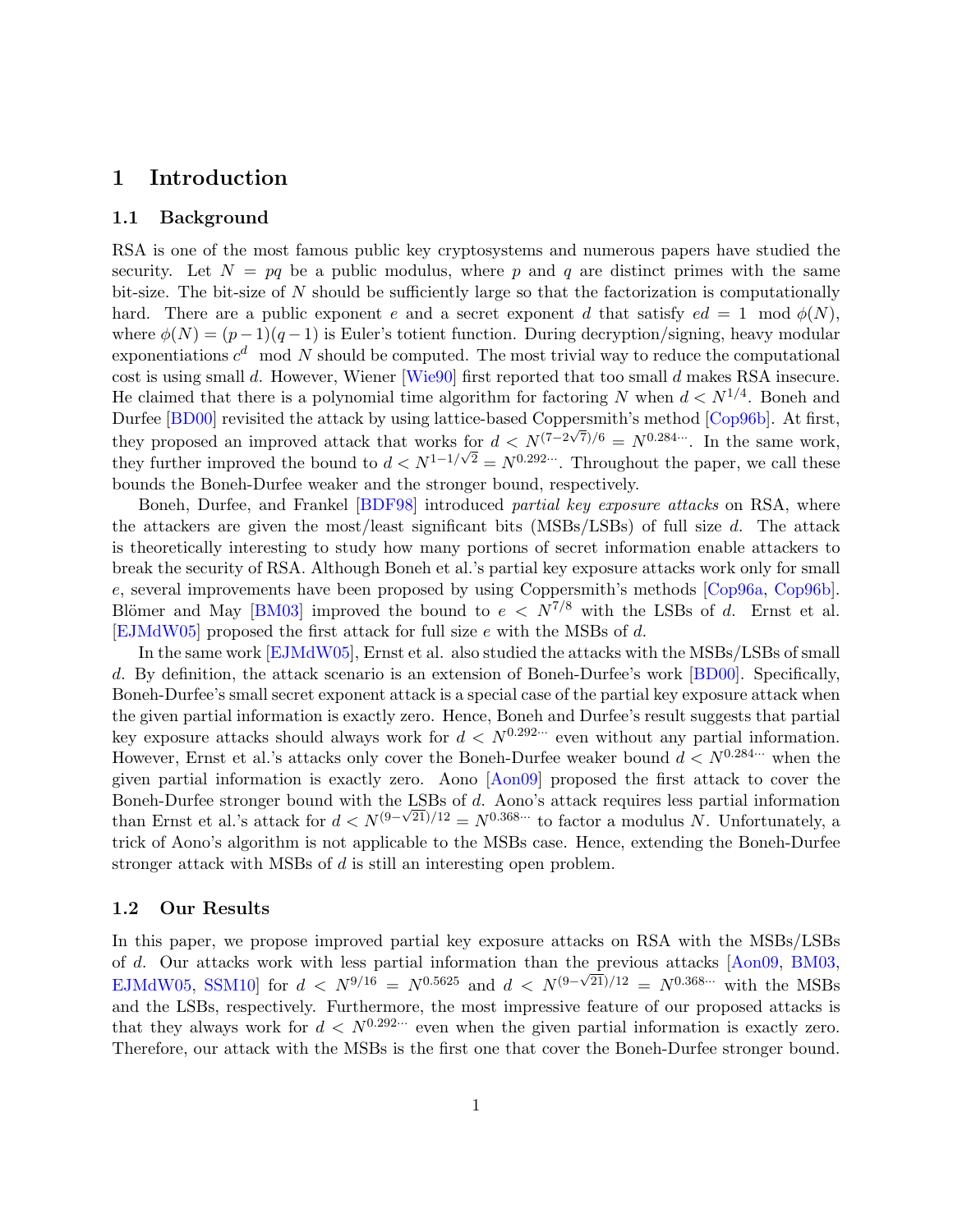

Figure 1: Comparison of attack conditions

Figure 1 compares attack conditions with Ernst et al's and ours. Since a condition of Aono's attack is close to ours, we do not compare it in the figure. The left and the right figure is for the MSBs and the LSBs, respectively. Horizontal axes and vertical axes represent sizes of secret exponents  $\beta := \log_N d$  and ratios of exposed bits  $(\beta - \delta)/\beta$ , where  $\delta$  represents sizes of  $d_1$  which are unknown parts of *d*, respectively. Ernst et al.'s attacks work in the gray areas while our attack improve the red areas when  $\beta$  is small.

We also show numerical comparisons for attack conditions. Table 1 provides a comparison *√* between Ernst et al.'s attack and our attack with the MSBs for  $1 - 1/\sqrt{2} = 0.292 \cdots \le \beta \le 9/16 =$ 0*.*5625. Table 2 provides a comparison between Ernst et al.'s attack, Aono's attack, and our attack *√ √* for  $1 - 1/\sqrt{2} = 0.292 \cdots \le \beta \le (9 - \sqrt{21})/12 = 0.368 \cdots$ . In such small  $\beta$ , our proposed attacks are better than other ones.

## **1.3 Technical Overview**

Here, we summarize technical background of the work. Then, we explain a technical overview of our improvements.

**Coppersmith's Methods.** In 1996, Coppersmith [Cop96a, Cop96b] introduced lattice-based methods for solving integer/modular equations with small solutions in polynomial time. The methods first construct a matrix whose rows consist of coefficient vectors of polynomials that have the same roots as the original polynomials. Then, we apply the LLL reduction algorithm [LLL82] to the matrix. If the LLL outputs sufficiently short vectors, one can obtain the desired solutions. The methods are actively utilized to study the security of RSA including Boneh and Durfee's small secret exponent attack [BD00], and partial key exposure attacks [Aon09, BM03, EJMdW05, SSM10].

Some researchers believe that if there is an attack based on Coppersmith's integer equation solving method, there should be an analogous attack based on the modular equation solving method, and vice versa. For example, Blömer-May's [BM03] and Ernst et al.'s [EJMdW05] partial key exposure attacks with the LSBs work for the same condition, where the former/latter attack utilized the modular/integer equation solving method, respectively. However, to the best of our knowledge,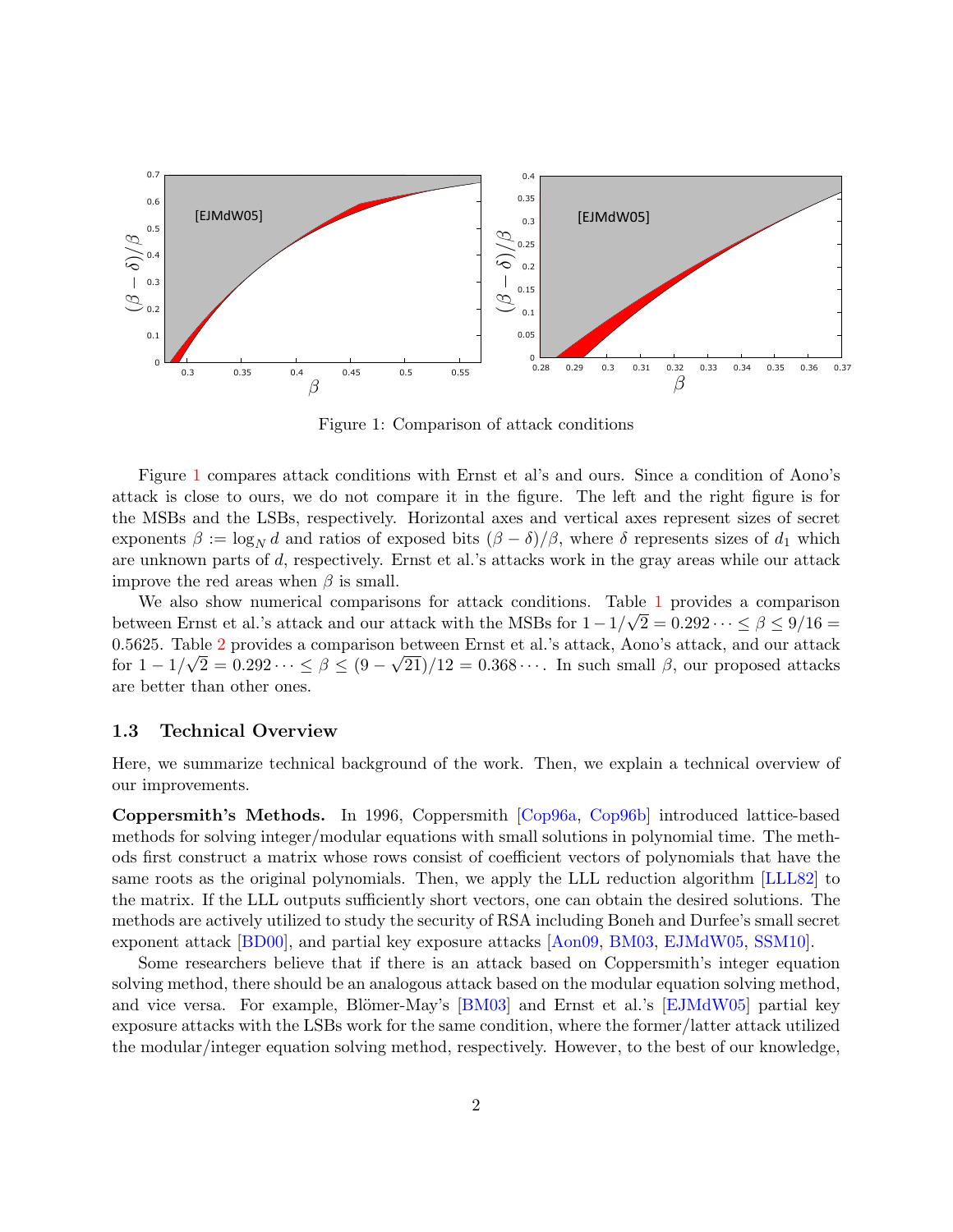| B            | Ernst et al.'s $\delta$ | Our $\delta$ |
|--------------|-------------------------|--------------|
| 0.292893219  | 0.27982339              | 0.292893219  |
| 0.3          | 0.275559982             | 0.285994506  |
| $0.32\,$     | 0.263733084             | 0.268592284  |
| 0.34         | 0.252146808             | 0.253706834  |
| 0.36         | 0.240787039             | 0.240910032  |
| 0.368118692  | 0.236237384             | 0.236237384  |
| 0.38         | 0.229640991             | 0.229891317  |
| 0.4          | 0.218697036             | 0.220416848  |
| 0.42         | 0.207944565             | 0.212305314  |
| 0.44         | 0.197373866             | 0.205412787  |
| 0.46         | 0.1875                  | 0.199622776  |
| 0.48         | 0.1875                  | 0.194839473  |
| 0.5          | 0.1875                  | 0.190983006  |
| 0.52         | 0.1875                  | 0.188518542  |
| 0.54         | 0.1875                  | 0.187647679  |
| $\,0.5625\,$ | 0.1875                  | 0.1875       |

Table 1: Comparison of the recoverable bounds for partial key exposure attacks with the MSBs

there are several counterexamples. The most basic example is Boneh-Durfee's attack [BD00]. Boneh and Durfee utilized Coppersmith's modular equation solving method to construct their attack. After the proposal, numerous papers have studied several variants of the attack. Then, integer equation solving analogue has been reported for the Boneh-Durfee weaker bound  $d < N^{0.284\cdots}$ . However, such analogue has not been reported for the stronger bound  $d < N^{0.292 \cdots}$ .

Due to the situation, solving modular equations seems an appropriate approach to construct partial key exposure attacks that cover the Boneh-Durfee stronger bound. Indeed, Aono [Aon09] took the approach and obtained the desired attack with the LSBs. Hence, Sarkar et al. [SSM10] tried to improve partial key exposure attacks with the MSBs by solving modular equations. However, what they obtained is the same attack condition as Ernst et al. for  $N^{235/512} = N^{0.458 \cdot \cdot \cdot} \le d \le$  $N^{11/16} = N^{0.6875}.$ 

**Unraveled Linearization.** As we claimed above, Coppersmith's methods can solve modular equations whose solutions are small in polynomial time. Constructing partial key exposure attacks with less partial information is equivalent to constructing modular equation solving algorithms that can find larger solutions. Technically, it is further equivalent to constructing basis matrices such that lattices spanned by the matrices have shorter vectors. How to construct such matrices is the most technical part in this research area. To resolve the technical issue, Jochemsz and May [JM06] introduced a strategy for the matrix construction. Since the strategy is easy to understand, most works follow it including partial key exposure attacks of Blömer-May  $[BM03]$ , Ernst et al.  $[EMdW05]$ , and Sarkar et al. [SSM10]. However, the fact does not mean that the Jochemsz-May strategy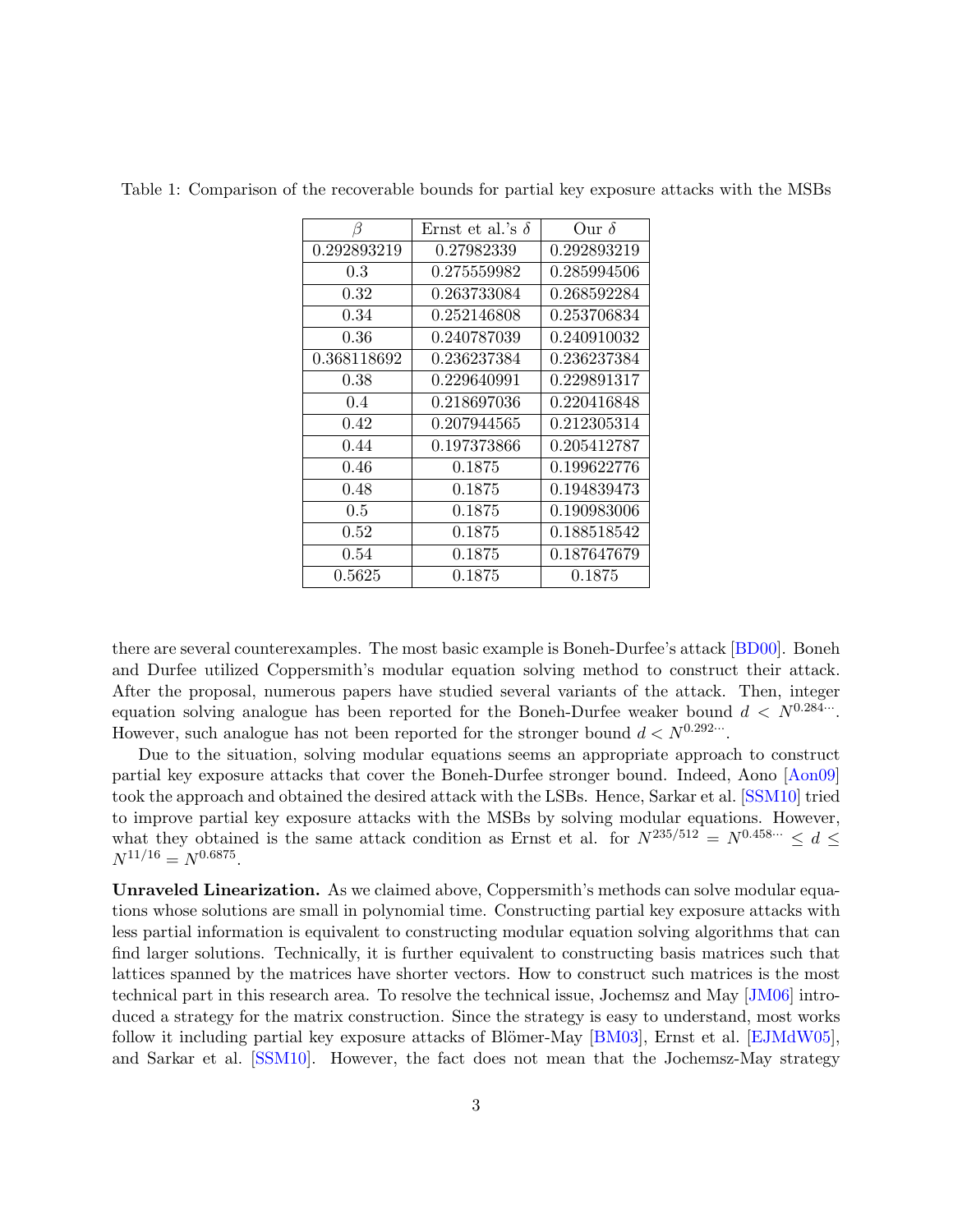|             | Ernst et al.'s $\delta$ | Aono's $\delta$ | Our $\delta$ |
|-------------|-------------------------|-----------------|--------------|
| 0.292893219 | 0.27982339              | 0.292893219     | 0.292893219  |
| 0.3         | 0.275559982             | 0.283716        | 0.285994506  |
| 0.31        | 0.269615516             | 0.274073        | 0.276945771  |
| 0.32        | 0.263733084             | 0.266059        | 0.268592284  |
| 0.33        | 0.257910783             | 0.259           | 0.260865122  |
| 0.34        | 0.252146808             | 0.252565        | 0.253706834  |
| 0.35        | 0.246439438             | 0.246548        | 0.247068931  |
| 0.36        | 0.240787039             | 0.240796        | 0.240910032  |
| 0.368118692 | 0.236237384             | 0.236237384     | 0.236237384  |

Table 2: Comparison of the recoverable bounds for partial key exposure attacks with the LSBs

always enables ones to construct optimal algorithms. For example, by following the strategy, we obtain the Boneh-Durfee weaker attack. Constructing the stronger one requires a more technical matrix construction. Matrices obtained by the Jochemsz-May strategy are always triangular. Since computing determinants of large matrices is essential task to obtain attack conditions of modular equation solving algorithms, triangular ones simplify the analyses. However, Boneh and Durfee constructed non-triangular matrices to obtain the stronger bound with highly technical analyses. Due to the fact, there were several attacks [Aon13, DN00, Sar14, Sar16] that are extensions of Boneh-Durfee's attack, however, cover only the weaker attack.

In 2009, Herrmann and May [HM09] introduced a novel technique which they called *unraveled linearization*. They aimed at introducing the technique to solve nonlinear modular equations. For the purpose, the technique first applies *linearization* and obtain new *linearized variables*; the linearization combines several monomials into one monomial. Although the linearization has been already taken by numerous papers, the unraveled linearization technique has an additional trick. Reducing the number of monomials has benefit in general, however, the linearization may lose some algebraic information. Hence, during the matrix construction, the technique also applies *unraveling* that cancels the linearization and separates the combined monomials as they were. The unraveling enables ones to recover the lost algebraic structures. In other words, the unraveled linearization transforms non-triangular basis matrices to triangular ones. Furthermore, if we can apply appropriate unraveling, the matrices preserve useful algebraic structures. Indeed, Herrmann and May [HM10] provided a simpler proof of the Boneh-Durfee stronger attack. After the proposal, the unraveled linearization technique has been intensively utilized to improve several lattice-based attacks on RSA [BVZ12, Her11, HM10, HHX14, Kun12, KSI14, TK14b, TK14c, TK16a, TK16c, TK17a, TK17b].

**Our Approach.** In this paper, we fully utilize the unraveled linearization technique and improve partial key exposure attacks with the MSBs/LSBs of *d* by solving modular equations. In this full version, to help readers to understand our techniques easily, we first provide an alternative proof of the Boneh-Durfee stronger attack. Although the proof does not have any advantages for the attack,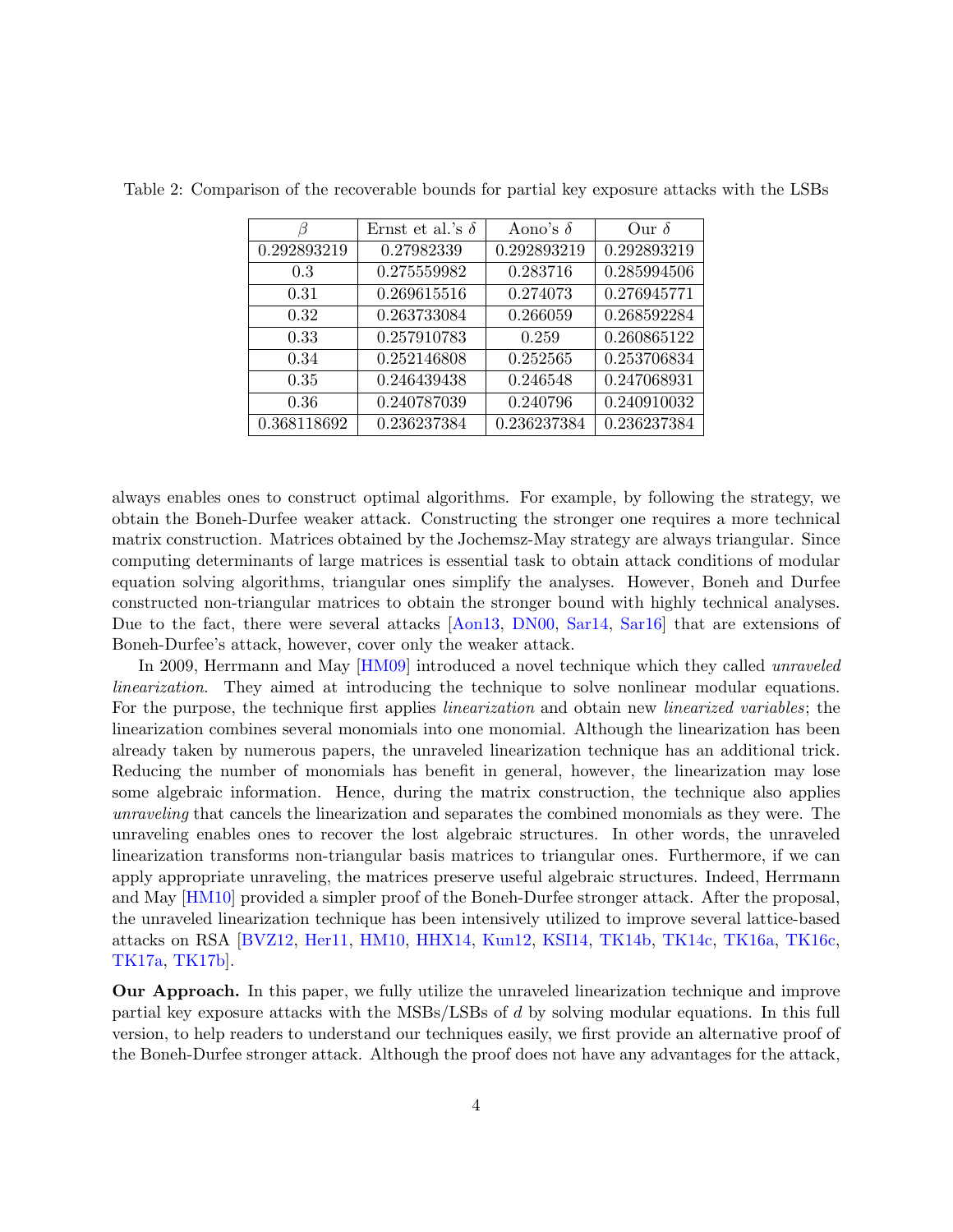it enables readers to easily understand our subsequent matrix constructions of partial key exposure attacks. In the proof, we apply additional unraveling to Herrmann-May's triangular matrix while the matrix is still triangular. It means that our triangular matrix recovers lost algebraic structures from Herrmann-May's one. Although the recovered algebraic structures do not affect the attack condition of the Boneh-Durfee, they are useful for partial key exposure attacks. Specifically, the recovered structures will enable us to embed the partial information of *d*.

We provide an improved partial key exposure attack with the MSBs of *d* by solving modular equations. As we claimed above, Sarkar et al.'s attack [SSM10] is a modular equation solving analogue of Ernst et al.'s attack [EJMdW05] for  $N^{0.458\cdots} \leq d \leq N^{0.6875}$ . In this full version, before providing our improved attack, we first construct modular equation solving analogue of Ernst et al.'s attack for  $N^{0.284\cdots} \leq d \leq N^{0.458\cdots}$ . The analogous attack can be viewed as an extension of the Boneh-Durfee weaker attack that utilize the given MSBs of *d*. We believe that the attack helps readers to understand how to embed the partial information in Boneh-Durfee's matrix. Then, we provide our main attack that can be viewed as an extension of the Boneh-Durfee stronger attack with the partial information. We construct the attack by embedding the partial information in Boneh-Durfee's stronger matrix with additional unraveling. To this end, our additional unraveling becomes effective. Herrmann-May's matrix does not preserve enough algebraic structures to embed the given partial information. On the other hand, by applying additional unraveling, we recovered lost algebraic structures that are useful to embed the partial information. As a result, we can successfully construct the partial key exposure attack that is an extension of the Boneh-Durfee stronger attack.

Next, we provide an improved partial key exposure attack with the LSBs of *d* by solving modular equations. As we suggested above, Blömer-May's attack  $[BM03]$  works for the same condition as Ernst et al.'s attack [EJMdW05] and it can be viewed as an extension of the Boneh-Durfee weaker attack that utilized the given LSBs of *d*. Hence, the result tells us how to embed the given partial information in Boneh-Durfee's weaker matrix. To improve the attack, Aono [Aon09] constructed a matrix that has two layers. The first layer is the same as Blömer-May's matrix while the second layer is the same as Boneh-Durfee's stronger matrix. The second layer did not utilize the partial information at all, however, it was effective to improve Blömer-May's attack. Although Aono analyzed non-triangular basis matrices, we can obtain the same attack condition by using Herrmann-May's matrix, which does not have much algebraic structures to embed the given partial information, in the second layer. In our attack, we construct a matrix, where the second layer is replaced by Boneh-Durfee's stronger matrix with additional unraveling. Since the matrix has more algebraic structures to embed partial information than Aono's one, we can successfully improve the attack.

#### **1.4 Related Works**

Boneh-Dufee's small secret exponent attack [BD00] is one of the most famous application of Coppersmith's methods [Cop96a, Cop96b]. Thus far, several variants of the attack has been proposed. They include attacks on RSA variants, e.g., unbalanced RSA [DN00, TK16d], prime power RSA [LZPL15, Sar14, Sar16, TK16a], Takagi's RSA [IKK08, IKK09, TK16a], multi-prime RSA [Hin08], and RSA with multiple exponent pairs [TK14b], and its mathematical exten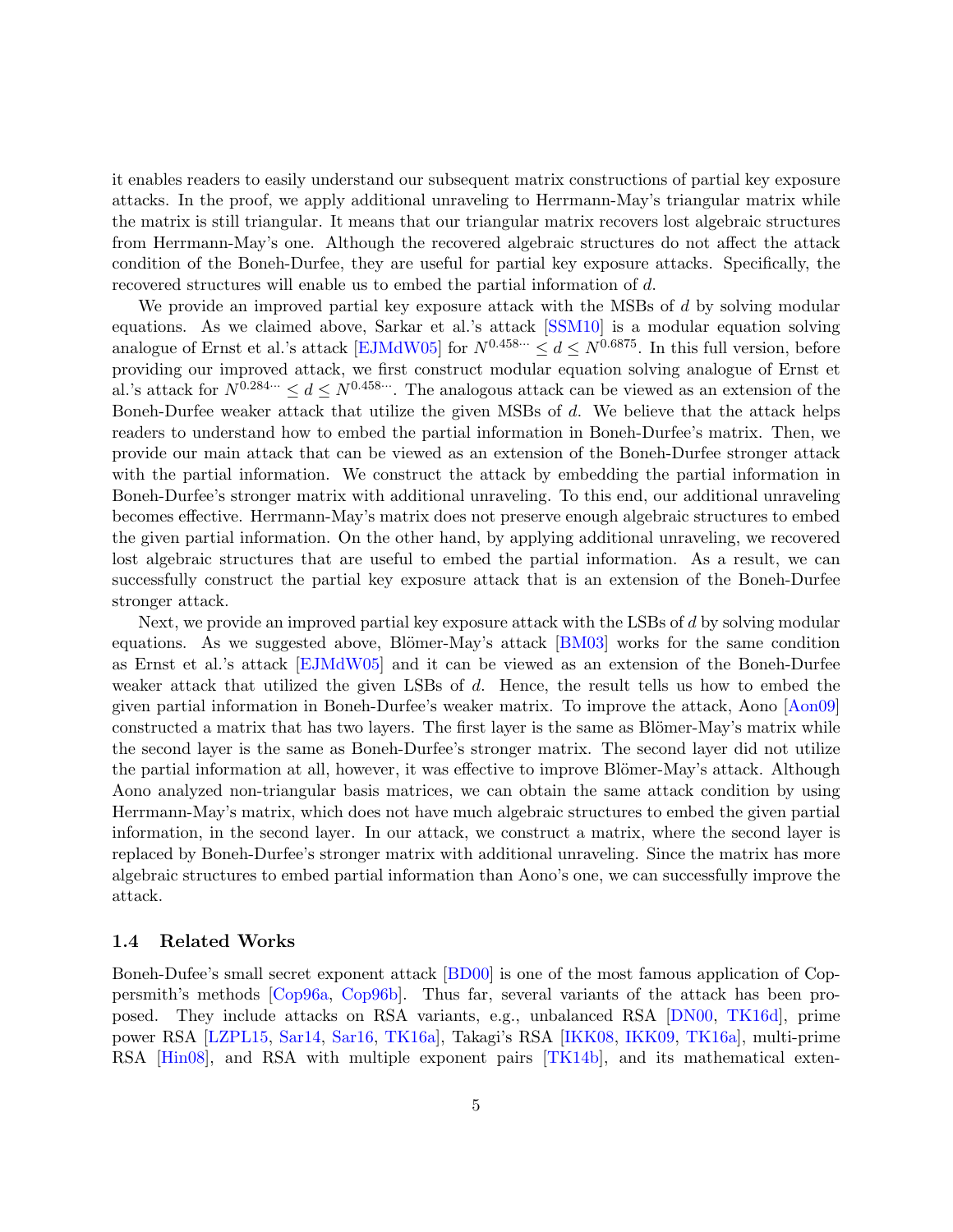sions [Kun11, Kun12, KSI14, TK17a]. Recently, Aono et al. [AASW18] found an optimality of the Boneh-Durfee stronger attack under heuristic assumptions. As similar settings, there are small CRT exponent attacks [TLP17]. Similarly, there are several partial key exposure on RSA variants, e.g., prime power RSA [LZPL15, TK16a], Takagi's RSA [TK16a], multi-prime RSA [Hin08, TK17b], and RSA with multiple exponent pairs [TK14b, TK16c]. As similar settings, several papers study partial key exposure attacks on CRT-RSA [SM09, LZL14, TK15, TK16b].

#### **1.5 Roadmap**

The organization of this paper is as follows. In Section 2, we recall basic tools and an overview of Coppersmith's methods to solve modular equations. In Section 3, we provide an alternative proof of the Boneh-Durfee stronger attack. In Sections 4 and 5, we study partial key exposure attacks with the MSBs and the LSBs, respectively.

## **2 Preliminaries**

In this section, we recall Coppersmith's method to solve modular equations with small solutions [Cop96b]. Coppersmith's method has been utilized to reveal several vulnerabilities of RSA. See [Cop97, Cop01, May03, May10, NS01] for more information. In this paper, we use Howgrave-Graham's simpler reformulation of the method [How97]. At the end of the section, we summarize a basic approach to maximize solvable root bounds by utilizing a notion of helpful polynomials [May10, TK14a].

For bivariate polynomials  $h(x, y) = \sum h_{i_X, i_Y} x^{i_X} y^{i_Y}$ , let  $||h(x, y)|| := \sqrt{\sum h_{i_X, i_Y}^2}$  denote a norm of the polynomial. The following Howgrave-Graham's lemma [How97] enables us to solve modular equations by solving integer equations.

**Lemma 1** (Howgrave-Graham's lemma [How97]). Let  $h(x, y) \in \mathbb{Z}[x, y]$  be a bivariate integer poly*nomial that consists of at most n monomials. Let W, X, Y be positive integers. If the polynomial h*(*x, y*) *satisfies 1.*  $h(\tilde{x}, \tilde{y}) = 0 \pmod{W}$ , where  $|\tilde{x}| < X, |\tilde{y}| < Y$ ,

*2.*  $||h(x, y) - \vartheta \ln \vartheta \le W/\sqrt{n}$ .<br>*2.*  $||h(x, y) - \vartheta \ln \vartheta \le W/\sqrt{n}$ .

*Then*  $h(\tilde{x}, \tilde{y}) = 0$  *holds over the integers.* 

Based on the lemma, solving bivariate modular equations is reduced to finding two low norm polynomials that has the same small solutions. To find the polynomials, we utilize the LLL lattice reduction algorithm [LLL82]. Let  $b_1, \ldots, b_n$  be linearly independent *k*-dimensional vectors. The lattice  $L(b_1, \ldots, b_n)$  spanned by the basis vectors  $b_1, \ldots, b_n$  is defined as  $L(b_1, \ldots, b_n)$  =  ${\sum_{j=1}^{n} c_j \mathbf{b}_j : c_j \in \mathbb{Z}}$ . When  $n = k$ , lattices are described as full rank. The basis matrix of the lattice *B* is defined as the  $n \times k$  matrix that has a basis vector  $b_1, \ldots, b_n$  in each row. In this paper, we use only full rank lattices, i.e.,  $k = n$ . The determinant of a full rank lattice is computed by  $vol(L(\mathbf{B})) = |det(\mathbf{B})|$ . A lattice has infinitely many bases. Finding a basis that contains low norm vectors is a fundamental lattice problem. The LLL algorithm proposed by Lenstra, Lenstra and Lovász [LLL82] finds short lattice vectors in polynomial time.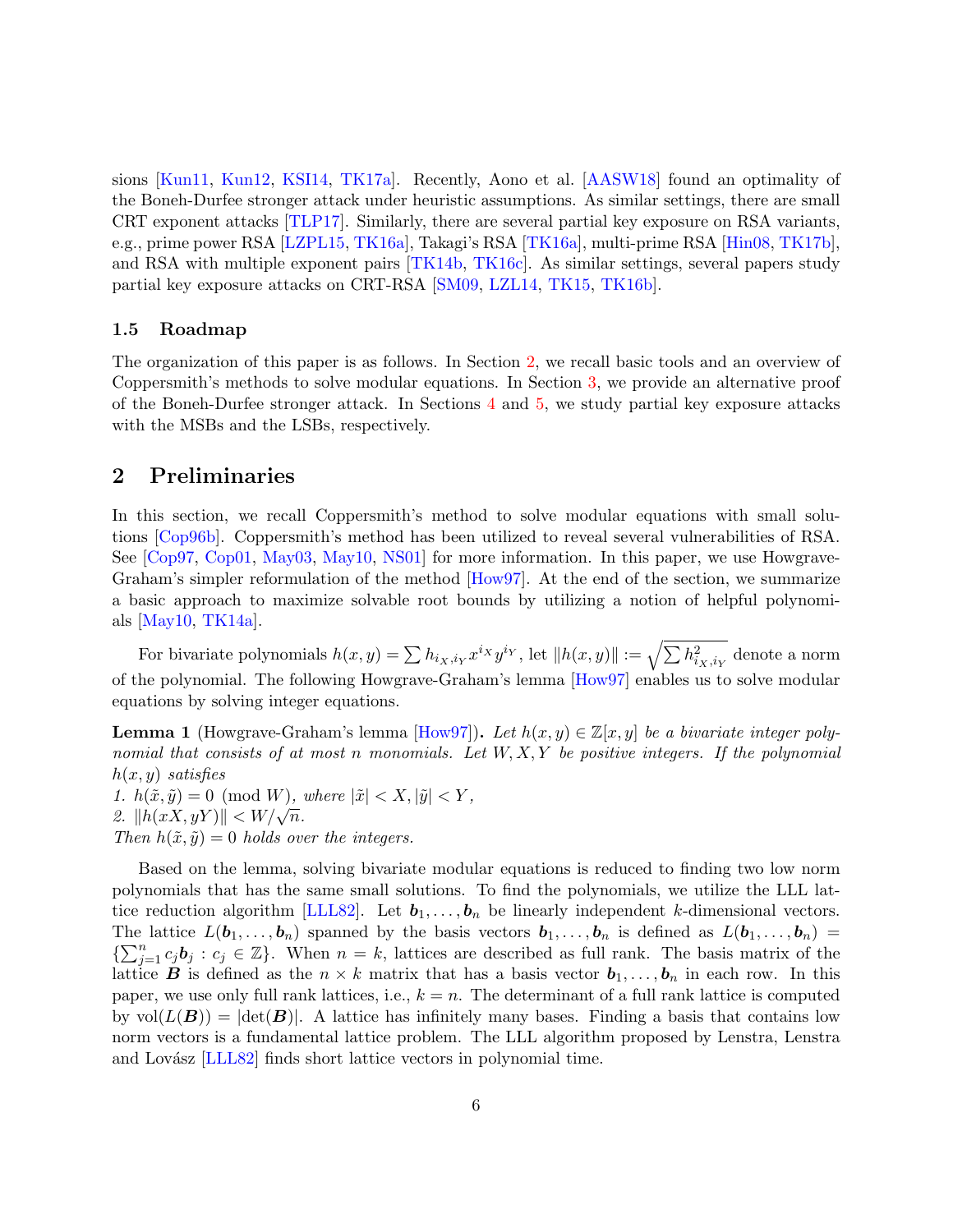**Proposition 1** (LLL algorithm [LLL82, May03]). *Given k*-dimensional basis vectors  $\mathbf{b}_1, \ldots, \mathbf{b}_n$ *the LLL algorithm finds linearly independent lattice vectors*  $v_1$  *and*  $v_2$  *in*  $L(b_1, \ldots, b_n)$  *such that* 

$$
\|\mathbf{v}_1\| \le 2^{(n-1)/4} (\text{vol}(L(\mathbf{B})))^{1/n} \quad \text{and} \quad \|\mathbf{v}_2\| \le 2^{n/2} (\text{vol}(L(\mathbf{B})))^{1/(n-1)}
$$

*.*

*These norms are Euclidean norms. The running time is polynomial in k, n, and the maximum input length of B.*

We summarize how Coppersmith's method finds a solution  $(\tilde{x}, \tilde{y})$  of a bivariate modular equation  $h(x, y) = 0 \pmod{W}$  if  $|\tilde{x}| \leq X, |\tilde{y}| \leq Y$ . At first, we create *n* polynomials  $h_1(x, y), \ldots, h_n(x, y)$ that have the root  $(\tilde{x}, \tilde{y})$  modulo  $W^m$  for a positive integer *m*, and so do any integer linear combinations of  $h_1(x, y), \ldots, h_n(x, y)$ . Then, we generate basis vectors  $\mathbf{b}_1, \ldots, \mathbf{b}_n$  that are coefficient vectors of  $h_1(xX, yY), \ldots, h_n(xX, yY)$ , respectively. All lattice points correspond to polynomials that are integer linear combinations of  $h_1(x, y), \ldots, h_n(x, y)$ . Hence, applying the LLL algorithm to *B*, we obtain two short vectors  $v_1$  and  $v_2$  along with their corresponding low norm polynomials  $\tilde{h}_1(x, y)$ and  $\tilde{h}_2(x, y)$ . If norms of the polynomials are enough small to satisfy Howgrave-Graham's lemma, they have the root  $(\tilde{x}, \tilde{y})$  over the integers. The root can efficiently be recovered by computing the Gröbner bases or resultants of the polynomials. The method is heuristic for the bivariate case since the polynomials  $\tilde{h}_1(x, y)$  and  $\tilde{h}_2(x, y)$  have no assurance of algebraic independency. In this paper, we assume that these polynomials are algebraic independent and the resultant will not vanish. This assumption should be reasonable since few negative cases have been reported.

To conclude this section, we briefly explain how to construct a better matrix to find larger solutions. By using Coppersmith's method, we can recover the root when  $|\det(B)|^{1/n} < W^m$  by omitting small terms. Hence, we can recover larger solutions if we can construct a matrix *B* with smaller  $|\det(B)|^{1/n}$  for a fixed *m*. Since matrices *B* usually tend to be triangular,  $|\det(B)|^{1/n}$ is an absolute value of a geometric mean of all diagonals. Thus, May [May10] defined a notion of *helpful polynomials* whose diagonals in *B* has smaller absolute values than the modulus *W<sup>m</sup>* since such polynomials reduce the quantity of  $|\det(B)|^{1/n}$  and contribute to recovering larger solutions. Indeed, Takayasu and Kunihiro [TK14a] constructed matrices by collecting as many helpful polynomials as possible and as few unhelpful polynomials as possible, then improve several algorithms for solving multivariate modular equations.

In this paper, we follow the approach to improve partial key exposure attacks. Furthermore, we extend the definition of helpful to capture special matrices which we will use. Specifically, to recover algebraic structures of modular polynomials, several diagonals of our matrices will change by adding a new polynomial. Hence, to minimize  $|\det(B)|^{1/n}$  for fixed *m*, we use the following notion.

**Definition 1** (Helpful Polynomials). Let **B** be a matrix to solve a modular equation  $h(x, y) = 0$ (mod *W*). Let **B'** be a matrix that has the same polynomials as **B** except  $h'(x, y)$  and does not *have further polynomials. We call h ′* (*x, y*) *a helpful polynomial if and only if*

$$
\frac{\det(\boldsymbol{B}')}{\det(\boldsymbol{B})} \leq W^m
$$

*holds. Otherwise, we call h ′* (*x, y*) *an unhelpful polynomial.*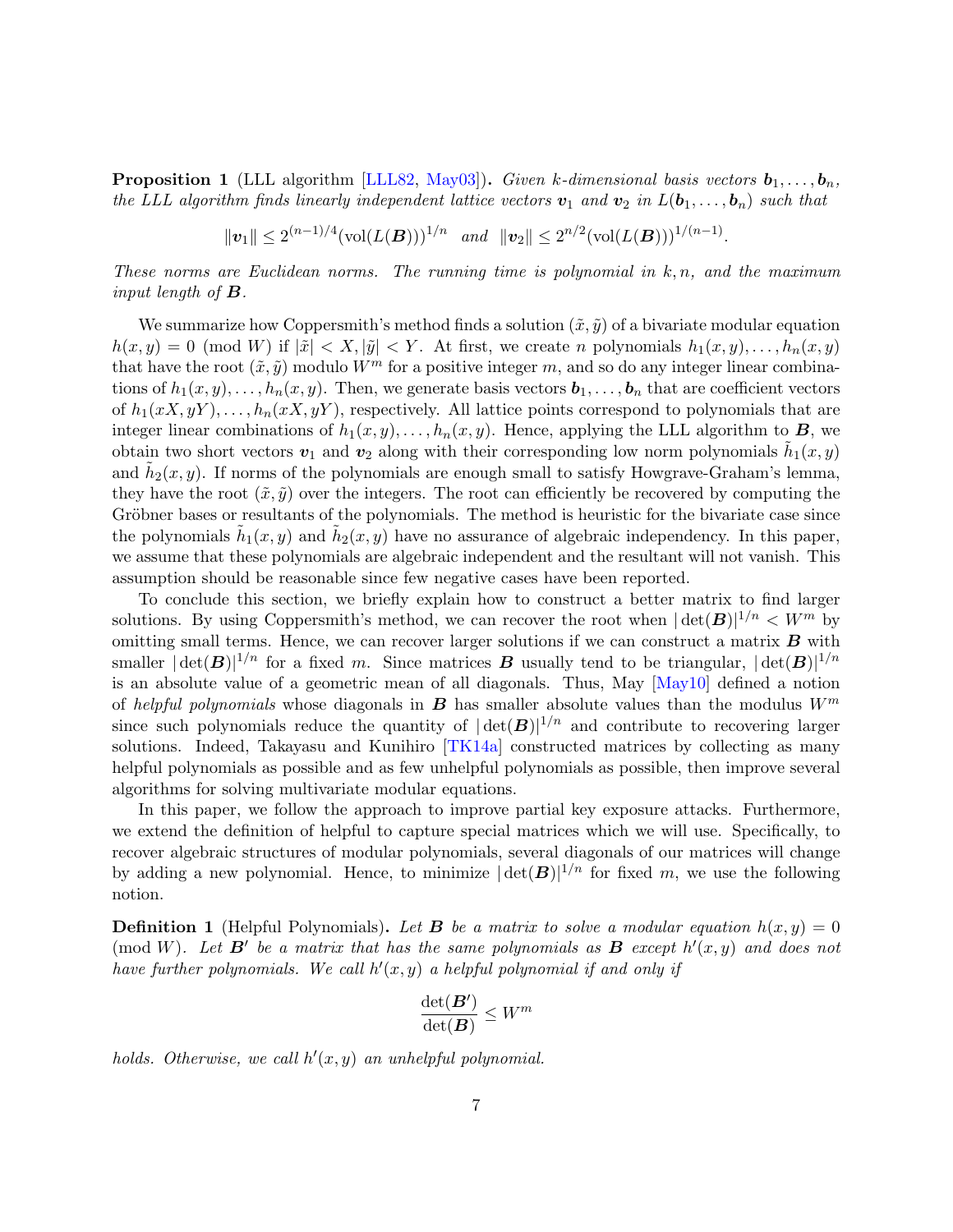# **3 Revisiting Herrmann-May's Matrix**

In this section, we recall Herrmann-May's triangular matrix that provides a simpler proof for the Boneh-Durfee stronger attack. Then, we provide an alternative triangular matrix with additional unraveling. Although our matrix does not improve Boneh-Durfee's attack at all, it will recover useful algebraic structures that will be essential to improve partial key exposure attacks in the subsequent sections.

### **3.1 Boneh-Durfee's Attack**

We first review the Boneh-Durfee weaker attack. Then, we explain how Boneh-Durfee improves it to the stronger attack.

Recall an RSA key generation

$$
ed = 1 + \ell(p-1)(q-1) = 1 + \ell(N-p-q+1),
$$

where *ℓ* is an unknown integer. Boneh and Durfee [BD00] solved the following modular equation

$$
f_{BD}(x,y) := 1 + x(N+y) = 0 \pmod{e}
$$

whose solution is  $(x, y) = (\ell, -p-q+1)$ . Let *e* be full size and  $d = N^{\beta}$ . Then, an absolute value of the solution is bounded above by  $X := N^{\beta}$  and  $Y := N^{1/2}$  within a constant factor, respectively. To recover the solution, Boneh and Durfee utilized the following shift-polynomials

$$
g_{[u,i]}^{BD,x}(x,y) := x^{u-i} f_{BD}(x,y)^i e^{m-i} \quad \text{and} \quad g_{[u,j]}^{BD,y}(x,y) := y^j f_{BD}(x,y)^u e^{m-u}.
$$
 (1)

They first defined sets of indices

$$
\mathcal{I}_{BD,x} := \{u = 0, 1, \dots, m; i = 0, 1, \dots, u\},\
$$
  
\n
$$
\mathcal{I}_{BD,y1} := \{u = 0, 1, \dots, m; j = 1, 2, \dots, k\},
$$
\n(2)

where  $\kappa = k/m \geq 0$  is a parameter to be optimized. They constructed a matrix *B* that has a coefficient vector of  $g_{[u,i]}^{BD,x}(xX, yY)$  for  $(u, i) \in \mathcal{I}_{BD,x}$  and  $g_{[u,j]}^{BD,y}$  $\int_{[u,j]}^{BD,y}(xX, yY)$  for  $(u, j) \in \mathcal{I}_{BD,y1}$  in each row. Based on the construction, the matrix *B* becomes triangular as follows.

**Lemma 2** (Boneh-Durfee Weaker Matrix [BD00]). Let shift-polynomials  $g_{[u,i]}^{BD,x}(x,y)$  and  $g_{[y,j]}^{BD,y}$  $\int_{[u,j]}^{BD,y}(x,y)$ , sets of indices  $\mathcal{I}_{BD,x}$  and  $\mathcal{I}_{BD,y1}$ , be defined as in (1), (2), respectively. Let **B** be *a* matrix whose rows consist of coefficients of  $g_{[u,i]}^{BD,x}(xX, yY)$  for  $(u, i) \in \mathcal{I}_{BD,x}$  and  $g_{[u,j]}^{BD,y}$  $\int_{[u,j]}^{BD.y}(xX, yY)$ *for*  $(u, j) \in I_{BD,y1}$ *. If the shift-polynomials are ordered as* 

●  $g_{[u,i]}^{BD,x}(xX, yY) \prec g_{[u,j]}^{BD,y}$  $\binom{BD,y}{[u,j]}(xX, yY),$ ●  $g_{[u',i']}^{BD,x}(xX, yY) \prec g_{[u,i]}^{BD,x}(xX, yY)$  for **–** *u ′ < u,*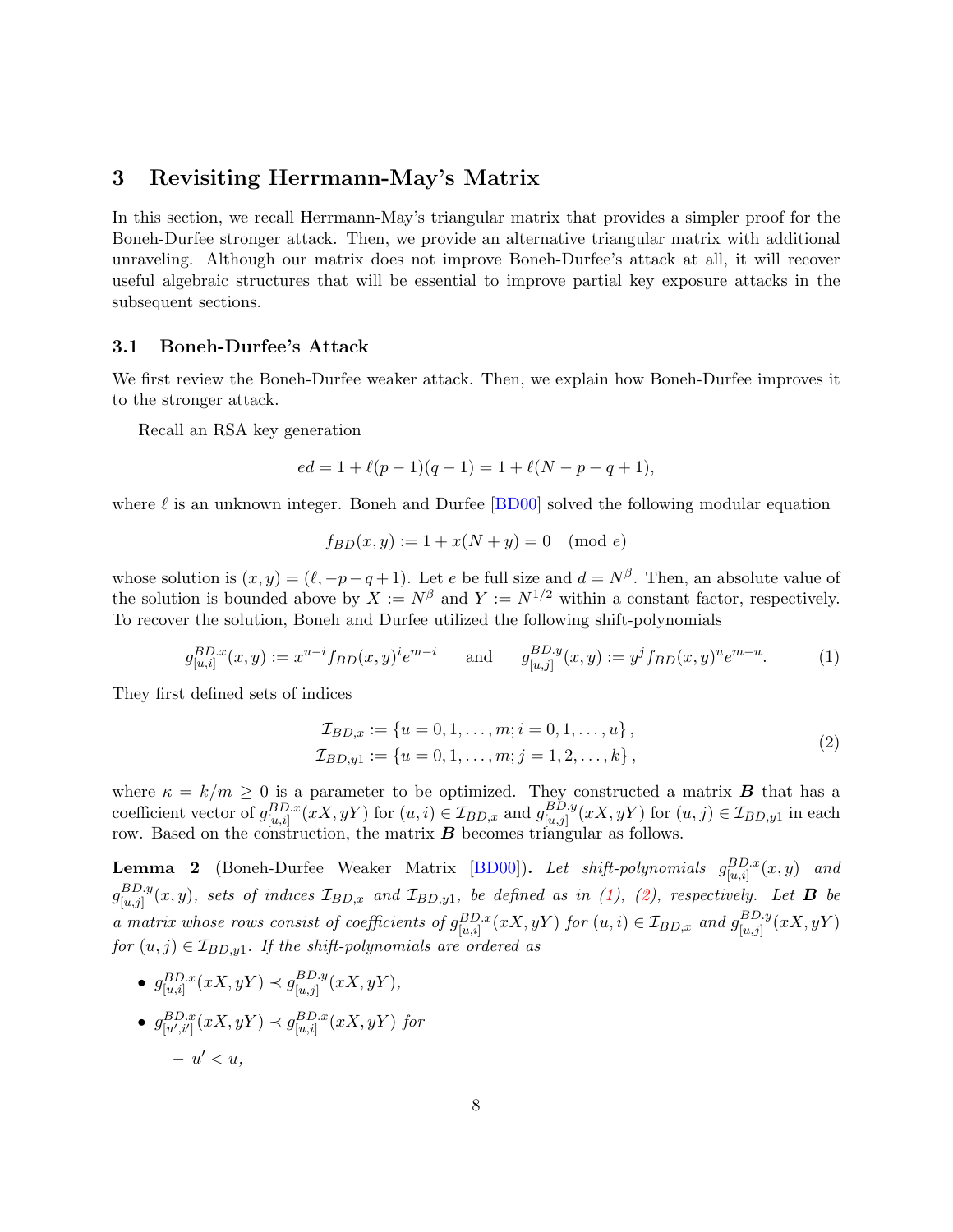|                     |                  |               |          |                          |     |         |         |                          | Table 5: Example of a matrix <b>D</b> of Domen-Duriee's weaker fattices for $m = 2$ and $\kappa = 1$ . |          |          |          |
|---------------------|------------------|---------------|----------|--------------------------|-----|---------|---------|--------------------------|--------------------------------------------------------------------------------------------------------|----------|----------|----------|
|                     |                  | $\mathcal{Y}$ | $y^2$    | $\boldsymbol{x}$         | xy  | $xy^2$  | $xy^3$  | $x^2$                    | $x^2y$                                                                                                 | $x^2y^2$ | $x^2y^3$ | $x^2y^4$ |
| BD.x<br>$g_{[0,0]}$ | $\overline{e^2}$ |               |          |                          |     |         |         |                          |                                                                                                        |          |          |          |
| BD.y                |                  | $Ye^2$        |          |                          |     |         |         |                          |                                                                                                        |          |          |          |
|                     |                  |               |          |                          |     |         |         |                          |                                                                                                        |          |          |          |
|                     |                  |               | $Y^2e^2$ |                          |     |         |         |                          |                                                                                                        |          |          |          |
| $g_{[0,2]}$         |                  |               |          |                          |     |         |         |                          |                                                                                                        |          |          |          |
|                     |                  |               |          | $Xe^2$                   |     |         |         |                          |                                                                                                        |          |          |          |
|                     |                  |               |          | $\overline{\phantom{m}}$ | XYe |         |         |                          |                                                                                                        |          |          |          |
|                     |                  |               |          |                          |     |         |         |                          |                                                                                                        |          |          |          |
|                     |                  |               |          |                          |     | $XY^2e$ |         |                          |                                                                                                        |          |          |          |
|                     |                  |               |          |                          |     |         | $XY^3e$ |                          |                                                                                                        |          |          |          |
|                     |                  |               |          |                          |     |         |         |                          |                                                                                                        |          |          |          |
|                     |                  |               |          |                          |     |         |         | $X^2e^2$                 |                                                                                                        |          |          |          |
|                     |                  |               |          |                          |     |         |         | $\overline{\phantom{m}}$ | $X^2Ye$                                                                                                |          |          |          |
|                     |                  |               |          |                          |     |         |         |                          |                                                                                                        |          |          |          |
|                     |                  |               |          |                          |     |         |         |                          |                                                                                                        | $X^2Y^2$ |          |          |
|                     |                  |               |          |                          |     |         |         |                          |                                                                                                        |          | $X^2Y^3$ |          |
|                     |                  |               |          |                          |     |         |         |                          |                                                                                                        |          |          |          |
| $g_{[2,2]}$         |                  |               |          |                          |     |         |         |                          |                                                                                                        |          |          | $X^2Y^4$ |
|                     |                  |               |          |                          |     |         |         |                          |                                                                                                        |          |          |          |

Table 3: Example of a matrix *B* of Boneh-Durfee's weaker lattices for *m* = 2 and *κ* = 1.

$$
-u' = u, i' < i,
$$
  
\n•  $g_{[u',j']}^{BD,y}(xX, yY) \prec g_{[u,j]}^{BD,y}(xX, yY)$  for  
\n
$$
-u' < u,
$$
  
\n
$$
-u' = u, j' < j,
$$

*then the matrix B becomes triangular with diagonals*

\n- $$
X^u Y^i e^{m-i}
$$
 for  $g_{[u,i]}^{BD.x}(xX, yY),$
\n- $X^u Y^{u+j} e^{m-u}$  for  $g_{[u,j]}^{BD.y}(xX, yY).$
\n

Table 3 shows<sup>1</sup> an example of the triangular matrix. By optimizing  $\kappa = (1 - 2\beta)/2$ , the matrix provides the Boneh-Durfee weaker attack that works when *β <* (7 *−* 2 *√*  $(7)/6 = 0.284 \cdots$ 

To improve the weaker attack, Boneh and Durfee exploited sublattices. To be precise, they used a submatrix of the previous one as a lattice basis. For the purpose, they replaced a set of index  $\mathcal{I}_{BD,y1}$  by<sup>2</sup>

$$
\mathcal{I}_{BD,y2} := \{u = 0, 1, \dots, m; j = 1, 2, \dots, k + \lfloor \tau u \rfloor\},\tag{3}
$$

 $1<sup>1</sup>$ "-" in matrices denote non-zero elements throughout the paper.

<sup>&</sup>lt;sup>2</sup>To be precise, the upper bound of *j* in  $\mathcal{I}_{BD,y2}$  was  $|\tau u|$  in the original paper [BD00]. Indeed, the additional *k* is optimized to  $k = 0$ . We modify the upper bound since it will be convenient to explain our partial key exposure attacks later.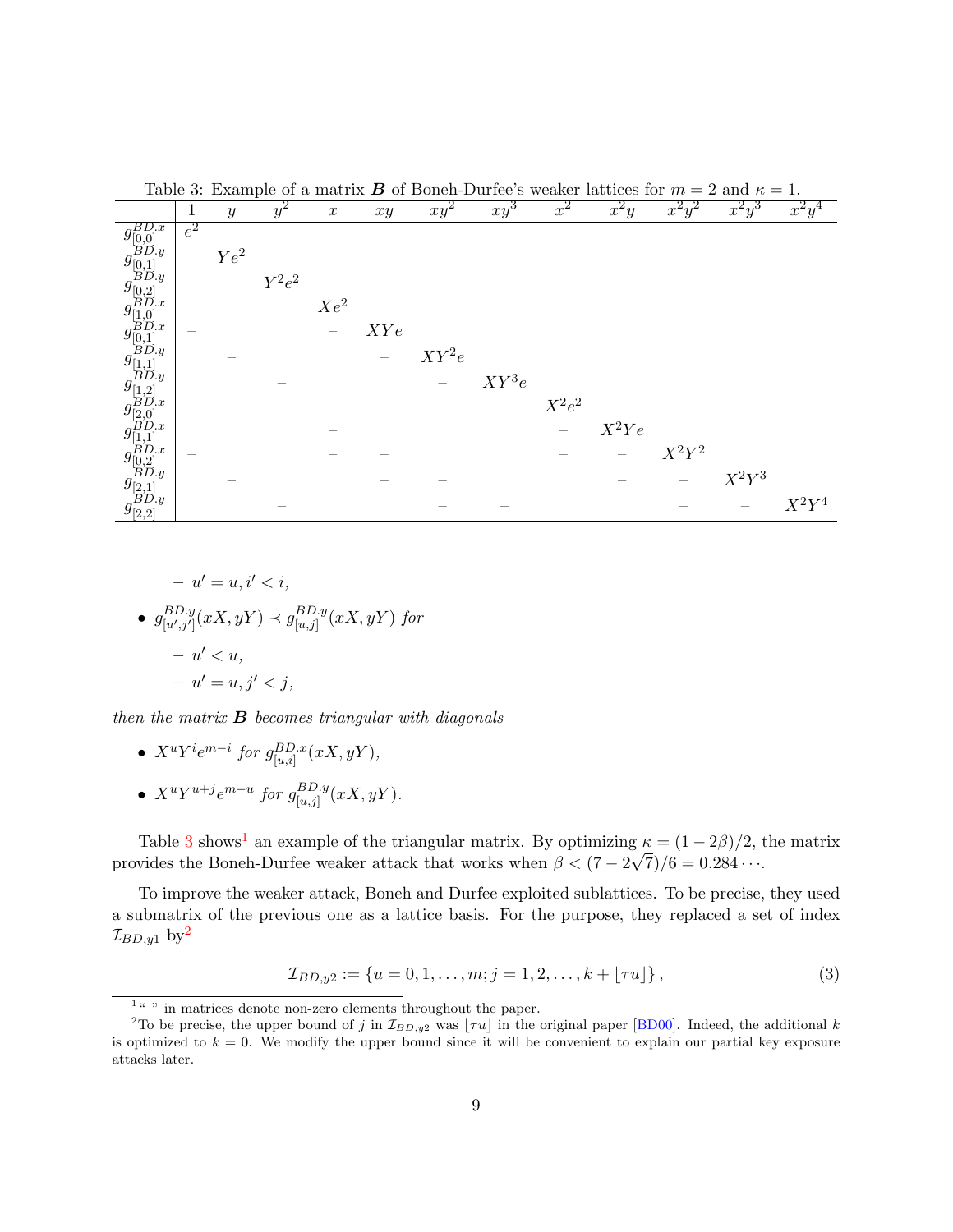where  $\tau$  is a parameter to be optimized such that  $0 \leq \tau \leq 1$ . By optimizing  $k = 0$  and  $\tau = 1 - 2\beta$ , the matrix *B* that has a coefficient vector of  $g_{[u,i]}^{BD,x}(xX, yY)$  for  $(u, i) \in \mathcal{I}_{BD,x}$  and  $g_{[u,j]}^{BD,y}$  $\int_{[u,j]}^{BD.y}(xX, yY)$ for  $(u, j) \in \mathcal{I}_{BD,y2}$  in each row provides the Boneh-Durfee stronger attack that works when  $\beta$ 1 *−* 1*/* 2 = 0*.*292 *· · ·* . Since the matrix does not become triangular, the analysis is involved.

#### **3.2 Herrmann-May's Matrix**

Herrmann and May [HM10] revisited Boneh-Durfee's work and provided a simpler proof. Specifically, they applied unraveled linearization [HM09] to the Boneh-Durfee's stronger matrix and transformed it to be triangular. For the purpose, a new variable

$$
z := 1 + xy
$$

plays an essential role, where an absolute value of the solution is bounded above by  $Z := XY =$  $N^{\beta+1/2}$  within a constant factor. In the following lemma, we summarize Herrmann-May's triangular matrix.<sup>3</sup>

**Lemma 3** (Herrmann-May's Triangular Matrix [HM10, TK17a]). *Let shift-polynomials*  $g_{[u,i]}^{BD,x}(x,y)$ *and*  $g_{[y,j]}^{BD,y}$  $\int_{[u,j]}^{BD,y}(x,y)$ , sets of indices  $\mathcal{I}_{BD,x}$  and  $\mathcal{I}_{BD,y2}$ , be defined as in (1), (3), respectively. Let  $\bm{B}$  be *a* matrix whose rows consist of coefficients of  $g_{[u,i]}^{BD,x}(xX, yY)$  for  $(u, i) \in \mathcal{I}_{BD,x}$  and  $g_{[u,j]}^{BD,y}$  $\int_{[u,j]}^{BD.y}(xX, yY)$ *for*  $(u, j) \in I_{BD,y2}$ *. If the shift-polynomials are ordered as the same way in Lemma 2, then the matrix B becomes triangular with diagonals*

●  $X^{u-i}Z^{i}e^{m-i}$  for  $g_{[u,i]}^{BD.x}(xX, yY)$ *,* 

• 
$$
Y^j Z^u e^{m-u}
$$
 for  $g_{[u,j]}^{BD,y}(xX, yY)$ .

As the last statement suggests, all monomials do not have two variables *x* and *y*, simultaneously. Although the linearization  $z = 1 + xy$  loses the information of x and y, it can be recovered by unraveling. Table 4 shows an example of the triangular matrix. The triangular matrix enables us to analyze the structure easily. Indeed, the following lemma shows one evidence of the optimality of the Boneh-Durfee stronger attack.

**Lemma 4.** In the matrix **B** of the Boneh-Durfee stronger attack, polynomials  $g_{[u,i]}^{BD,y}$  $\int_{[u,j]}^{BD,y}(x,y)$  are *helpful if and only if*  $j < (1 - 2\beta)u$  *for all u.* 

*Proof of Lemma 4.* Let  $g_{[n',n']}^{BD,y}$  $\int_{[u',j']}^{BD,y}(x,y)$  be a polynomial with fixed indices  $(u',j')$ , and **B**<sup>*'*</sup> be a matrix that is a matrix *B* without the polynomial  $g_{[\omega]}^{BD,y}$  $\frac{BD,y}{[u',j']}$  (*x, y*). As stated in Lemma 3, a diagonal of the polynomial *g BD.y*  $\int_{[u',j']}^{BD,y}(x,y) \text{ in } \mathbf{B} \text{ is } Y^{j'}Z^{u'}e^{m-u'}. \text{ Hence,}$ 

$$
\frac{\det(\boldsymbol{B})}{\det(\boldsymbol{B}')} = Y^{j'} Z^{u'} e^{m-u'}
$$

<sup>&</sup>lt;sup>3</sup>As we mentioned, the set of indices  $\mathcal{I}_{BD,y2}$  is not the same as the the original one in [BD00]. Hence, it is not the same as the one which Herrmann and May studied in [HM10]. However, Herrmann-May's approach is also useful for the modified  $\mathcal{I}_{BD,y2}$ , where the fact was utilized in [TK17a].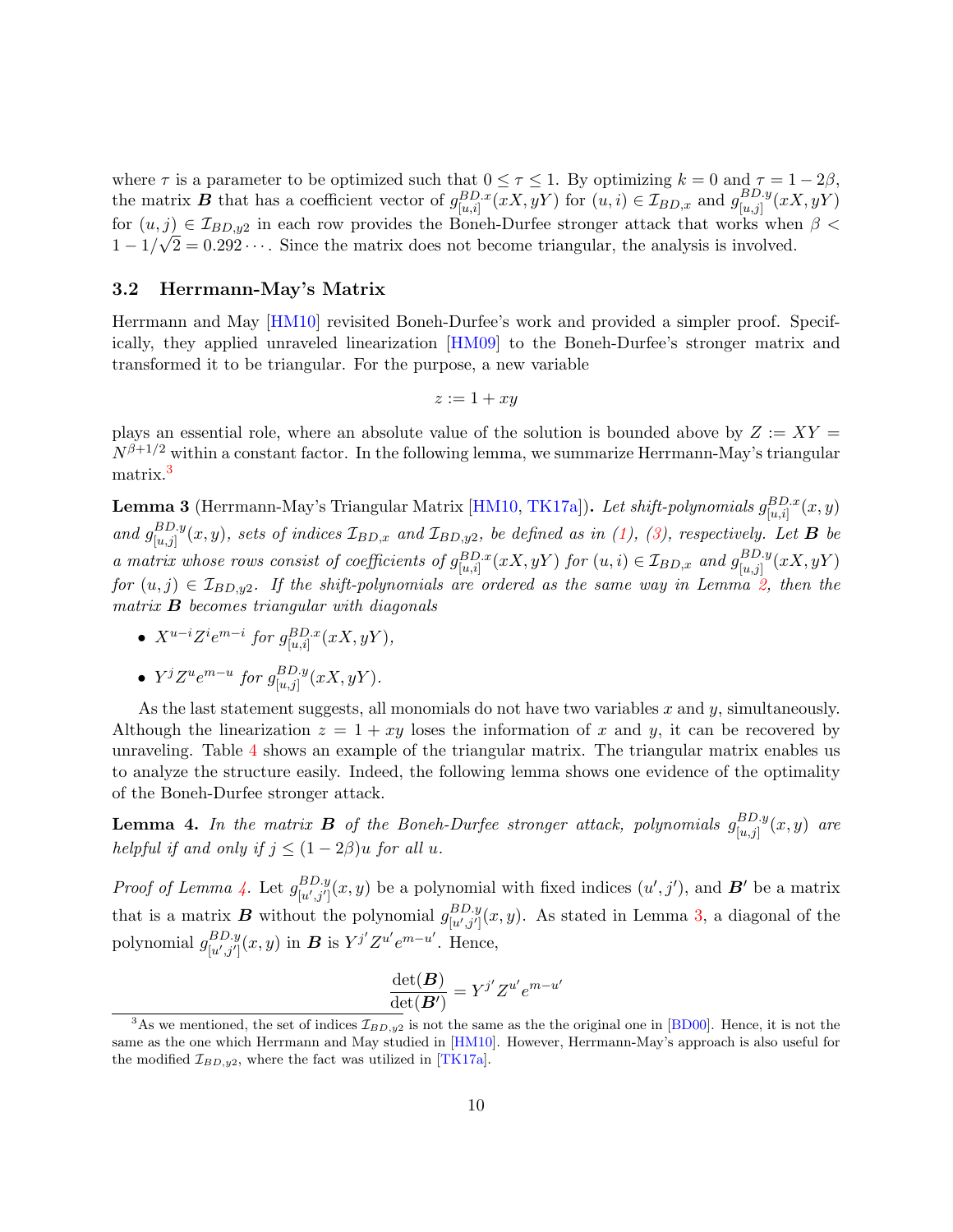|             |       |               |                  |                          |      | Table 4: Herrmann-May's matrix <b>B</b> for $m = 2$ and $\kappa = 1/2, \tau = 1$ |          |      |       |              |          |                     |
|-------------|-------|---------------|------------------|--------------------------|------|----------------------------------------------------------------------------------|----------|------|-------|--------------|----------|---------------------|
|             | 1     | $\mathcal{Y}$ | $\boldsymbol{x}$ | $\boldsymbol{z}$         | yz   | $y^2z$                                                                           | $x^2$    | $xz$ |       | $z^2$ $yz^2$ | $y^2z^2$ | $y^3\overline{z^2}$ |
| BD.x        | $e^2$ |               |                  |                          |      |                                                                                  |          |      |       |              |          |                     |
|             |       | $Ye^2$        |                  |                          |      |                                                                                  |          |      |       |              |          |                     |
|             |       |               |                  |                          |      |                                                                                  |          |      |       |              |          |                     |
|             |       |               | $Xe^2$           |                          |      |                                                                                  |          |      |       |              |          |                     |
|             |       |               |                  | Ze                       |      |                                                                                  |          |      |       |              |          |                     |
|             |       |               |                  | $\overline{\phantom{m}}$ | Y Ze |                                                                                  |          |      |       |              |          |                     |
|             |       |               |                  |                          |      |                                                                                  |          |      |       |              |          |                     |
|             |       |               |                  |                          |      | $Y^2Ze$                                                                          |          |      |       |              |          |                     |
|             |       |               |                  |                          |      |                                                                                  | $X^2e^2$ |      |       |              |          |                     |
|             |       |               |                  |                          |      |                                                                                  |          | XZe  |       |              |          |                     |
|             |       |               |                  |                          |      |                                                                                  |          |      |       |              |          |                     |
|             |       |               |                  |                          |      |                                                                                  |          |      | $Z^2$ |              |          |                     |
|             |       |               |                  |                          |      |                                                                                  |          |      |       | $YZ^2$       |          |                     |
|             |       |               |                  |                          |      |                                                                                  |          |      |       |              |          |                     |
|             |       |               |                  |                          |      |                                                                                  |          |      |       |              | $Y^2Z^2$ |                     |
| $g_{[2,3]}$ |       |               |                  |                          |      |                                                                                  |          |      |       |              |          | $Y^3Z^2$            |
|             |       |               |                  |                          |      |                                                                                  |          |      |       |              |          |                     |

that is smaller than or equal to the modulus  $e^{m}$  if and only if

$$
Y^{j'} Z^{u'} e^{m-u'} \le e^m \Leftrightarrow Y^{j'} Z^{u'} \le e^{u'}
$$

$$
\Leftrightarrow \frac{1}{2} j' + \left(\beta + \frac{1}{2}\right) u' \le u'
$$

$$
\Leftrightarrow j' \le (1 - 2\beta) u'.
$$

Hence, we conclude the proof.

The lemma suggests that the Boneh-Durfee stronger attack used only helpful  $g_{[u,i]}^{BD,y}$  $\binom{BD,y}{[u,j]}(x,y)$  and no unhelpful  $g_{[u,i]}^{BD,y}$  $\binom{BD,y}{[u,j]}(x,y)$ . That is why they could successfully improve their own weaker attack. However, we should note that the lemma does not prove a rigorous optimality of the attack.

 $\Box$ 

#### **3.3 Herrmann-May's Matrix with Additional Unraveling**

In this subsection, we show a new triangular matrix for the Boneh-Durfee stronger attack. In short, we apply additional unraveling to Herrmann-May's triangular matrix. Then, there are several monomials which have two variables *x* and *y*, simultaneously, in our matrix. Before providing the matrix, we introduce some functions that will be used to control the power of unraveling throughout the paper.

**Definition 2.** Let *m* and *k* be non-negative integers,  $\tau$  be a real number such that  $0 \leq \tau \leq 1$ . *Define the following functions*  $l_{k,\tau}^{MSBs}(\cdot)$  *and*  $l_{k,\tau}^{LSBs}(\cdot)$  *whose domains and ranges are non-negative*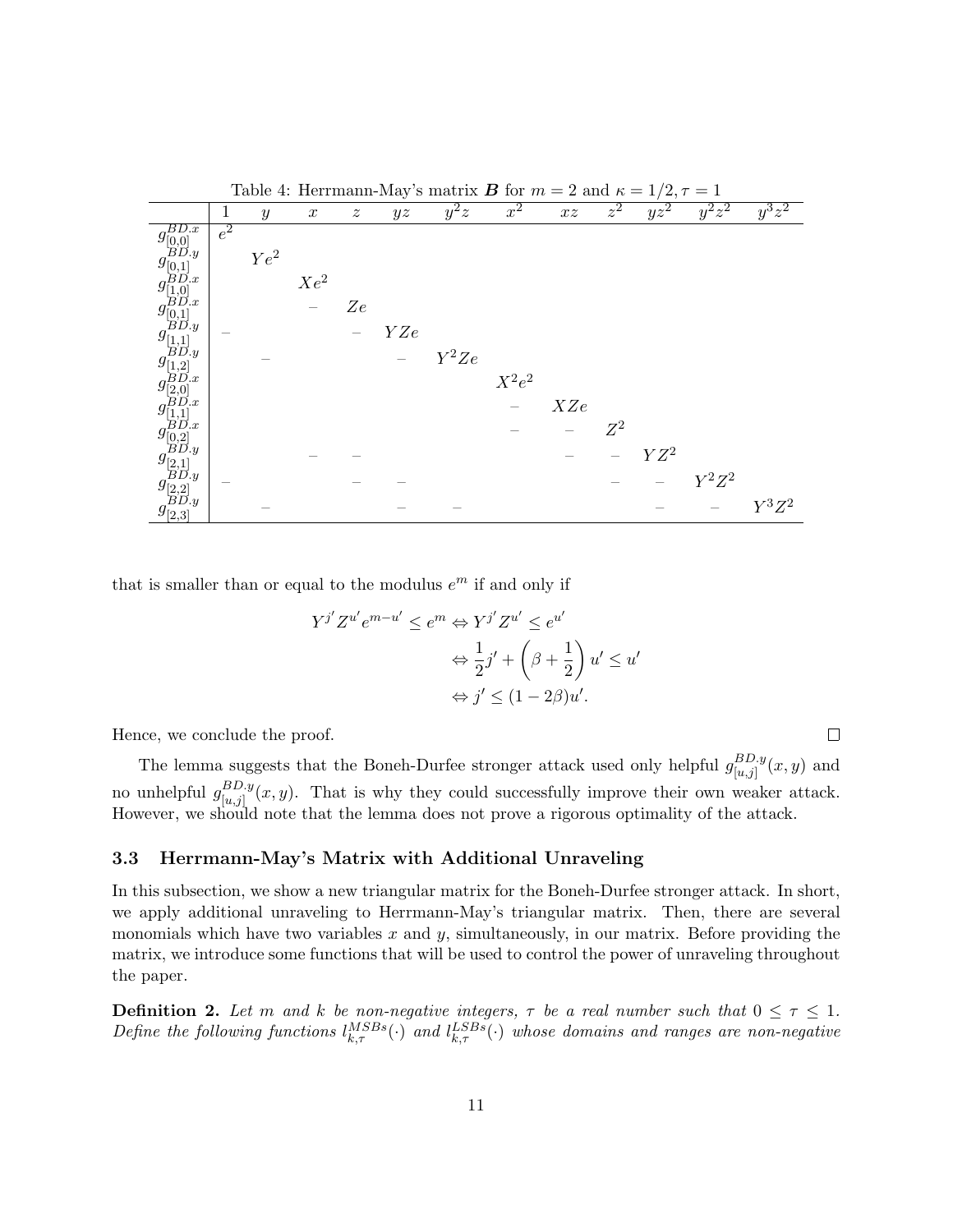| and $\kappa = 1/2, \tau = 1$                                |       |                  |                  |      |                          |                             |                  |         |          |          |                                 |                         |
|-------------------------------------------------------------|-------|------------------|------------------|------|--------------------------|-----------------------------|------------------|---------|----------|----------|---------------------------------|-------------------------|
|                                                             |       | $\boldsymbol{y}$ | $\boldsymbol{x}$ | $xy$ | $xy^2$                   | $y^2z$                      | $\overline{x^2}$ | $x^2y$  | $x^2y^2$ | $x^2y^3$ | $y^2z^2$                        | $y^3z^2$                |
| $g_{[0,0]}^{BD.x}$                                          | $e^2$ |                  |                  |      |                          |                             |                  |         |          |          |                                 |                         |
| BD.y                                                        |       | $Ye^2$           |                  |      |                          |                             |                  |         |          |          |                                 |                         |
|                                                             |       |                  |                  |      |                          |                             |                  |         |          |          |                                 |                         |
| $g_{[0,1]}^{-1}$<br>$g_{[1,0]}^{-B}$<br>1,0                 |       |                  | $Xe^2$           |      |                          |                             |                  |         |          |          |                                 |                         |
|                                                             |       |                  |                  | XYe  |                          |                             |                  |         |          |          |                                 |                         |
| $\overline{BD}$<br>$g_{\scriptscriptstyle\parallel}$        |       |                  |                  |      | $XY^2e$                  |                             |                  |         |          |          |                                 |                         |
| $^{1,1}_{BL}$                                               |       |                  |                  |      |                          | $\mathcal{Y}^2\mathcal{Z}e$ |                  |         |          |          |                                 |                         |
| 1,2                                                         |       |                  |                  |      | $\overline{\phantom{m}}$ |                             |                  |         |          |          |                                 |                         |
|                                                             |       |                  |                  |      |                          |                             | $X^2e^2$         |         |          |          |                                 |                         |
|                                                             |       |                  |                  |      |                          |                             |                  | $X^2Ye$ |          |          |                                 |                         |
|                                                             |       |                  |                  |      |                          |                             |                  |         | $X^2Y^2$ |          |                                 |                         |
| BD.y                                                        |       |                  |                  |      |                          |                             |                  |         |          | $X^2Y^3$ |                                 |                         |
| $g_{\stackrel{[2,1]}{BD}.y}^{2D}$                           |       |                  |                  |      |                          |                             |                  |         |          |          | ${\cal Y}^2 {\cal Z}^2$         |                         |
| $g_{\stackrel{\scriptstyle [2,2]}{\scriptstyle BD.y}}^{ZZ}$ |       |                  |                  |      |                          |                             |                  |         |          |          |                                 |                         |
| $g_{[2,3]}^-$                                               |       |                  |                  |      |                          |                             |                  |         |          |          | $\hspace{0.1mm}-\hspace{0.1mm}$ | ${\cal Y}^3 {\cal Z}^2$ |

Table 5: Herrmann-May's matrix *B* with additional unraveling by the function  $l_{k,\tau}^{LSBs}(j)$  for  $m=2$ and  $\kappa = 1/2, \tau = 1$ 

*integers:*

$$
l_{k,\tau}^{MSBs}(x) := \max\left\{0, \left\lceil \frac{x-k}{\tau+1} \right\rceil \right\} \qquad \text{and} \qquad l_{k,\tau}^{LSBs}(x) := \max\left\{0, \left\lceil \frac{x-k}{\tau} \right\rceil \right\}.
$$

Then, we provide our matrix.

**Lemma 5.** Let shift-polynomials  $g_{[u,i]}^{BD,x}(x,y)$  and  $g_{[u,j]}^{BD,y}$  $\int_{[u,j]}^{BD,y}(x,y)$ *, sets of indices*  $\mathcal{I}_{BD,x}$  *and*  $\mathcal{I}_{BD,y2}$ *, a function*  $l_{k,\tau}^{LSBs}(x)$ , a matrix **B** *be defined as in (1), (3), Definition* 2, and Lemma 3, respectively. *If the shift-polynomials are ordered as the same way in Lemma 2, then the matrix B becomes triangular with diagonals*

• 
$$
X^u Y^i e^{m-i}
$$
 for  $g_{[u,i]}^{BD,x}(xX, yY)$ ,  
\n•  $X^{u-l_{k,\tau}^{LSBs}(j)} Y^{u+j-l_{k,\tau}^{LSBs}(j)} Z^{l_{k,\tau}^{LSBs}(j)} e^{m-u}$  for  $g_{[u,j]}^{BD,y}(xX, yY)$ .

In Herrmann-May's matrix, two variables *x* and *y* does not appear in the same monomials. Specifically, *X* does not appear in diagonals of  $g_{[u,i]}^{BD,y}$  $\int_{[u,j]}^{BD,y}(x,y)$ . However, *X* appears in our matrix. It means that we apply less linearization  $z = 1 + xy$  or more unraveling than Herrmann-May's matrix. How much we apply linearization/unraveling is controlled by a function  $l_{k,\tau}^{LSBs}(j)$ .

Table 5 shows an example of the matrix that has the same polynomials as Herrmann-May's matrix in Table 4. To illustrate our idea, we use the examples. Herrmann-May's matrix has diagonals *y, yz*, and  $yz^2$  for  $g_{[0,1]}^{BD,y}, g_{[1,1]}^{BD,y}$ , and  $g_{[2,1]}^{BD,y}$  whereas our matrix has diagonals *y, xy*<sup>2</sup>, and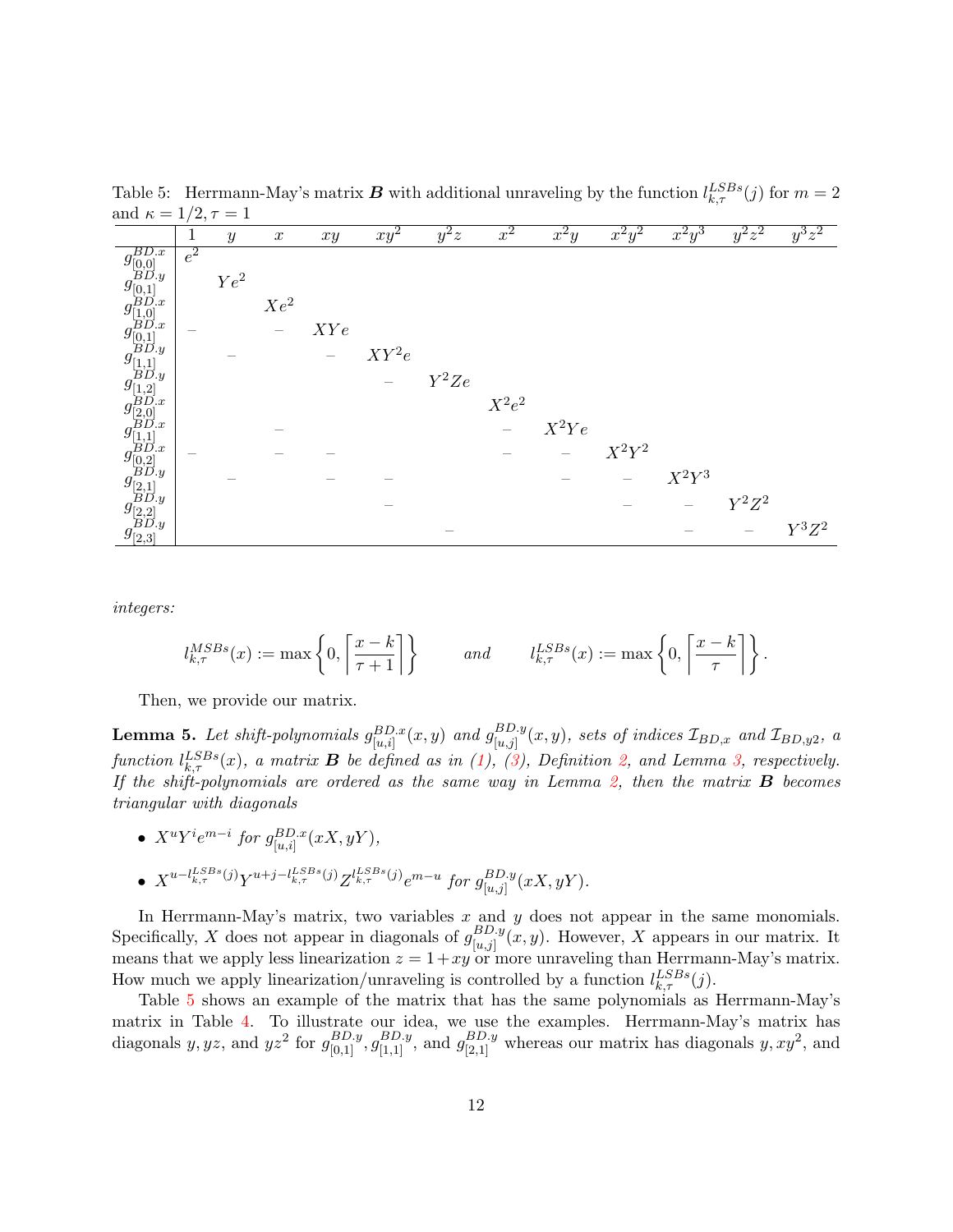$x^2y^3$  for the same polynomials. We apply additional unravelings  $z \Rightarrow 1 + xy$  and transform the former diagonals to the latter ones by using the following simple relations:

$$
yz = y(1 + xy) = y + xy^2
$$
 and  $yz^2 = y(1 + xy)^2 = y + 2xy^2 + x^2y^3$ .

The relation suggests that all integer linear combinations of  $(y, yz)$  and  $(y, yz, yz<sup>2</sup>)$  can be replaced by those of  $(y, xy^2)$  and  $(y, xy^2, x^2y^3)$ , respectively. Hence, the matrix is still triangular even if we apply the additional unravelings. Here, we want to claim that integer linear combinations of  $(yz)$  and  $(yz, yz^2)$  cannot be rewritten as those of  $(xy^2)$  and  $(xy^2, x^2y^3)$ , respectively. To apply the additional unraveling, the existence of  $y$  was essential. Without the variable  $y$ , we cannot replace  $yz$  by  $xy^2$ . However, since  $yz$  exists, we can replace  $yz^2$  by  $xy^2z$  by using a relation

$$
yz^2 = yz(1+xy) = yz + xy^2z.
$$

Therefore, we define the function  $l_{k,\tau}^{LSBs}(j)$  so that  $y^{j}z^{l_{k,\tau}^{LSBs}(j)}$ however,  $y^{j}z^{l_{k,\tau}^{LSBs}(j)-1},y^{j}z^{l_{k,\tau}^{LSBs}(j)-2},\cdots$  do not exist in Herrmann-May's matrix **B**. In other words, in the a set of indices  $\mathcal{I}_{BD,y2}$ , there are indices  $(u,j) = (l_{k,\tau}^{LSBs}(j'),j'), (l_{k,\tau}^{LSBs}(j')+1,j'), \ldots, (m,j')$ whereas no indices  $(u, j) = (0, j'), (1, j'), \ldots, (l_{k, \tau}^{LSBs}(j') - 1, j')$  for a fixed  $j' \geq k$ . The fact follows from that

• 
$$
k + \lfloor \tau u \rfloor < j'
$$
 for  $u < l_{k,\tau}^{LSSBs}(j')$  since  $k + \lfloor \tau (l_{k,\tau}^{LSSBs}(j') - 1) \rfloor < j'$  holds,

• 
$$
k + \lfloor \tau u \rfloor \geq j'
$$
 for  $u \geq l_{k,\tau}^{LSBs}(j')$  since  $k + \lfloor \tau l_{k,\tau}^{LSBs}(j') \rfloor \geq j'$  holds.

Therefore, the function  $l_{k,\tau}^{LSSB}(j)$  tells us the maximum unraveling which we can apply.

The matrix with additional unraveling does not provide any benefits in the context of Boneh-Durfee's attack. We use the matrix to explain an overview of an unraveled linearization for our partial key exposure attacks with the LSBs in Section 5.3.

*Proof of Lemma 5.* We apply unraveling  $z \Rightarrow 1 + xy$  to each variable of Herrmann-May's matrix *B* in Lemma 3 and obtain a claimed matrix in Lemma 5. Since the diagonals  $X^{u-i}Z^{i}e^{m-i}$ of  $g_{[u,i]}^{BD,x}(xX, yY)$  and those  $Y^jZ^u e^{m-u}$  of  $g_{[u,j]}^{BD,y}$  $\int_{[u,j]}^{BD,y}(xX, yY)$  for  $(u, j) = (l_{k,\tau}^{LSBs}(j), j)$  are the same between Lemmas 3 and 5, we focus on the other variables

• 
$$
x^{u-l_{k,\tau}^{LSBs}(j)}y^{u+j-l_{k,\tau}^{LSBs}(j)}z^{l_{k,\tau}^{LSBs}(j)}
$$
 for  $j = 1, 2, ..., k + \lfloor \tau m \rfloor; l_{k,\tau}^{LSBs}(j) + 1, l_{k,\tau}^{LSBs}(j) + 2, ..., m$ .

We want to claim that a matrix  $\boldsymbol{B}$  is still triangular when all variables  $y^j z^u$  are replaced by  $x^{u-l_{k,\tau}^{LSSs}(j)}y^{u+j-l_{k,\tau}^{LSSs}(j)}z^{l_{k,\tau}^{LSSs}(j)}$  by applying unraveling  $z^{u-l_{k,\tau}^{LSSs}(j)} \Rightarrow (1+xy)^{u-l_{k,\tau}^{LSSs}(j)}$ .

Here, we show an inductive proof that

$$
y^{j}z^{u} = \sum_{t=0}^{u-l_{k,\tau}^{LSBs}(j)} c_{t}x^{t}y^{j+t}z^{l_{k,\tau}^{LSBs}(j)}
$$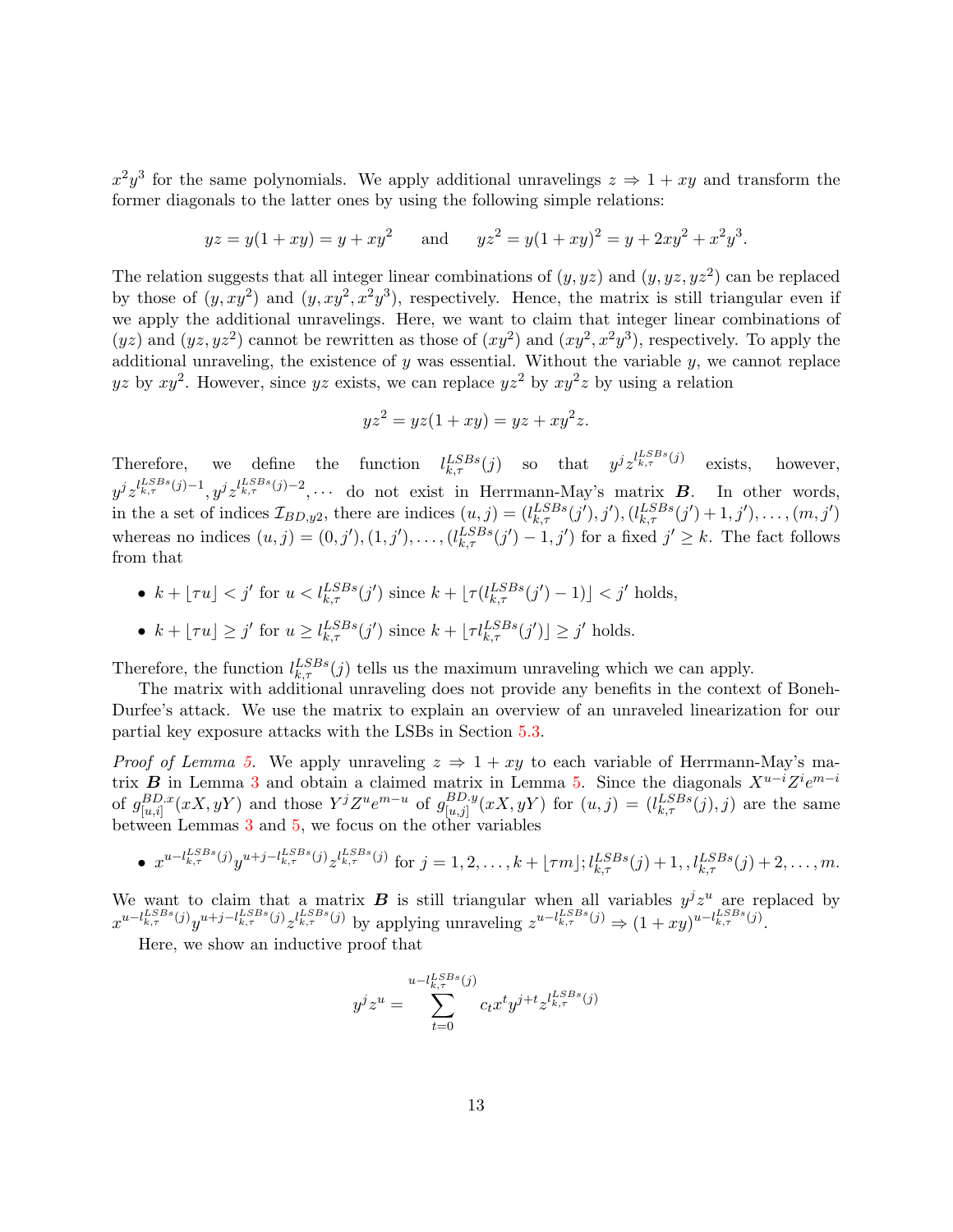holds, where  $c_0, c_1, \ldots, c_{u-l_{k,\tau}^{LSBs}(j)}$  are integers and  $c_{u-l_{k,\tau}^{LSBs}(j)} = 1$ . The statement holds for  $u =$  $l_{k,\tau}^{LSBs}(j)$ . We assume that the statement holds for fixed  $(u',j')$  and prove that the statement also holds for  $(u' + 1, j')$ . It follows that

$$
y^{j'}z^{u'+1} = y^{j'}z^{u'}(1+xy)
$$
  
\n
$$
= \left(\sum_{t=0}^{u'-l_{k,\tau}^{LSBs}(j')}c_{t}x^{t}y^{j'+t}z^{l_{k,\tau}^{LSBs}(j')}\right)(1+xy)
$$
  
\n
$$
= \sum_{t=0}^{u'-l_{k,\tau}^{LSBs}(j')}c_{t}x^{t}y^{j'+t}z^{l_{k,\tau}^{LSBs}(j')}
$$
  
\n
$$
+ \left(\sum_{t=0}^{u'-l_{k,\tau}^{LSBs}(j')-1}c_{t}x^{t}y^{j'+t}z^{l_{k,\tau}^{LSBs}(j')} + x^{u'-l_{k,\tau}^{LSBs}(j')}y^{u'+j'-l_{k,\tau}^{LSBs}(j')}z^{l_{k,\tau}^{LSBs}(j')} \right)xy
$$
  
\n
$$
= \sum_{t=0}^{u'-l_{k,\tau}^{LSBs}(j')}c'_{t}x^{t}y^{j'+t}z^{l_{k,\tau}^{LSBs}(j')} + x^{u'-l_{k,\tau}^{LSBs}(j')+1}y^{u'+j'-l_{k,\tau}^{LSBs}(j')+1}z^{l_{k,\tau}^{LSBs}(j')},
$$

where  $c'_0, c'_1, \ldots, c'_{u'-l_{k,\tau}^{LSBs}(j)}$  are integers. Hence, the statement holds for all  $(u, j)$ . By using the relation, we can replace all integer linear combinations of  $\sum_{u=l_{k,\tau}^{LSBs}(j)}^{u'} d_{u}y^{j}z^{u}$ by  $\sum_{u=l_{k,\tau}^{LSSBs}(j)}^{u'} d'_{u} x^{u-l_{k,\tau}^{LSSBs}(j)} y^{u+j-l_{k,\tau}^{LSSBs}(j)} z^{l_{k,\tau}^{LSSBs}(j)},$  where  $d_{l_{k,\tau}^{LSSBs}(j)}, d_{l_{k,\tau}^{LSSBs}(j)+1}, \ldots, d_{u'}$  and  $d'_{l_{k,\tau}^{LSBs}(j)}$ ,  $d'_{l_{k,\tau}^{LSBs}(j)+1}$ ,...,  $d'_{u'}$  are integers such that  $d_{u'} = d'_{u'}$ . Thus, we can replace all vari- ${}_{[u,j]}^{BD,y}(x,y)$  by  $x^{u-l_{k,\tau}^{LSBs}(j)}y^{u+j-l_{k,\tau}^{LSBs}(j)}z^{l_{k,\tau}^{LSBs}(j)}$ . Hence, we complete the ables  $y^j z^u$  in diagonals of  $g_{[u,i]}^{BD,y}$ proof.  $\Box$ 

As we claimed, the function  $l_{k,\tau}^{LSBs}(j)$  tells us the maximum unraveling which we can apply to Herrmann-May's matrix  $\bm{B}$ . On the other hand, Herrmann-May's matrix  $\bm{B}$  is still triangular when we apply less additional unraveling than the above one. For example, Herrmann-May's matrix *B* can be modified as a triangular matrix with diagonals

• 
$$
X^{u-l_{k,\tau}^{MSBs}(i)} Y^{i-l_{k,\tau}^{MSBs}(i)} Z^{l_{k,\tau}^{MSBs}(i)} e^{m-i}
$$
 for  $g_{[u,i]}^{BD,x}(xX, yY)$ ,  
\n•  $X^{u-l_{k,\tau}^{MSBs}(u+j)} Y^{u+j-l_{k,\tau}^{MSBs}(u+j)} Z^{l_{k,\tau}^{MSBs}(u+j)} e^{m-u}$  for  $g_{[u,j]}^{BD,y}(xX, yY)$ .

Here, observe that

$$
l_{k,\tau}^{MSBs}(u+j) = \max\left\{0, \left\lceil \frac{u+j-k}{\tau+1} \right\rceil \right\} \ge \max\left\{0, \left\lceil \frac{j-k}{\tau} \right\rceil \right\} = l_{k,\tau}^{LSBs}(j)
$$

holds for  $(u, j) \in \mathcal{I}_{BD,y2}$  since  $j \leq k + \tau u$ . Hence, when we apply an unraveling by the function  $l_{k,\tau}^{MSBs}(u+j)$ , there are less and more *Z*'s in diagonals for  $g_{[u,j]}^{BD,y}$  $\int_{[u,j]}^{BD,y}(xX, yY)$  than Herrmann-May's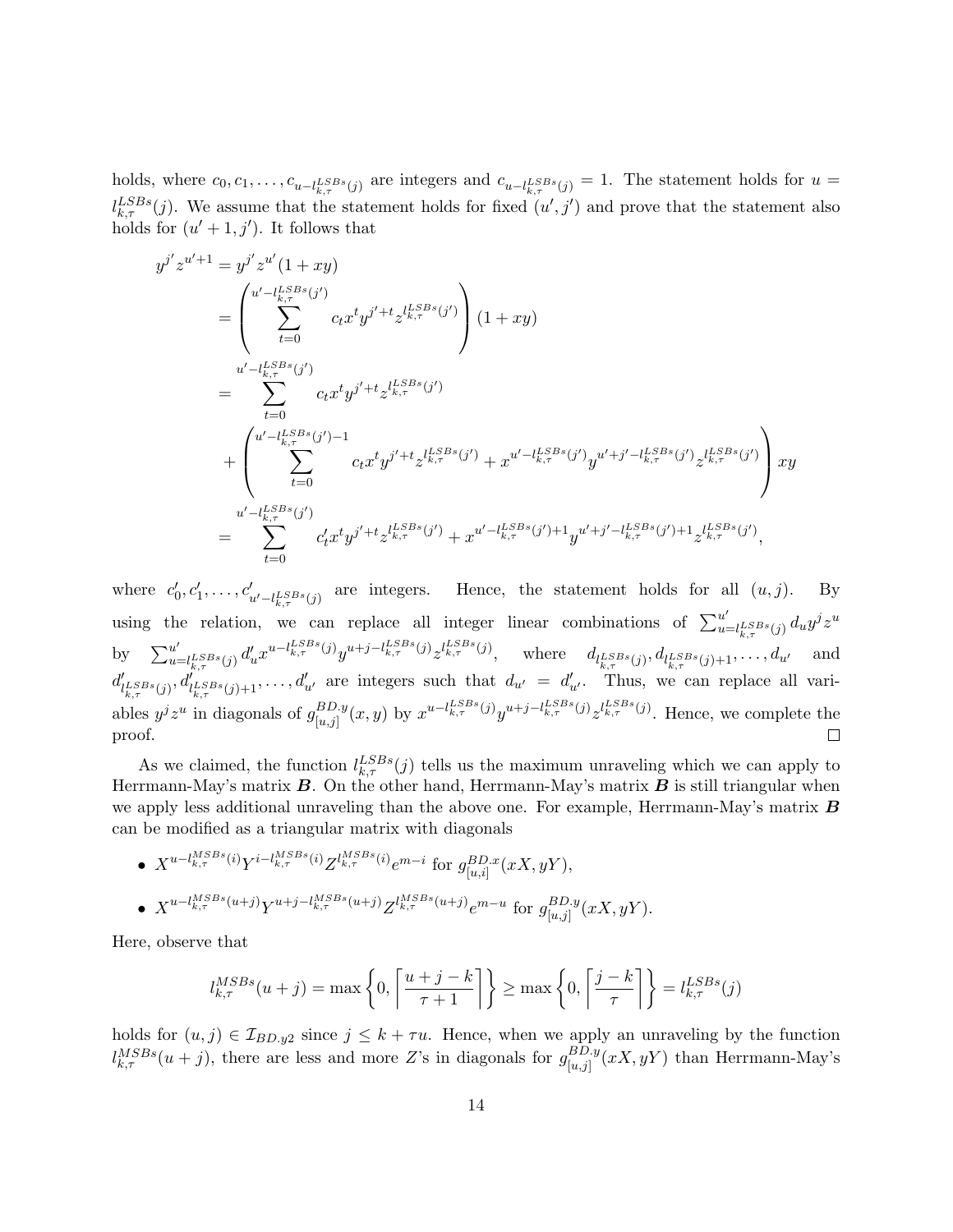| $m - 2$ and $n - 1/2$ , $l - 1$ |       |                  |                  |                          |                          |         |                          |         |     |                    |                              |                         |
|---------------------------------|-------|------------------|------------------|--------------------------|--------------------------|---------|--------------------------|---------|-----|--------------------|------------------------------|-------------------------|
|                                 | 1     | $\boldsymbol{y}$ | $\boldsymbol{x}$ | xy                       | yz                       | $y^2z$  | $\overline{x^2}$         | $x^2y$  | xyz | $x\overline{y^2z}$ | $y^2z^2$                     | $y^3z^2$                |
| $g^{BD.x}_{[0,0]}$              | $e^2$ |                  |                  |                          |                          |         |                          |         |     |                    |                              |                         |
|                                 |       | $Ye^2$           |                  |                          |                          |         |                          |         |     |                    |                              |                         |
| $g_{[0,1]}^{-1}$                |       |                  |                  |                          |                          |         |                          |         |     |                    |                              |                         |
|                                 |       |                  | $Xe^2$           |                          |                          |         |                          |         |     |                    |                              |                         |
|                                 |       |                  |                  | ${\cal XY}e$             |                          |         |                          |         |     |                    |                              |                         |
|                                 |       |                  |                  | $\overline{\phantom{m}}$ | $YZe$                    |         |                          |         |     |                    |                              |                         |
| $\cdot u$                       |       |                  |                  |                          |                          |         |                          |         |     |                    |                              |                         |
|                                 |       |                  |                  |                          | $\overline{\phantom{m}}$ | $Y^2Ze$ |                          |         |     |                    |                              |                         |
| $g_{[2,0]}$                     |       |                  |                  |                          |                          |         | $X^2e^2$                 |         |     |                    |                              |                         |
|                                 |       |                  |                  |                          |                          |         | $\overline{\phantom{m}}$ | $X^2Ye$ |     |                    |                              |                         |
|                                 |       |                  |                  |                          |                          |         |                          |         | XYZ |                    |                              |                         |
|                                 |       |                  |                  |                          |                          |         |                          |         |     |                    |                              |                         |
| $g_{[2,1)}$                     |       |                  |                  |                          |                          |         |                          |         |     | $XY^2Z$            |                              |                         |
| $g_{[2,2]}$                     |       |                  |                  |                          |                          |         |                          |         |     |                    | $\mathcal{Y}^2\mathcal{Z}^2$ |                         |
| $\overline{BD}$                 |       |                  |                  |                          |                          |         |                          |         |     |                    |                              | ${\cal Y}^3 {\cal Z}^2$ |
| $g_{[\underline{2,3}]}$         |       |                  |                  |                          |                          |         |                          |         |     |                    | $\qquad \qquad$              |                         |

Table 6: Herrmann-May's matrix *B* with additional unraveling by the function  $l_{k,\tau}^{MSBs}(u+j)$  for *m* = 2 and  $\kappa = 1/2$   $\tau = 1$ 

original matrix and a matrix with an additional unraveling by the function  $l_{k,\tau}^{LSBs}(j)$ . We omit a proof that a matrix with an unraveling by the function  $l_{k,\tau}^{MSBs}(u+j)$  is triangular with the above diagonals since the proof is almost the same as the that of Lemma 5. We use the matrix to explain an overview of an unraveled linearization for our partial key exposure attacks with the MSBs in Section 4.4.

Table 6 shows an example of the matrix with an additional unraveling by the function  $l_{k,\tau}^{MSBs}(u+\tau)$ *j*), where the matrix has the same polynomials as Tables 4 and 5. Herrmann-May's matrix in Table 4 has diagonals  $z, xz, z^2$ , and  $yz^2$  for  $g_{[0,1]}^{BD,x}, g_{[1,1]}^{BD,x}, g_{[0,2]}^{BD,x}$ , and  $g_{[2,1]}^{BD,y}$  whereas our matrix has diagonals  $xy, x^2y, xyz$ , and  $xy^2z$  for the same polynomials. Our matrix in Table 5 has diagonals  $xy^2, x^2y^2$ , and  $x^2y^3$  for  $g_{[1,1]}^{BD,y}, g_{[0,2]}^{BD,x}$ , and  $g_{[2,1]}^{BD,y}$  whereas our matrix in Table 6 has diagonals  $yz, xyz$ , and  $xy^2z$  for the same polynomials.

# **4 Partial Key Exposure Attacks with the MSBs**

In this section, we propose our improved partial key exposure attack on RSA with the MSBs of *d*. In Section 4.1, we formulate the attack scenario as a modular equation. In Section 4.2, we recall previous attacks [EJMdW05, SSM10]. In Section 4.3, we propose an attack that works in the same condition as Ernst et al.'s attack [EJMdW05] by solving modular equations. In Section 4.4, we propose our main attack.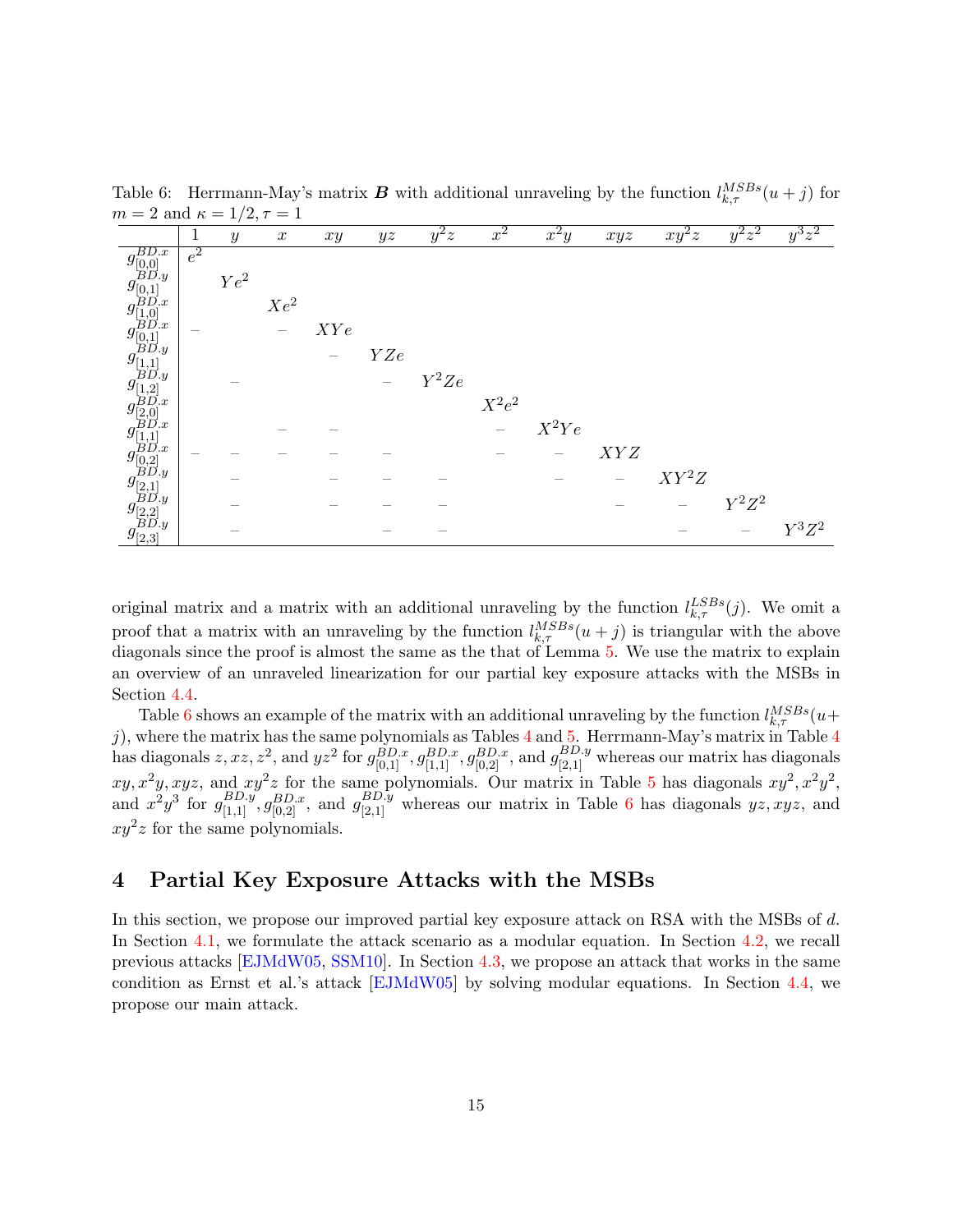#### **4.1 Formulation**

In this subsection, we formulate the attack scenario with the MSBs as modular equations. We write a secret exponent  $d = N^{\beta}$  as  $d = d_0M + d_1$ , where  $d_0 > N^{\beta-\delta}$  and  $d_1 < N^{\delta}$  denote the known MSBs and the unknown LSBs of *d*, respectively, with an integer  $M := 2^{\lfloor \delta \log N \rfloor}$ . Recall an RSA key generation

$$
e(d_0M + d_1) = 1 + \ell(p-1)(q-1) = 1 + \ell(N-p-q+1)
$$
\n(4)

with an unknown integer  $\ell$  as in Section 3.1. Let publicly computable  $\ell_0 = \lfloor (ed_0M - 1)/N \rfloor$  be an approximation to *ℓ* since

$$
|\ell - \ell_0| = \left| \frac{e(d_0M + d_1) - 1}{N - p - q + 1} - \left[ \frac{ed_0M - 1}{N} \right] \right|
$$
  
\n
$$
\leq \left| \frac{e(d_0M + d_1)N - N - (ed_0M - 1)(N - p - q + 1)}{(N - p - q + 1)N} - 1 \right|
$$
  
\n
$$
= \left| \frac{ed_1N - (ed_0M - 1)(-p - q + 1)}{(N - p - q + 1)N} - 1 \right|
$$
  
\n
$$
\leq \left| \frac{ed_1}{N - p - q + 1} \right| + \left| \frac{(ed_0M - 1)(p + q - 1)}{(N - p - q + 1)N} \right| + 1
$$
  
\n
$$
\leq N^{\delta} + N^{\beta - 1/2} + 1.
$$

Hence, we can bound unknown  $|\ell - \ell_0| < N^{\gamma}$  such that  $\gamma = \max{\{\delta, \beta - 1/2\}}$  within a constant factor. By taking modulo *e* of the equation (4), we obtain a modular polynomial

$$
f_{MSBs}(x, y) := 1 + (\ell_0 + x)(N + y) \pmod{e}
$$

whose root is  $(x, y) = (\ell - \ell_0, -p - q + 1)$ . Absolute values of the root are bounded above by  $X := N^{\gamma}$  and  $Y := N^{1/2}$  within constant factors.

#### **4.2 Previous Works**

In this subsection, we briefly recall previous attacks proposed by Ernst et al. [EJMdW05] and Sarkar et al. [SSM10]. Ernst et al.'s attack, which solves integer equations, works when

(1) 
$$
\delta < \frac{5}{6} - \frac{1}{3}\sqrt{1 + 6\beta}
$$
,  
\n(2)  $\delta < \frac{3}{16}$  and  $\beta \le \frac{11}{16}$ ,  
\n(3)  $\delta < \frac{1}{3} + \frac{1}{3}\beta - \frac{1}{3}\sqrt{4\beta^2 + 2\beta - 2}$  and  $\beta > \frac{11}{16}$ .

The condition (1) is the best for *β <* 235*/*512. Ernst et al.'s attack can be viewed as an extension of the Boneh-Durfee weaker attack since the condition (1) is the same as *β <* (7*−*2 *√*  $(7)/6 = 0.284 \cdots$ for  $\delta = \beta$ .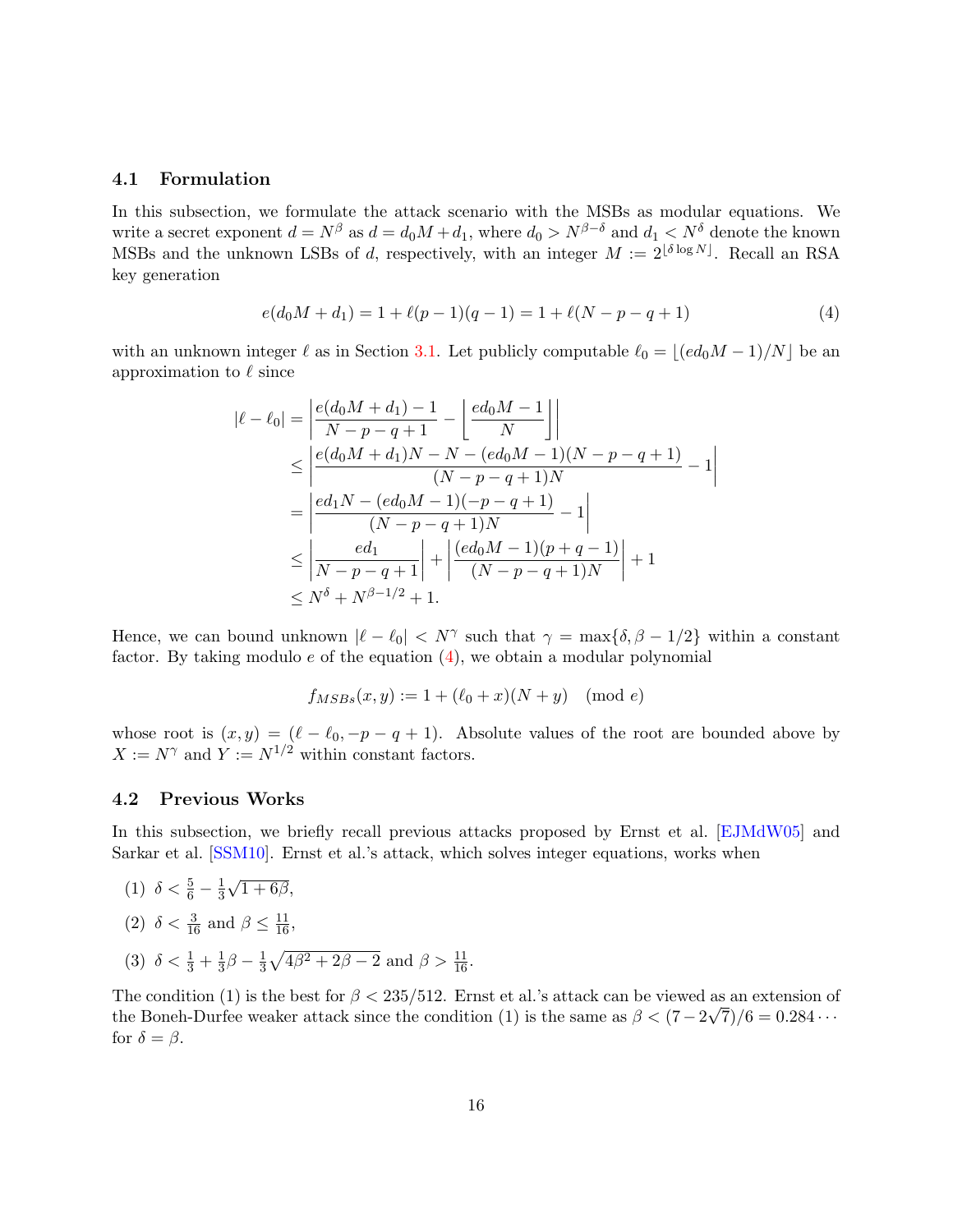Sarkar et al.'s attack, which solves the modular equation  $f_{MSBs}(x, y) = 0$ , works in the above condition (2). To solve the modular equation, they used shift-polynomials

$$
g_{[u,i]}^{MSBs.x}(x,y) := x^{u-i} f_{MSBs}(x,y)^i e^{m-i},
$$
  
\n
$$
g_{[u,j]}^{MSBs.y}(x,y) := y^j f_{MSBs}(x,y)^u e^{m-u}.
$$
\n(5)

Both shift-polynomials modulo  $e^m$  have the same root as the original solutions, i.e.,  $g_{[u,i]}^{MSBs.x}(\ell \ell_0, -p - q + 1) = 0 \pmod{e^m}$  and  $g_{[n,i]}^{MSBs,y}$  $\int_{[u,j]}^{MSBs,y}$  ( $\ell - \ell_0, -p - q + 1$ ) = 0 (mod  $e^m$ ). They defined sets of indices

$$
\mathcal{I}_{SSM,x} := \{u = 0, 1, \dots, m; i = 0, 1, \dots, \min\{u, s\}\},
$$
  

$$
\mathcal{I}_{SSM,y} := \{u = 0, 1, \dots, s - 1; j = 1, 2, \dots, s - u\},
$$

and used shift-polynomials  $g_{[u,i]}^{MSBs.x}(xX, yY)$  for  $(u, i) \in \mathcal{I}_{SSM,x}$  and  $g_{[u,j]}^{MSBs,y}$  $\lim_{[u,j]}$ <sup>*MSBs.y*</sup> $(xX, yY)$  for  $(u, j) \in$  $\mathcal{I}_{SSM,y}$  to construct a triangular matrix *B*. The definitions of  $\mathcal{I}_{SSM,x}$  and  $\mathcal{I}_{SSM,y}$  quite differs from Boneh-Durfee's one although Sarkar et al. solved the similar equation. Indeed, Sarkar et al.'s attack is not an extension of the Boneh-Durfee attack since it does not work for small *d*.

#### **4.3 Revisiting Ernst et al.'s Attack by Solving Modular Equations**

In this subsection, we show that by solving modular equation  $f_{MSBs}(x, y) = 0$  as Sarkar et al., we can obtain an attack that works in Ernst et al.'s condition (1). We believe that a content in this subsection will be useful to understand our improved attacks in Section 4.4.

Technically, we use the same shift-polynomials as Sarkar et al., however, we use sets of indices  $\mathcal{I}_{BD,x}$  and  $\mathcal{I}_{BD,y1}$  as the Boneh-Durfee weaker attack to construct a basis matrix *B*. Furthermore, we employ the unraveled linearization to construct triangular matrices. Observe that the modular polynomial

$$
f_{MSBs}(x, y) = 1 + (\ell_0 + x)(N + y) \pmod{e}
$$

becomes the same as Boneh-Durfee's one

$$
f_{BD}(w, y) = 1 + w(N + y) = 0 \pmod{e}
$$

by introducing a linearized variable

$$
w:=\ell_0+x,
$$

where the absolute value of the solution  $w = \ell$  is bounded above by  $W := N^{\beta}$  within a constant factor. Hence, our matrix construction starts from that of the Boneh-Durfee weaker attack in Section 3.1. Then, we partially apply unraveling  $w = \ell_0 + x$  to utilize the given MSBs.

*Proof of the Condition (1) of Ernst et al.* As Sarkar et al., we solve the modular equation  $f_{MSBs}(x, y) = 0$  and use the shift-polynomials  $g_{[u,i]}^{MSBs.x}(w, x, y)$  and  $g_{[u,j]}^{MSBs,y}$  $\lim_{[u,j]}$ <sup>*MSBs.y*</sup> $(w, x, y)$  defined in (5). As a lattice construction of the Boneh-Durfee weaker attack, we use shift-polynomials  $g_{[u,i]}^{MSBs.x}(wW, xX, yY)$  for  $(u, i) \in \mathcal{I}_{BD,x}$  and  $g_{[u,j]}^{MSBs,y}$  $\int_{[u,j]}^{MSBs,y}(wW, xX, yY)$  for  $(u, j) \in \mathcal{I}_{BD,y1}$ , where sets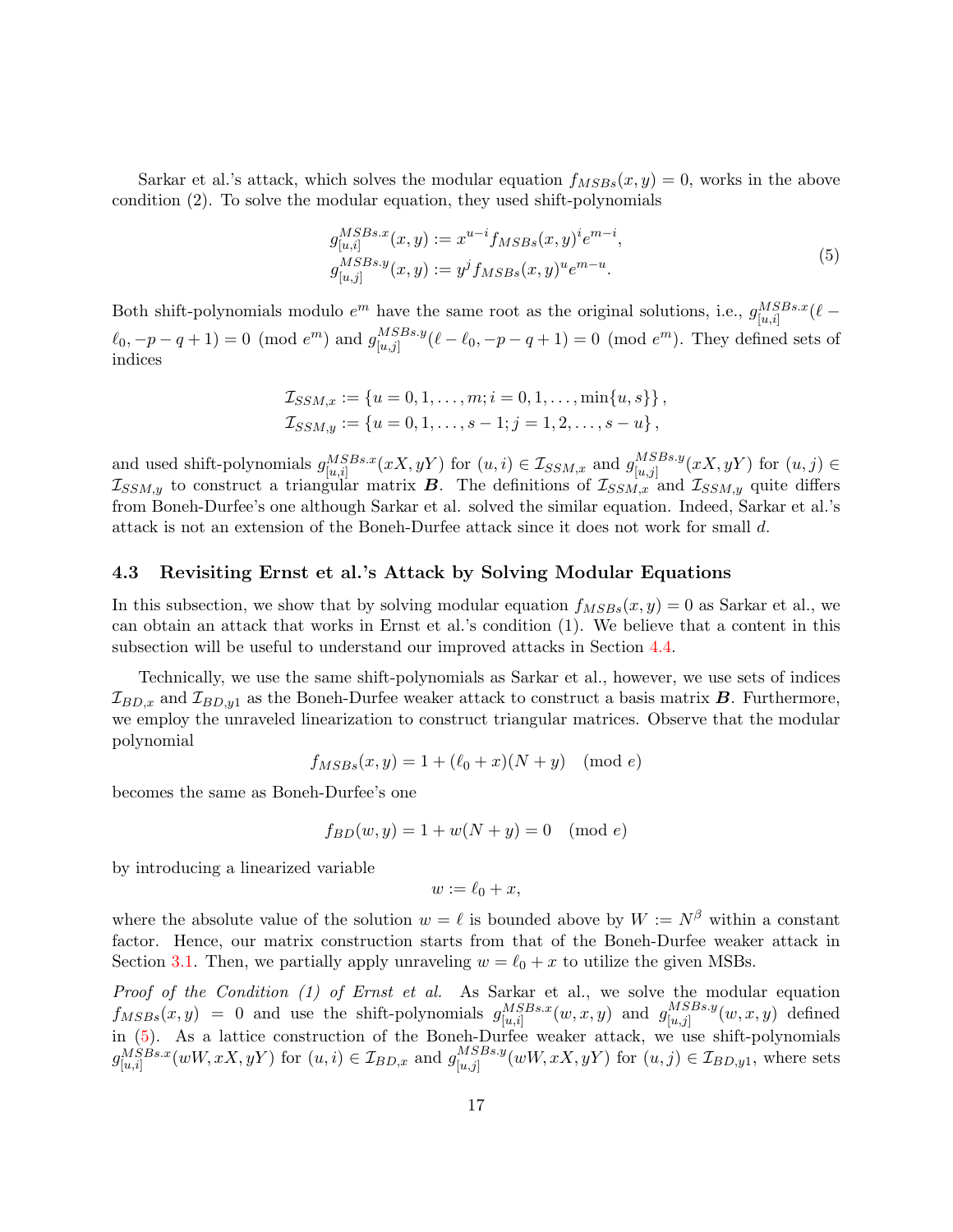of indices  $\mathcal{I}_{BD,x}$  and  $\mathcal{I}_{BD,y1}$  were defined in Section 3.1, then construct a basis matrix *B*. As in Lemma 2, we can construct a triangular matrix if we only use a linearized variable *w* and do not use *x*. To utilize the given partial information and equivalently a variable *x*, we construct a triangular matrix as follows.

**Lemma 6.** Let shift-polynomials  $g_{[u,i]}^{MSBs.x}(w, x, y)$  and  $g_{[u,j]}^{MSBs.y}$  $\mathbb{E}_{[u,j]}^{M5BS,y}(w,x,y)$ , sets of indices  $\mathcal{I}_{BD,x}$  and  $\mathcal{I}_{BD,y1}$ *, a function*  $l_{k,0}^{MSBs}(\cdot)$  *be defined as in (5), (2), and Definition 2, respectively. Let B be a matrix whose rows consist of coefficients of*  $g_{[u,i]}^{MSBs.x}(wW, xX, yY)$  *for*  $(u,i) \in \mathcal{I}_{BD,x}$  and  $g_{\lbrack u,i]}^{MSBs.y}$  $\int_{[u,j]}^{M5BSy}(wW, xX, yY)$  *for*  $(u, j) \in I_{BD,y1}$ *. If the shift-polynomials are ordered as* 

• 
$$
g_{[u',i']}^{MSBs.x}(wW, xX, yY) \prec g_{[u,i]}^{MSBs.x}(wW, xX, yY)
$$
 for  
-  $u' < u$ ,

$$
-u'=u, i'
$$

- $g_{[u',i']}^{MSBs.x}(wW, xX, yY) \prec g_{[u,j]}^{MSBs.y}$  $\int_{[u,j]}^{M5BSy} (wW, xX, yY)$  for  $u' \leq u$ ,
- $g_{\lbrack u' \ j' \rbrack}^{MSBs.y}$  $\frac{MSBs.y}{[u',j']}$   $(wW, xX, yY) \prec g_{[u,i]}^{MSBs.x}(wW, xX, yY)$  for  $u' < u$ ,
- $g_{\lbrack u' \ j' \rbrack}^{MSBs.y}$  $\frac{MSBs.y}{[u',j']}$   $(wW, xX, yY) \prec g^{MSBs.y}_{[u,j]}$  $\int_{[u,j]}^{M5BS.y}(wW, xX, yY)$  for

$$
- u' < u,
$$
\n
$$
- u' = u, j' < j',
$$

*then the matrix B becomes triangular with diagonals*

\n- $$
W^{l_{k,0}^{MSBs}(i)}X^{u-l_{k,0}^{MSBs}(i)}Y^{i}e^{m-i}
$$
 for  $g_{[u,i]}^{MSBs,x}(wW, xX, yY),$
\n- $W^{l_{k,0}^{MSBs}(u+j)}X^{u-l_{k,0}^{MSBs}(u+j)}Y^{u+j}e^{m-u}$  for  $g_{[u,j]}^{MSBs,y}(wW, xX, yY).$
\n

If we apply linearization  $\ell_0 + x \Rightarrow w$  to all terms,  $f_{MSBs}(x, y) = f_{BD}(w, y)$  holds. Hence, a basis matrix **B** is the same as that of the Boneh-Durfee weaker attack in Lemma 2. To utilize partial information  $\ell_0$ , we apply unraveling  $w \Rightarrow \ell_0 + x$  and obtain a matrix as stated in Lemma 6. How much we apply linearization/unraveling is controlled by a function  $l_{k,0}^{MSBs}(\cdot)$ .

Table 7 shows an example of the matrix that has the same polynomials as Boneh-Durfee's weaker matrix in Table 3. To illustrate our idea, we use the examples. Here, please replace a variable *x*, a polynomial  $g_{[u,i]}^{BD,x}$  and  $g_{[u,j]}^{BD,y}$  $\begin{bmatrix} BD.y \\ [u,j] \end{bmatrix}$  in Table 3 by *w*,  $g_{[u,i]}^{MSBs.x}$ , and  $g_{[u,j]}^{MSBs.y}$  $\sum_{[u,j]}^{M5BS,y}$ , respectively, in mind. Boneh-Durfee's weaker matrix has diagonals *y*, *wy*, and  $w^2y$  for  $g_{[0,1]}^{MSBs,y}, g_{[0,1]}^{MSBs,x}$ , and  $g_{[1,1]}^{MSBs.x}$  whereas our matrix has diagonals *y, xy,* and  $x^2y$  for the same polynomials. We apply unravelings  $w \Rightarrow \ell_0 + x$  and transform the former diagonals to the latter diagonals by using the following simple relations:

$$
wy = (\ell_0 + x)y = \ell_0 y + xy
$$
 and  $w^2y = (\ell_0 + x)^2 y = \ell_0^2 y + 2\ell_0 xy + x^2 y$ .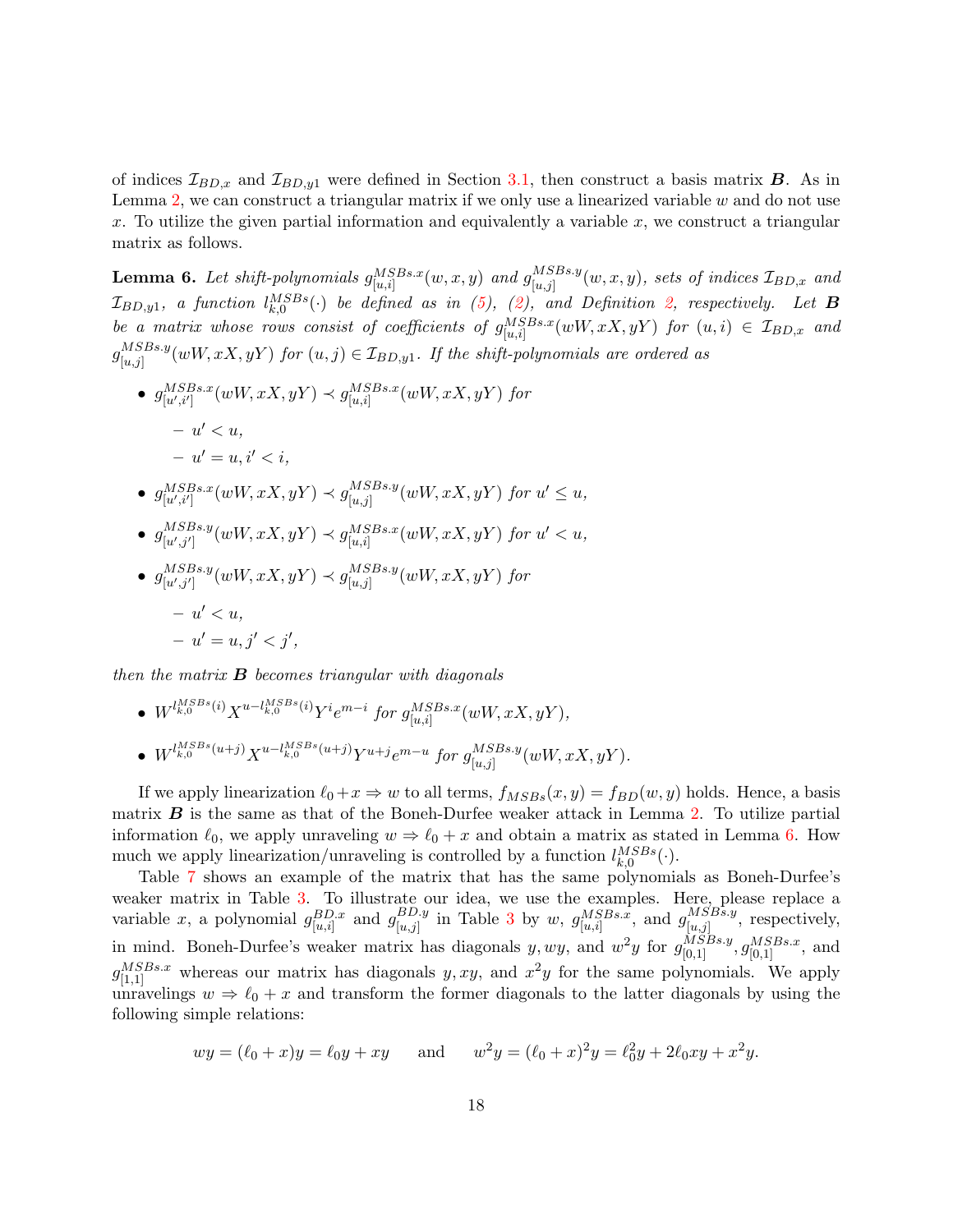|                                                                                                                | T     | $\boldsymbol{y}$ | $y^2$    | $\boldsymbol{x}$         | xy              | $xy^2$  | $wy^3$    | $\overline{x^2}$         | $x^2y$  | $x^2y^2$                 | $\overline{wxy^3}$ | $w^2y^4$ |
|----------------------------------------------------------------------------------------------------------------|-------|------------------|----------|--------------------------|-----------------|---------|-----------|--------------------------|---------|--------------------------|--------------------|----------|
| $\frac{g_{[0,0]}^{MSBs.x}}{g_{MSBs.y}^{MSBs.y}}$                                                               | $e^2$ |                  |          |                          |                 |         |           |                          |         |                          |                    |          |
|                                                                                                                |       | $Ye^2$           |          |                          |                 |         |           |                          |         |                          |                    |          |
| $\begin{array}{c}\n\frac{g_{[0,1]}}{g_{MSBs,y}}\n\\ \frac{MSBs_y}{g_{MSBs,y}}\n\end{array}$                    |       |                  | $Y^2e^2$ |                          |                 |         |           |                          |         |                          |                    |          |
| $g_{[0,2]}^{(0,2)}$<br>$g_{[1,0]}^{MSBs.x}$                                                                    |       |                  |          |                          |                 |         |           |                          |         |                          |                    |          |
|                                                                                                                |       |                  |          | $Xe^2$                   |                 |         |           |                          |         |                          |                    |          |
| $g_{[0,1]}^{\tilde{MS}Bs.x}$                                                                                   |       |                  |          | $\overline{\phantom{m}}$ | XYe             |         |           |                          |         |                          |                    |          |
|                                                                                                                |       |                  |          |                          | $\qquad \qquad$ | $XY^2e$ |           |                          |         |                          |                    |          |
| $g_{[1,1]}^{m5D5,y}$                                                                                           |       |                  |          |                          |                 |         | $W Y^3 e$ |                          |         |                          |                    |          |
| $g_{[1,2]}^{(n5D5,y)}$<br>$g_{[2,0]}^{MSBs.x}$<br>$g_{[2,0]}^{MSBs.x}$                                         |       |                  |          |                          |                 |         |           | $X^2e^2$                 |         |                          |                    |          |
|                                                                                                                |       |                  |          |                          |                 |         |           |                          | $X^2Ye$ |                          |                    |          |
| $g_{[1]}^{w}$                                                                                                  |       |                  |          |                          |                 |         |           | $\overline{\phantom{m}}$ |         |                          |                    |          |
| $g_{[0,2]}^{\tilde{MS}Bs.x}$                                                                                   |       |                  |          |                          |                 |         |           |                          |         | $X^2Y^2$                 |                    |          |
|                                                                                                                |       |                  |          |                          |                 |         |           |                          |         | $\overline{\phantom{0}}$ | $WXY^3$            |          |
| $\begin{array}{c}\n\frac{g_{[2,1]}}{g_{[3,1]}}\\ \frac{MSBs.y}{g_{[3,1]}}\n\end{array}$<br>$g_{[2,2]}^{\dots}$ |       |                  |          |                          |                 |         |           |                          |         |                          |                    | $W^2Y^4$ |
|                                                                                                                |       |                  |          |                          |                 |         |           |                          |         |                          |                    |          |

Table 7: Matrix *B* for Ernst et al.'s partial key exposure attack with the MSBs for  $m = 2$  and  $\kappa = 1$ .

The relation suggests that all integer linear combinations of  $(y, wy)$  and  $(y, wy, w^2y)$  can be rewritten as those of  $(y, xy)$  and  $(y, xy, x<sup>2</sup>y)$ , respectively. Hence, the matrix is still triangular even if we apply the unravelings. Here, we want to claim that integer linear combinations of (*wy*) and  $(wy, w^2y)$  cannot be rewritten as those of  $(xy)$  and  $(xy, x^2y)$ , respectively. To apply the above unraveling, the existence of *y* is essential. Without the variable *y*, we cannot replace  $wy$  and  $w^2y$ by  $xy$  and  $x^2y$ , respectively. However, if  $wy$  exists, we can replace  $w^2y$  by  $wxy$  since

$$
w^2y = w(\ell_0 + x)y = \ell_0 wy + wxy.
$$

Therefore, we define the function  $l_{k,0}^{MSBs}(\cdot)$  so that  $w^{l_{k,0}^{MSBs}(i_y)}y^{i_y}$  exists, however,  $w^{l_{k,0}^{MSBs}(i_y)-1}y^{i_y}, w^{l_{k,0}^{MSBs}(i_y)-2}y^{i_y},\cdots\quad\text{do not exist in}\quad\text{Boneh-Durfee's}\quad\text{weaker}\quad\text{matrix}$ In other words, in the set of indices  $\mathcal{I}_{BD,y1}$ , there are indices  $(u, u + j)$  =  $(l_{k,0}^{MSBs}(u'+j'), u'+j'), (l_{k,0}^{MSBs}(u'+j')+1, u'+j'), \ldots, (m, u'+j')$  whereas no  $(u, u+j)$  $(0, u' + j'), (1, u' + j'), \ldots, (l_{k,0}^{MSBs}(u' + j') - 1, u' + j')$  for a fixed  $u' + j'$ . The fact follows from that

- $k < j'$  for  $u < l_{k,0}^{MSBs}(u+j')$  since  $u < u+j'-k$  holds,
- $k \geq j'$  for  $u \geq l_{k,0}^{MSBs}(u+j')$  since  $u \geq u+j'-k$  holds.

Therefore, the function  $l_{k,0}^{MSBs}(\cdot)$  tells us the maximum unraveling which we can apply.

*Proof of Lemma 6.* From Lemma 2, it is straightforward that we can prove the shift-polynomials in Lemma 6 derive a triangular basis matrix with diagonals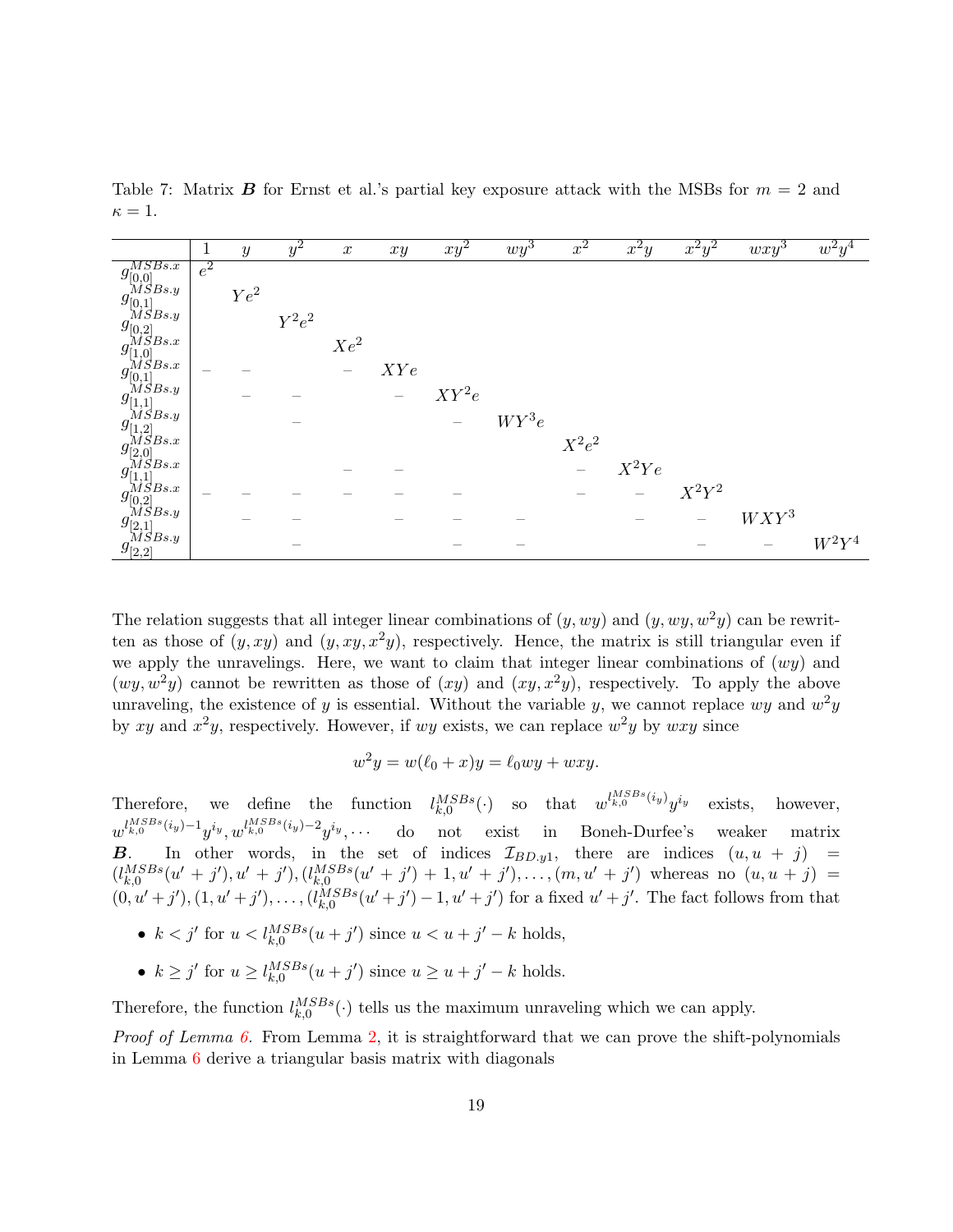•  $W^u Y^i e^{m-i}$  for  $g_{[u,i]}^{MSBs.x}(wW, xX, yY),$ 

• 
$$
W^{u}Y^{u+j}e^{m-u}
$$
 for  $g_{[u,j]}^{MSBs,y}(wW, xX, yY)$ .

We apply unraveling  $w = \ell_0 + x$  to each variable of the above matrix. Since the diagonals of  $g_{[u,i]}^{MSBs.x}(wW, xX, yY)$  for <sup>4</sup>  $(u, i) = (l_{k,0}^{MSBs}(i), i)$  and those of  $g_{[u,j]}^{MSBs,y}$  $\int_{[u,j]}^{M5BSy}(wW, xX, yY) \text{ for } (u, u+j) =$  $(l_{k,0}^{MSBs}(u+j), u+j)$  are the same between Lemmas 2 and 6, we focus on the other variables<sup>5</sup>

• 
$$
w^{l_{k,0}^{MSBs}(i_y)} x^{u-l_{k,0}^{MSBs}(i_y)} y^{i_y}
$$
 for  $i_y = 0, 1, ..., m+k; u = l_{k,0}^{MSBs}(i_y) + 1, l_{k,0}^{MSBs}(i_y) + 2, ..., m$ .

We want to claim that a matrix *B* is still triangular when all variables  $w^u y^{i_y}$  are replaced by  $w^{l_{k,0}^{MSBs}(i_y)}x^{u-l_{k,0}^{MSBs}(i_y)}y^{i_y}.$ 

Here, we show an inductive proof that

$$
w^{u} = \sum_{t=0}^{u-l_{k,0}^{MSBs}(i_{y})} c_{t} w^{l_{k,0}^{MSBs}(i_{y})} x^{t}
$$

holds, where  $c_0, c_1, \ldots, c_{u-l_{k,0}^{MSBs}(i_y)}$  are integers and  $c_{u-l_{k,0}^{MSBs}(i_y)} = 1$ . The statement holds for  $u = l_{k,0}^{MSBs}(i_y)$ . We assume that the statement holds for fixed  $u = u'$  and prove that the statement also holds for  $u = u' + 1$ . It follows that

$$
w^{u'+1} = w^{u'}(\ell_0 + x)
$$
  
\n
$$
= \left(\sum_{t=0}^{u'-l_{k,0}^{MSBs}(i'_{y})} c_{t}w^{l_{k,0}^{MSBs}(i'_{y})}x^{t}\right)(\ell_0 + x)
$$
  
\n
$$
= \sum_{t=0}^{u'-l_{k,0}^{MSBs}(i'_{y})} c_{t}\ell_0w^{l_{k,0}^{MSBs}(i'_{y})}x^{t} + \left(\sum_{t=0}^{u'-l_{k,0}^{MSBs}(i'_{y})-1} c_{t}w^{l_{k,0}^{MSBs}(i'_{y})}x^{t} + w^{l_{k,0}^{MSBs}(i'_{y})}x^{u'-l_{k,0}^{MSBs}(i'_{y})}\right)x
$$
  
\n
$$
= \sum_{t=0}^{u'-l_{k,0}^{MSBs}(i'_{y})} c'_{t}w^{l_{k,0}^{MSBs}(i'_{y})}x^{t} + w^{l_{k,0}^{MSBs}(i'_{y})}x^{u'-l_{k,0}^{MSBs}(i'_{y})+1},
$$

where  $c'_0, c'_1, \ldots, c'_{u'-l_{k,0}^{MSBs}(i'_y)}$  are integers. Hence, the statement holds for all  $(u, i_y)$ . By using the relation, we can replace all integer linear combinations of  $\sum_{u=l_{k}^{M} \in \{0,1\}^{M}}^{u'} d_{u} u^{u} y^{i}$ by  $\sum_{u=l_{k,0}^{MSBs}(i_y)}^{u'} d'_uw^{l_{k,0}^{MSBs}(i_y)}x^{u-l_{k,0}^{MSBs}(i_y)}y^{i_y}$ , where  $d_{l_{k,0}^{MSBs}(i_y)}$ ,  $d_{l_{k,0}^{MSBs}(i_y)+1}$ , ...,  $d_{u'}$  and  $d'_{l_{k,0}^{MSBs}(i_y)}, d'_{l_{k,0}^{MSBs}(i_y)+1}, \ldots, d'_{u'}$  are integers such that  $d_{u'} = d'_{u'}$ . Thus, we can replace all variables  $w^uy^{i_y}$  by  $w^{l_{k,0}^{MSBs}(i_y)}x^{u-l_{k,0}^{MSBs}(i_y)}y^{i_y}$ . Hence, we complete the proof.  $\Box$ 

<sup>&</sup>lt;sup>4</sup> When  $k > 0$ , there is an index  $(u, i) \in \mathcal{I}_{BD,x}$  such that  $u = l_{k,0}^{MSBs}(i)$  only for  $(u, i) = (0, 0)$ .

<sup>&</sup>lt;sup>5</sup>These variables are diagonals for both  $g_{[u,i]}^{MSBs.x}(wW, xX, yY)$  and  $g_{[u,j]}^{MSBs.y}(wW, xX, yY)$ .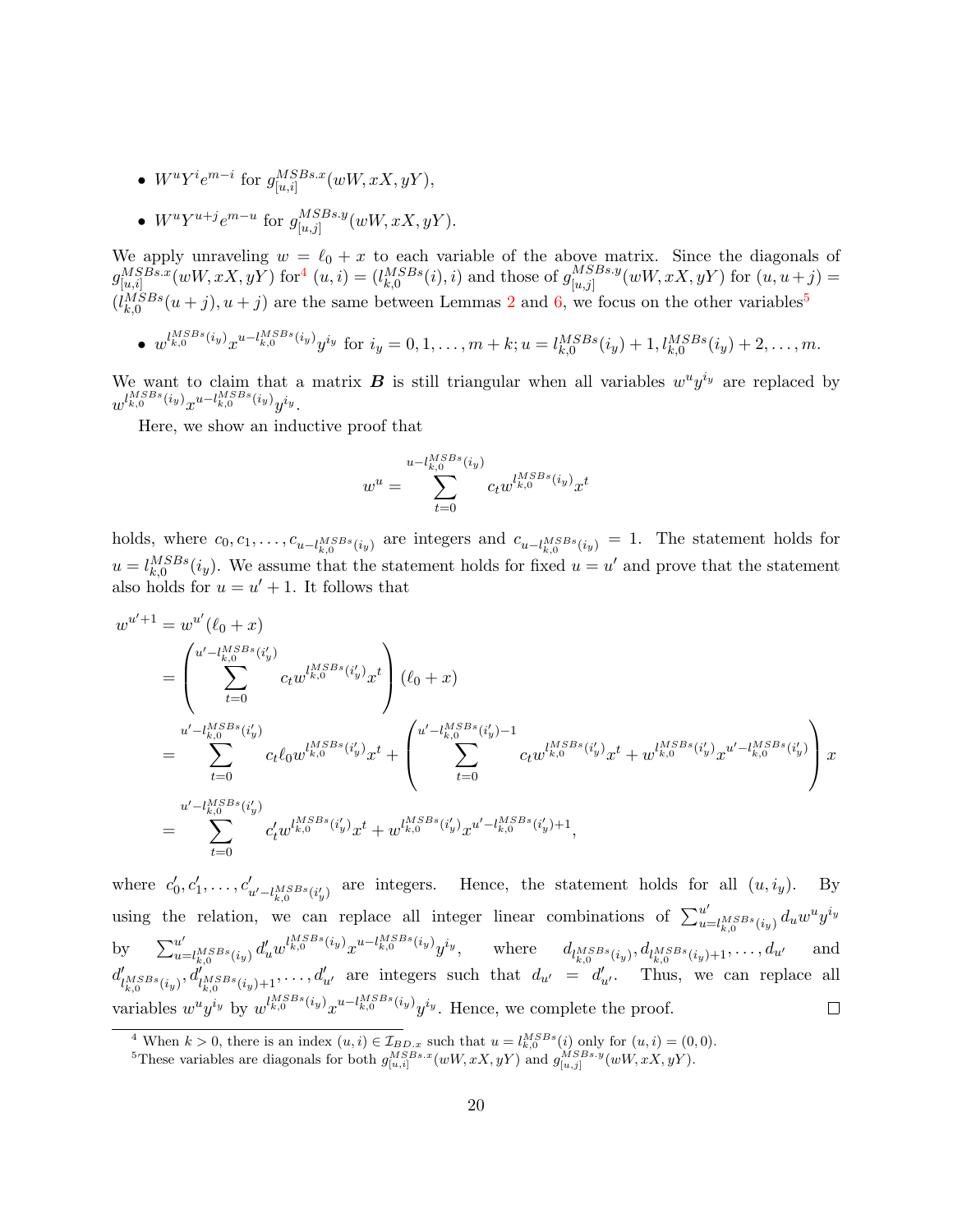To obtain the bound (i), we compute a dimension

$$
n = \sum_{(u,i)\in \mathcal{I}_{BD,x}} 1 + \sum_{(u,j)\in \mathcal{I}_{BD,y1}} 1 = \left(\frac{1}{2} + \kappa\right) m^2 + o(m^2),
$$

and a determinant  $\det(\mathbf{B}) = W^{s_W} X^{s_X} Y^{s_Y} e^{s_e}$ , where

$$
s_W = \sum_{(u,i)\in\mathcal{I}_{BD,x}} l_{k,0}^{MSBs}(i) + \sum_{(u,j)\in\mathcal{I}_{BD,y1}} l_{k,0}^{MSBs}(u+j) = \frac{1}{6}m^3 + o(m^3),
$$
  
\n
$$
s_X = \sum_{(u,i)\in\mathcal{I}_{BD,x}} (u - l_{k,0}^{MSBs}(i)) + \sum_{(u,j)\in\mathcal{I}_{BD,y1}} (u - l_{k,0}^{MSBs}(u+j)) = \left(\frac{1}{6} + \frac{\kappa}{2}\right)m^3 + o(m^3),
$$
  
\n
$$
s_Y = \sum_{(u,i)\in\mathcal{I}_{BD,x}} i + \sum_{(u,j)\in\mathcal{I}_{BD,y1}} (u+j) = \frac{(1+\kappa)^3 - \kappa^3}{6}m^3 + o(m^3),
$$
  
\n
$$
s_e = \sum_{(u,i)\in\mathcal{I}_{BD,x}} (m-i) + \sum_{(u,j)\in\mathcal{I}_{BD,y1}} (m-u) = \left(\frac{1}{3} + \frac{\kappa}{2}\right)m^3 + o(m^3).
$$

New polynomials which are derived from outputs of the LLL algorithm satisfy Howgrave-Graham's lemma when  $(\det(\mathbf{B}))^{1/n} < e^m$ , i.e.,

$$
\beta \frac{1}{6} + \gamma \left( \frac{1}{6} + \frac{\kappa}{2} \right) + \frac{1}{2} \left( \frac{(1+\kappa)^3 - \kappa^3}{6} \right) + \frac{1}{3} + \frac{\kappa}{2} < \frac{1}{2} + \kappa,
$$

by omitting small terms. To maximize the right hand side of the inequality, we set

$$
\kappa = \frac{1-2\gamma}{2}
$$

and obtain an inequality

$$
12\gamma^2 - 20\gamma + 7 - 8\beta > 0.
$$

By solving the inequality, we obtain the condition (1) of Ernst et al.'s attack

$$
\delta<\frac{5-2\sqrt{1+6\beta}}{6}
$$

since  $\gamma = \delta$  holds. Hence, we conclude the proof.

## **4.4 Our Attack**

In this subsection, we propose our improved partial key exposure attacks with the MSBs of *d*.

 $\Box$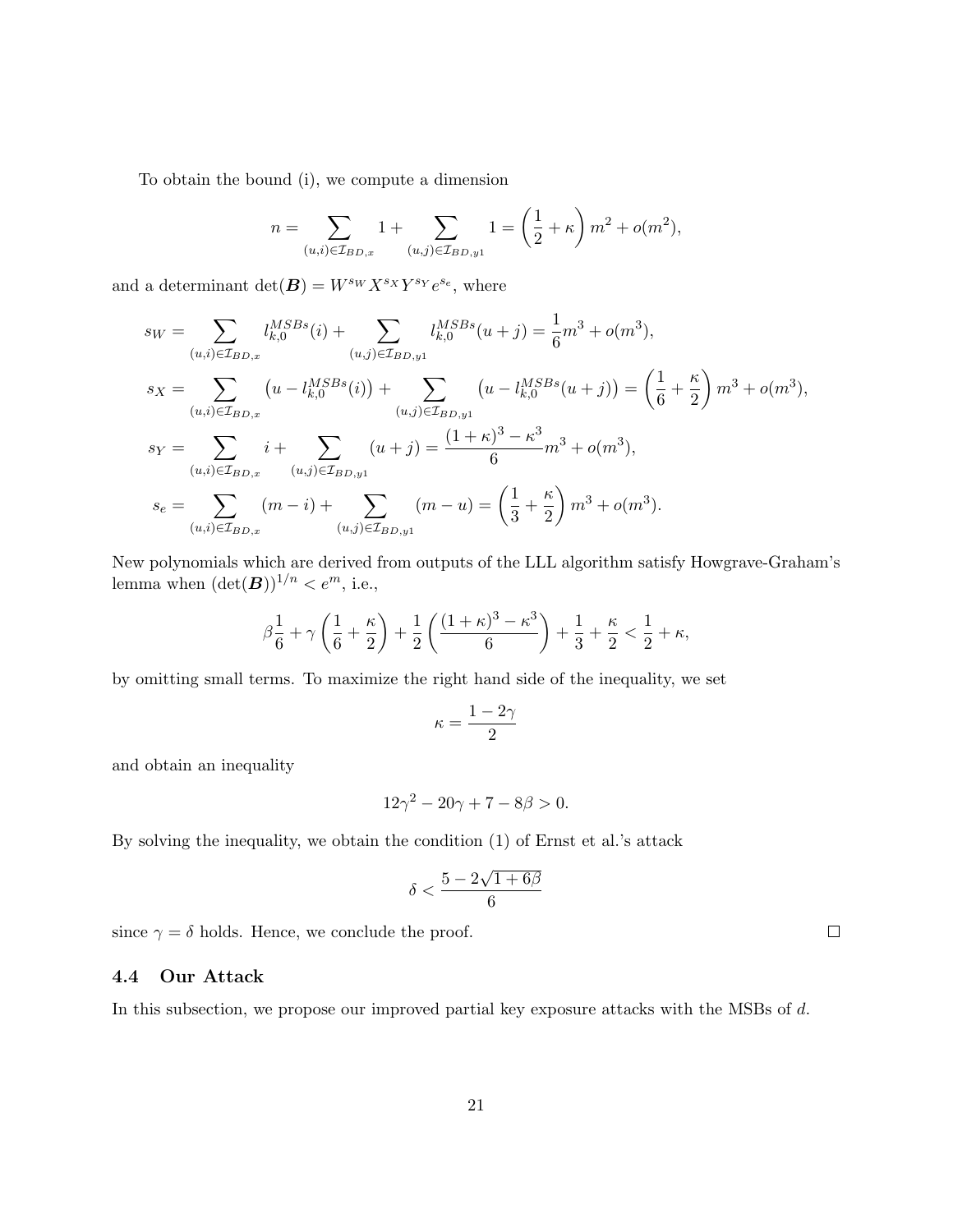**Theorem 1.** *Given a public key*  $(N, e)$  *of RSA such that e is full size and*  $d = N^{\beta}$  *along with*  $d_0 > N^{\beta-\delta}$  which is the MSBs of *d*, if *N* is sufficiently large and polynomials output by the LLL *will not vanish, then there is a polynomial time factorization algorithm for N when*

(i) 
$$
\delta < \frac{1+\beta-\sqrt{-1+6\beta-3\beta^2}}{2}
$$
 and  $\beta \le \frac{1}{2}$ ,  
\n(ii)  $6\gamma\sigma - 3\sigma^2 + 2\sigma^3 < \frac{(\sigma - 2(\beta - \gamma))^3}{2+2\gamma-4\beta}$ ,  $\sigma = 1 - \frac{2\beta - 1}{1 - 2\sqrt{1 + \gamma - 2\beta}}$ , and  $\frac{1}{2} < \beta \le \frac{9}{16}$ 

*.*

The attack is an appropriate extension of the Boneh-Durfee stronger attack in the sense that *√* the first bound (i) of Theorem 1 is  $\beta < 1 - 1/\sqrt{2}$  for  $\delta = \beta$ . We obtain the improved attack by modifying a polynomial selection for the same shift-polynomials as Sarkar et al. [SSM10].

At first, we focus on the first condition (i) for  $\beta \leq 1/2$ .

*Proof of the Condition (i) of Theorem 1.* As Sarkar et al., we solve the modular equation  $f_{MSBs}(x, y) = 0$  and use the shift-polynomials  $g_{[u,i]}^{MSBs.x}(w, x, y)$  and  $g_{[u,j]}^{MSBs,y}$  $\lim_{[u,j]}^{M5BSy}(w,x,y)$  defined in (5). As a lattice construction of the Boneh-Durfee stronger attack, we use shift-polynomials  $g_{[u,i]}^{MSBs.x}(wW, xX, yY)$  for  $(u, i) \in \mathcal{I}_{BD,x}$  and  $g_{[u,j]}^{MSBs,y}$  $\mathbb{E}_{[u,j]}^{M5BS,y}(wW, xX, yY)$  for  $(u, j) \in \mathcal{I}_{BD,y2}$ , where sets of indices  $\mathcal{I}_{BD,x}$  and  $\mathcal{I}_{BD,y2}$  were defined in Section 3.1, then construct a basis matrix **B**. As in Lemma 5, we can construct a triangular matrix if we only use *w* along with a linearized variable

$$
z := 1 + wy = 1 + (\ell_0 + x)y,
$$

where the absolute value of the root is bounded above by  $Z := N^{\beta+1/2}$  within a constant factor, and do not use *x*. To utilize the given partial information and equivalently a variable *x*, we construct a triangular matrix as follows.

**Lemma 7.** Let shift-polynomials  $g_{[u,i]}^{MSBs.x}(w, x, y)$  and  $g_{[u,j]}^{MSBs.y}$  $\mathbb{E}_{[u,j]}^{M5BS,y}(w,x,y)$ , sets of indices  $\mathcal{I}_{BD,x}$  and  $\mathcal{I}_{BD,y2}$ *, a function*  $l_{k,\tau}^{MSBs}(x)$  *be defined as in (5), (3), and Definition 2, respectively. Let B be a matrix whose rows consist of coefficients of*  $g_{[u,i]}^{MSBs.x}(wW, xX, yY)$  *for*  $(u,i) \in \mathcal{I}_{BD,x}$  and  $g_{\lbrack u,i]}^{MSBs.y}$  $\int_{[u,j]}^{M5BSy}(wW, xX, yY)$  *for*  $(u, j) \in I_{BD,y2}$ *. If the shift-polynomials are ordered as the same way in Lemma 6, then the matrix B becomes triangular with diagonals*

\n- \n
$$
X^{u-l_{k,\tau}^{MSBs}(i)} Y^{i-l_{k,\tau}^{MSBs}(i)} Z^{l_{k,\tau}^{MSBs}(i)} e^{m-i} \text{ for } g_{[u,i]}^{MSBs} (wW, xX, yY),
$$
\n
\n- \n
$$
X^{u-l_{k,\tau}^{MSBs}(u+j)} Y^{u+j-l_{k,\tau}^{MSBs}(u+j)} Z^{l_{k,\tau}^{MSBs}(u+j)} e^{m-u} \text{ for } g_{[u,j]}^{MSBs} (wW, xX, yY).
$$
\n
\n

If we apply linearization  $\ell_0 + x \Rightarrow w$  to all terms,  $f_{MSBs}(x, y) = f_{BD}(w, y)$  holds. Hence, a basis matrix *B* is the same as that of the Boneh-Durfee stronger attack. To utilize partial information  $\ell_0$ , we apply unraveling  $w \Rightarrow \ell_0 + x$  and obtain a matrix as stated in Section 3.3. How much we apply linearization/unraveling is controlled by a function  $l_{k,\tau}^{MSBs}(\cdot)$ .

Table 8 shows an example of the matrix that has the same polynomials as Boneh-Durfee's stronger matrix with additional unravelings in Table 6. To illustrate our idea, we use the examples. Here, please replace a variable *x*, a polynomial  $g_{[u,i]}^{BD,x}$  and  $g_{[u,j]}^{BD,y}$  $\int_{[u,j]}^{BD,y}$  in Table 6 by *w*,  $g_{[u,i]}^{MSBs.x}$ , and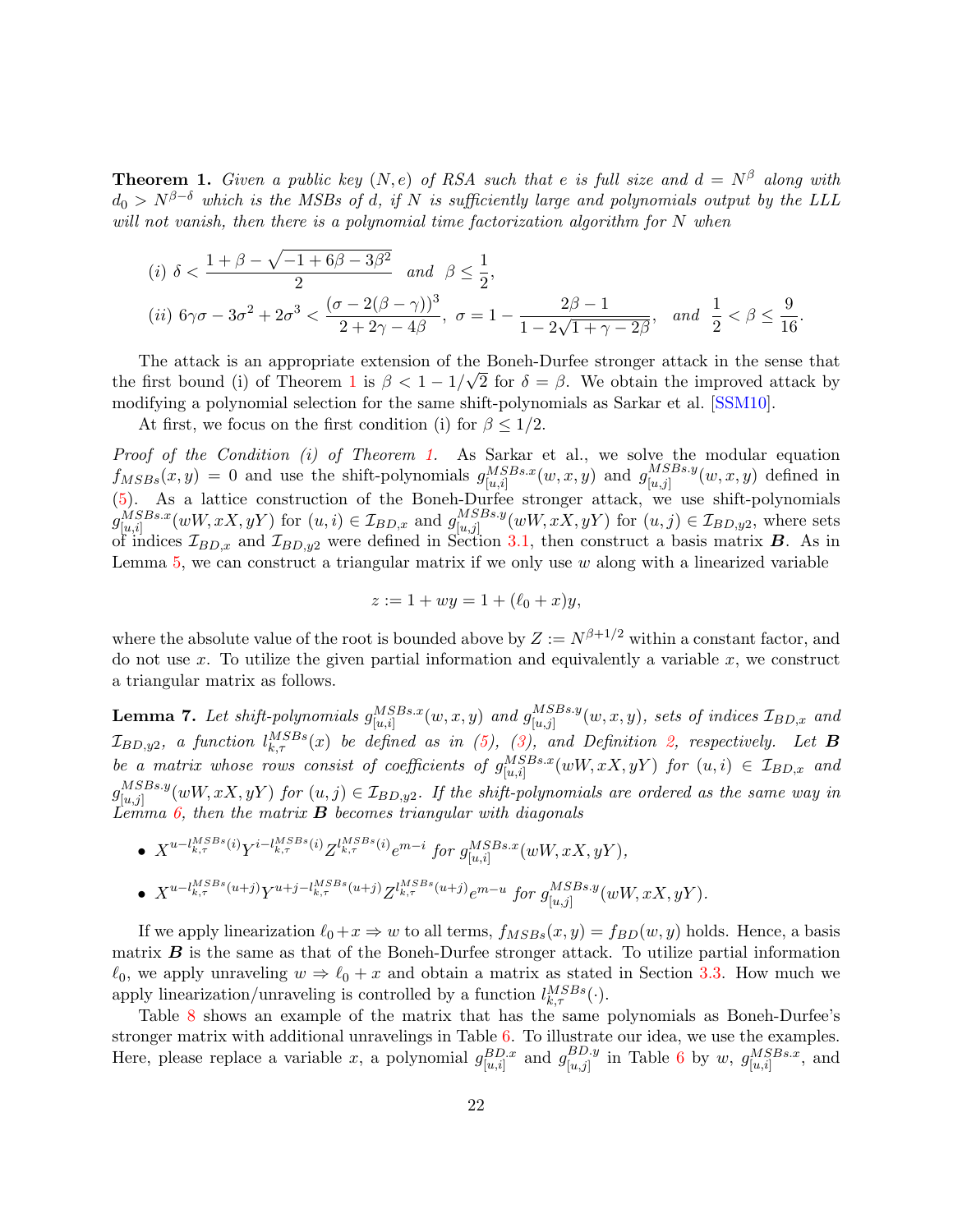|                                                                           | T     | $\boldsymbol{y}$ | $\boldsymbol{x}$         | xy              | yz                       | $y^2z$   | $x^2$                    | $x^2y$  | xyz | $xy^2z$ | $y^2z^2$  | $y^3z^2$ |
|---------------------------------------------------------------------------|-------|------------------|--------------------------|-----------------|--------------------------|----------|--------------------------|---------|-----|---------|-----------|----------|
| $g_{[0,0]}^{MSBs.x}$                                                      | $e^2$ |                  |                          |                 |                          |          |                          |         |     |         |           |          |
|                                                                           |       |                  |                          |                 |                          |          |                          |         |     |         |           |          |
| $g_{[0,1]}^{m_{DLS,y}}$<br>$g_{[1,0]}^{MSBs.x}$                           |       | $Ye^2$           |                          |                 |                          |          |                          |         |     |         |           |          |
|                                                                           |       |                  | $Xe^2$                   |                 |                          |          |                          |         |     |         |           |          |
|                                                                           |       |                  |                          |                 |                          |          |                          |         |     |         |           |          |
| SBs.x                                                                     |       |                  | $\overline{\phantom{a}}$ | XYe             |                          |          |                          |         |     |         |           |          |
| $g^M_{\stackrel{[0,1]}{\scriptstyle MSBs.y}} \quad ,$                     |       |                  |                          |                 |                          |          |                          |         |     |         |           |          |
| $g_{\begin{subarray}{c} [1,1] \ \sim \\ \sim \\ \end{subarray}} S_{Bs.y}$ |       |                  |                          | $\qquad \qquad$ | YZe                      |          |                          |         |     |         |           |          |
|                                                                           |       |                  |                          |                 | $\overline{\phantom{m}}$ | $Y^2 Ze$ |                          |         |     |         |           |          |
| $g_{[1,2]}^-$<br>SBs.x                                                    |       |                  |                          |                 |                          |          |                          |         |     |         |           |          |
| $g^{\Lambda_1}_{[2,0]}$                                                   |       |                  |                          |                 |                          |          | $X^2e^2$                 |         |     |         |           |          |
| SSBs.x<br>$g_{[1}^{\Lambda}$                                              |       |                  |                          |                 |                          |          | $\overline{\phantom{m}}$ | $X^2Ye$ |     |         |           |          |
| SBs.x                                                                     |       |                  |                          |                 |                          |          |                          |         |     |         |           |          |
| $g^{\tilde{M}_{\tilde{\nu}}}_{[0,2]}_{MSBs.y}$                            |       |                  |                          |                 |                          |          |                          |         | XYZ |         |           |          |
|                                                                           |       |                  |                          |                 |                          |          |                          |         |     | $XY^2Z$ |           |          |
| $g_{[2,1]}$ <sub>o</sub> $MSBs.y$                                         |       |                  |                          |                 |                          |          |                          |         |     |         |           |          |
|                                                                           |       |                  |                          |                 |                          |          |                          |         |     |         | $Y^2 Z^2$ |          |
|                                                                           |       |                  |                          |                 |                          |          |                          |         |     |         |           |          |
| $g_{[2,2]}^{m5D5,y}$<br>$g_{[2,3]}^{MSBs,y}$                              |       |                  |                          |                 |                          |          |                          |         |     |         |           | $Y^3Z^2$ |

Table 8: Our matrix *B* of a partial key exposure attack with the MSBs for  $m = 2$  and  $\kappa = 1/2, \tau = 1$ .

 $g^{\scriptscriptstyle{M} z.}_{\scriptscriptstyle [u,j]}$  $^{MSBs,y}_{\text{[14,1]}}$ , respectively, in mind. The matrix in Table 6 has diagonals *w*, *wy*,  $w^2$ ,  $w^2y$ ,  $w^2y^2$ , and  $w^2y^3$ for  $g_{[1,0]}^{MSBs.x}, g_{[0,1]}^{MSBs.x}, g_{[2,0]}^{MSBs.x}, g_{[1,1]}^{MSBs.x}, g_{[0,2]}^{MSBs.x}$ , and  $g_{[2,1]}^{MSBs.y}$  whereas our matrix has diagonals  $x, xy, x^2y, xyz$ , and  $xy^2z$  for the same polynomials. We apply unravelings  $w \Rightarrow \ell_0 + x$  and transform the former diagonals to the latter diagonals. Here, we use the same relation which was used in Lemma 6. Hence, the core of a proof of Lemma 7 is the similar to that of Lemma 6.

*Proof of Lemma* 7. From the discussion at the end of Section 3.3, it is straightforward that we can prove the shift-polynomials in Lemma 7 derive a triangular basis matrix with diagonals

\n- $$
W^{u-l_{k,\tau}^{MSBs}(i)} Y^{i-l_{k,\tau}^{MSBs}(i)} Z^{l_{k,\tau}^{MSBs}(i)} e^{m-i}
$$
 for  $g_{[u,i]}^{MSBs} (wW, xX, yY),$
\n- $W^{u-l_{k,\tau}^{MSBs}(u+j)} Y^{u+j-l_{k,\tau}^{MSBs}(u+j)} Z^{l_{k,\tau}^{MSBs}(u+j)} e^{m-u}$  for  $g_{[u,j]}^{MSBs} (wW, xX, yY).$
\n

We apply unraveling  $w \Rightarrow \ell_0 + x$  to each variable of the above matrix. Since

$$
w^{i_w} = (\ell_0 + x)^{i_w} = \sum_{t=0}^{i_w} c_t w^{i_w - t} x^t
$$
 (6)

holds, where  $c_0, c_1, \ldots, c_{i_w}$  are integers and  $c_{i_w} = 1$ , we can replace all integer linear combinations of  $\sum_{i_w=0}^{u-l_{k,\tau}^{MSBs}(i_y+i_z)} d_{i_w} w^{i_w} y^{i_y} z^{i_z}$  by  $\sum_{i_x=0}^{u-l_{k,\tau}^{MSBs}(i_y+i_z)} d'_{i_x} x^{i_x} y^{i_y} z^{i_z}$ , where  $d_0, d_1, \ldots, d_{u-l_{k,\tau}^{MSBs}(i_y+i_z)}$  and  $d'_0, d'_1, \ldots, d'_{u-l_{k,\tau}^{MSBs}(i_y+i_z)}$  are integers such that  $d_{u-l_{k,\tau}^{MSBs}(i_y+i_z)} = d'_{u-l_{k,\tau}^{MSBs}(i_y+i_z)}$ . Thus, we can replace all the above variables by those of Lemma 7. Hence, we complete the proof.  $\Box$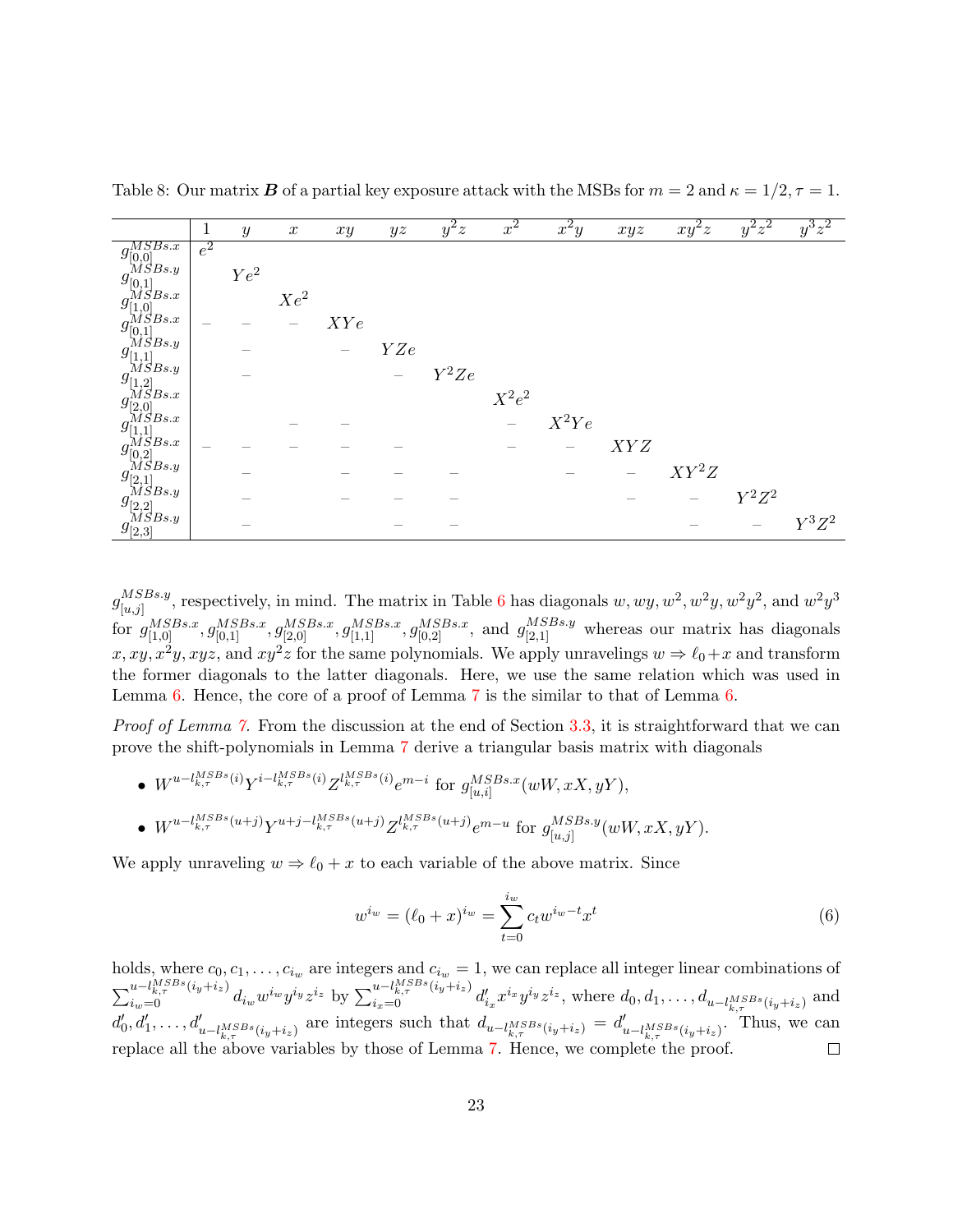To make use of the given MSBs  $d_0$ , we set

$$
\kappa = 2(\beta - \gamma) \qquad \text{and} \qquad \tau = 1 + 2\gamma - 4\beta
$$

and use the set of indices  $\mathcal{I}_{BD,y2}$  by following the lemma.

**Lemma 8.** In the matrix **B** of Lemma 7, polynomials  $g_{[u,i]}^{MSBs,y}$  $\lim_{[u,j]}^{M5BS,y}(x,y)$  are helpful if and only if  $j \leq 2(\beta - \gamma)m + (1 + 2\gamma - 4\beta)u$  *for all u.* 

*Proof of Lemma 8.* Let  $g_{\lceil n! \rceil}^{MSBs,y}$  $\int_{[u',j']}^{M5BSy}(x,y)$  be a polynomial with fixed indices  $(u',j')$  such that

$$
u' = l_{k,\tau}^{MSBs}(u' + j'),
$$

and  $B'$  be a matrix that is a matrix  $B$  without the polynomial  $g_{i,j',j'}^{MSBs,y}$  $\int_{[u',j']}^{M5Bs,y}(x,y)$ . As stated in Lemma 7, diagonals of the polynomial *g MSBs.y*  $\frac{MSDBS,y}{[u',j']}$  $(x,y)$  in  $\boldsymbol{B}$  is

$$
Y^{j'}Z^{u'}e^{m-u'}.
$$

Furthermore, diagonals of polynomials

$$
g_{[u'+1,j'-1]}^{MSBs,y}(x,y), g_{[u'+2,j'-2]}^{MSBs,y}(x,y), \ldots, g_{[u'+j'-1,1]}^{MSBs,y}(x,y)
$$

and

in *B* are

$$
g_{[u'+j',u'+j']}^{MSBs.x}(x,y), g_{[u'+j'+1,u'+j']}^{MSBs.x}(x,y),..., g_{[m,u'+j']}^{MSBs.x}(x,y)
$$

$$
XY^{j'}Z^{u'}e^{m-u'-1}, X^2Y^{j'}Z^{u'}e^{m-u'-2}, \dots, X^{j'-1}Y^{j'}Z^{u'}e^{m-u'-j'+1}
$$

and

$$
X^{j'}Y^{j'}Z^{u'}e^{m-u'-j'}, X^{j'+1}Y^{j'}Z^{u'}e^{m-u'-j'}, \dots, X^{m-u'}Y^{j'}Z^{u'}e^{m-u'-j'}.
$$

On the other hand, by following the proof of Lemma 7, diagonals of the same polynomials in *B′* are

$$
Y^{j'-1}Z^{u'+1}e^{m-u'-1}, XY^{j'-1}Z^{u'+1}e^{m-u'-2}, \ldots, X^{j'-2}Y^{j'-1}Z^{u'+1}e^{m-u'-j'+1}
$$

and

$$
X^{j'-1}Y^{j'-1}Z^{u'+1}e^{m-u'-j'}, X^{j'}Y^{j'-1}Z^{u'+1}e^{m-u'-j'}, \dots, X^{m-u'-1}Y^{j'-1}Z^{u'+1}e^{m-u'-j'}.
$$

Hence,

$$
\frac{\det(\boldsymbol{B})}{\det(\boldsymbol{B}')} = Y^{j'} Z^{u'} e^{m-u'} \cdot \left(\frac{XY}{Z}\right)^{m-u'}
$$

that is smaller than or equal to the modulus  $e^m$  if and only if

$$
Y^{j'}Z^{u'}e^{m-u'} \cdot \left(\frac{XY}{Z}\right)^{m-u'} \le e^m \Leftrightarrow Y^{j'}Z^{u'} \cdot \left(\frac{XY}{Z}\right)^{m-u'} \le e^{u'}
$$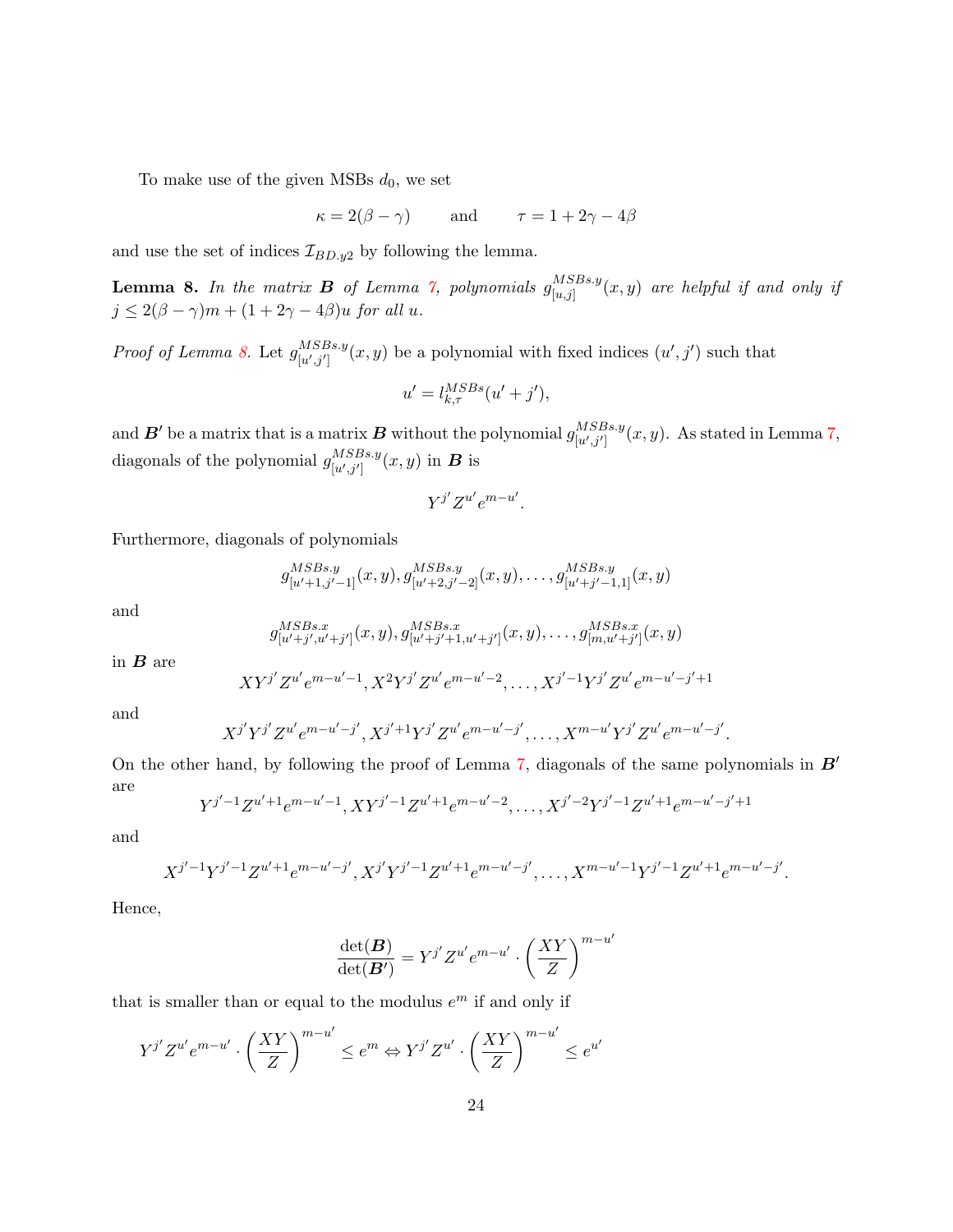$$
\Leftrightarrow X^{m-u'}Y^{j'+m-u'}Z^{2u'-m} \le e^{u'}
$$
  

$$
\Leftrightarrow \gamma(m-u') + \frac{1}{2}(j'+m-u') + \left(\beta + \frac{1}{2}\right)(2u'-m) \le u'
$$
  

$$
\Leftrightarrow j' \le 2(\beta - \gamma)m + (1 + 2\gamma - 4\beta)u'.
$$

Hence, we conclude the proof.

To obtain the bound (i) of Theorem 1, we compute a dimension

$$
n = \sum_{(u,i)\in\mathcal{I}_{BD,x}} 1 + \sum_{(u,j)\in\mathcal{I}_{BD,y2}} 1 = \left(\frac{1}{2} + 2(\beta - \gamma) + \frac{1 + 2\gamma - 4\beta}{2}\right)m^2 + o(m^2),
$$

and a determinant  $\det(\mathbf{B}) = X^{s_X} Y^{s_Y} Z^{s_Z} e^{s_e}$ , where

$$
s_X = \sum_{(u,i)\in\mathcal{I}_{BD,x}} (u - l_{k,\tau}^{MSBs}(i)) + \sum_{(u,j)\in\mathcal{I}_{BD,y2}} (u - l_{k,\tau}^{MSBs}(u+j))
$$
  
\n
$$
= \left(\frac{1}{6} + (\beta - \gamma) + \frac{1 + 2\gamma - 4\beta}{6}\right) m^3 + o(m^3),
$$
  
\n
$$
s_Y = \sum_{(u,i)\in\mathcal{I}_{BD,x}} (i - l_{k,\tau}^{MSBs}(i)) + \sum_{(u,j)\in\mathcal{I}_{BD,y2}} (u + j - l_{k,\tau}^{MSBs}(u+j))
$$
  
\n
$$
= \left((\beta - \gamma) + 2(\beta - \gamma)^2 + (\beta - \gamma)(1 + 2\gamma - 4\beta) + \frac{1 + 2\gamma - 4\beta}{6} + \frac{(1 + 2\gamma - 4\beta)^2}{6}\right) m^3 + o(m^3),
$$
  
\n
$$
s_Z = \sum_{(u,i)\in\mathcal{I}_{BD,x}} l_{k,\tau}^{MSBs}(i) + \sum_{(u,j)\in\mathcal{I}_{BD,y2}} l_{k,\tau}^{MSBs}(u+j) = \left(\frac{1}{6} + \frac{1 + 2\gamma - 4\beta}{6}\right) m^3 + o(m^3),
$$
  
\n
$$
s_e = \sum_{(u,i)\in\mathcal{I}_{BD,x}} (m - i) + \sum_{(u,j)\in\mathcal{I}_{BD,y2}} (m - u) = \left(\frac{1}{3} + (\beta - \gamma) + \frac{1 + 2\gamma - 4\beta}{6}\right) m^3 + o(m^3).
$$

New polynomials which are derived from outputs of the LLL algorithm satisfy Howgrave-Graham's lemma when  $(\det(\mathbf{B}))^{1/n} < e^m$ . By omitting small terms, we obtain an inequality

$$
2\gamma^2 - 2(1+\beta)\gamma + 2\beta^2 - 2\beta + 1 > 0.
$$

By solving the inequality, we obtain the first bound (i) of Theorem 1

$$
\delta<\frac{1+\beta-\sqrt{-1+6\beta-3\beta^2}}{2}
$$

since  $\gamma = \delta$  holds. Hence, we conclude the proof.

Before providing a proof of the second condition (ii) of Theorem 1, we explain that the set of indices

$$
\mathcal{I}_{BD,y2} = \{u = 0, 1, \dots, m; j = 1, 2, \dots, 2(\beta - \gamma)m + \lfloor (1 + 2\gamma - 4\beta)u \rfloor\}
$$

 $\Box$ 

 $\Box$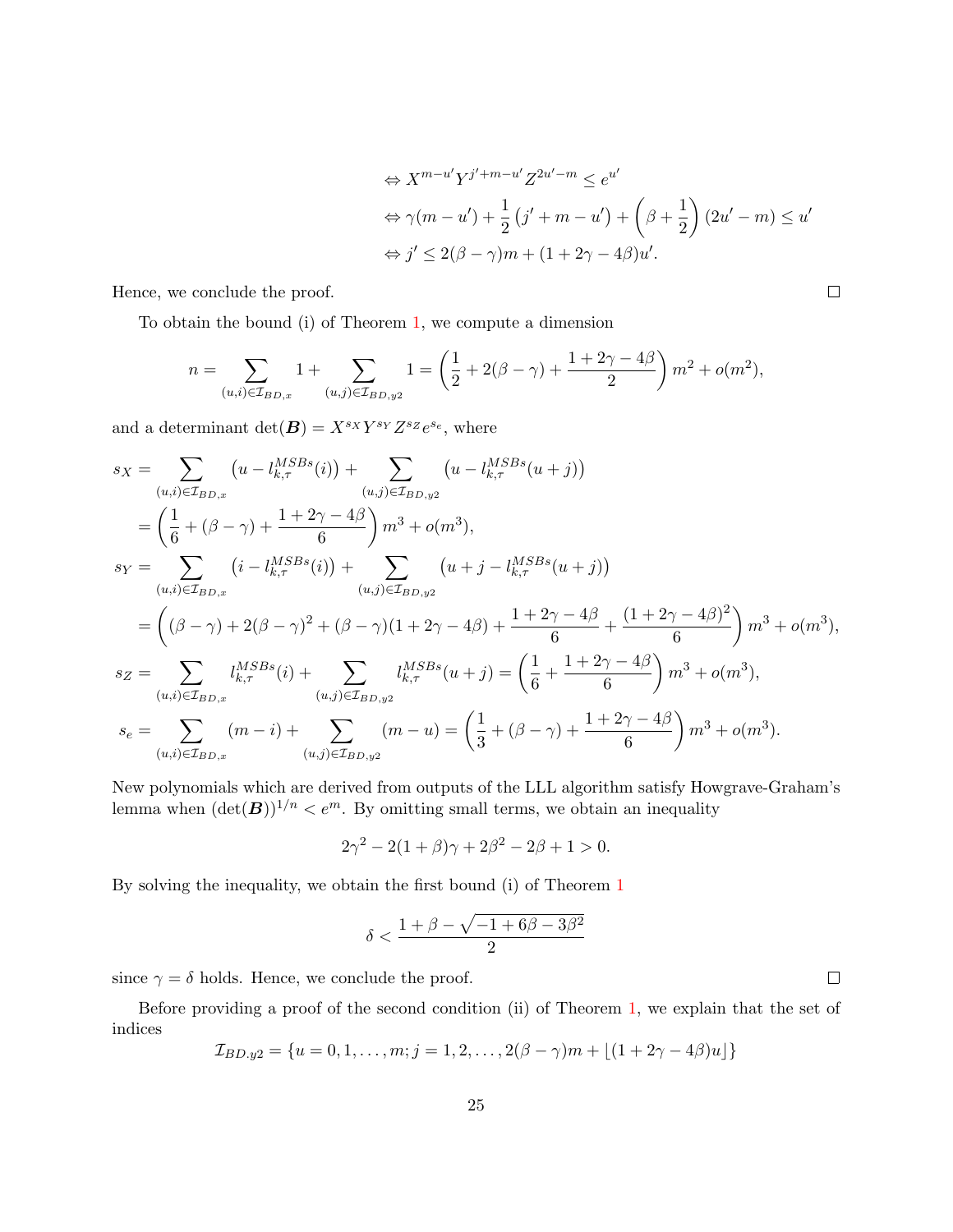which was used for the condition (i) to select shift-polynomials  $g_{[u,i]}^{MSBs,y}$  $\lim_{[u,j]}^{M5BS,y}(x,y)$  is not useful for  $\beta >$ 1/2. Observe that an upper bound of *j* is negative for large *u* since  $2(\beta - \gamma)m + |(1 + 2\gamma - 4\beta)m|$  $(1 - 2\beta)m < 0$  for  $\beta > 1/2$ . A naive modification is replacing the upper bound by max $\{0, 2(\beta - 1)\}$  $\gamma$ )*m* + [ $(1 + 2\gamma - 4\beta)u$ ]}. However, in this case, there are useless polynomials  $g_{[u,i]}^{MSBs.x}(x, y)$ for  $(u, i) \in \mathcal{I}_{BD,x}$ . In particular, shift-polynomials  $g_{[u', i']}^{MSBs,x}(x, y)$  for large  $u'$  contributed to the matrix *B* to be triangular. However, if there are no  $g_{[u,i]}^{MSBs,y}$  $\int_{[u,j]}^{M5BSy}(x,y)$  for the same *u'*, the matrix *B* becomes triangular without the polynomials  $g_{[u',i']}^{MSBs.x}(x, y)$  and the polynomials degrade the quality of *B*. Hence, some polynomials  $g_{[u,i]}^{MSBs.x}(x, y)$  for large *u* should be omitted from the above matrix *B*. On the other hand, we cannot omit all such polynomials  $g_{[u,i]}^{MSBs.x}(x, y)$  since the polynomials  $g_{[u',i']}^{MSBs.x}(x,y)$  for small *i*' contributed for polynomials  $g_{[u,j]}^{MSBs,y}$  $\int_{[u,j]}^{M5BSy}(x, y)$  for  $i' = u + j$  to be helpful by following the proof of Lemma 8.

Thus, we modify definition of sets of indices such as

$$
\mathcal{I}_{MSBs.x} := \{u = 0, 1, \dots, m; i = 0, 1, \dots, \min\{u, s\}\},\
$$
  
\n
$$
\mathcal{I}_{MSBs.y} := \{u = 0, 1, \dots, s - 1; j = 1, 2, \dots, \min\{k + \lfloor \tau u \rfloor, s - u\}\}\
$$
\n(7)

with an additional parameter  $\sigma := s/m$ . As the case for  $\beta \leq 1/2$ , all shift-polynomials  $g_{[n,j]}^{MSBs,y}$  $\chi^{M5BS.y}_{[u,j]}(x,y)$ for  $(u, j) \in \mathcal{I}_{MSBs,y}$  are helpful. The core trick of the modification is that although the polynomials

$$
g_{[u,s-u+1]}^{MSBs,y}(x,y), g_{[u,s-u+2]}^{MSBs,y}(x,y), \ldots, g_{[u,k+ \lfloor \tau u \rfloor]}^{MSBs,y}(x,y)
$$

are helpful, we do not use them. To be precise, let  $j' = k + \lfloor \tau u' \rfloor$ . Then, for the polynomial  $g_{\lceil u^{\prime} - i^{\prime} \rceil}^{MSBs.\bar{y}}$  ${}^{MSBs,y}_{[u',j']} (x,y)$  whose corresponding diagonal is  $W^{u'} Y^{u'+j'} e^{m-u'}$  to be helpful, we should also use polynomials

$$
g_{[u'+1,j'-1]}^{MSBs,y}(x,y), g_{[u'+2,j'-2]}^{MSBs,y}(x,y), \ldots, g_{[u'+j'-1,1]}^{MSBs,y}(x,y)
$$

and

$$
g_{[u'+j',u'+j']}^{MSBs.x}(x,y), g_{[u'+j'+1,u'+j']}^{MSBs.x}(x,y),..., g_{[m,u'+j']}^{MSBs.x}(x,y)
$$

whose corresponding diagonals in a matrix *B* are

$$
W^{u'}XY^{u'+j'}e^{m-u'-1}, W^{u'}X^{2}Y^{u'+j'}e^{m-u'-2}, \dots, W^{u'}X^{j'-1}Y^{u'+j'}e^{m-u'-j'+1},
$$

and

$$
W^{u'}X^{j'}Y^{u'+j'}e^{m-u'-j'}, W^{u'}X^{j'+1}Y^{u'+j'}e^{m-u'-j'}, \dots, W^{u'}X^{m-u'}Y^{u'+j'}e^{m-u'-j'}.
$$

When the diagonal  $W^{u'}Y^{u'+j'}e^{m-u'}$  of helpful  $g_{[\omega',i']}^{MSBs,y}$  $\int_{[u',j']}^{MSBs,y}(x,y)$  is close to  $e^m$ , a set of the polynomials may degrade the quality of the matrix *B* since other diagonals are large. Hence, we introduce a parameter  $\sigma = s/m$  to verify whether the set of polynomials is helpful or not.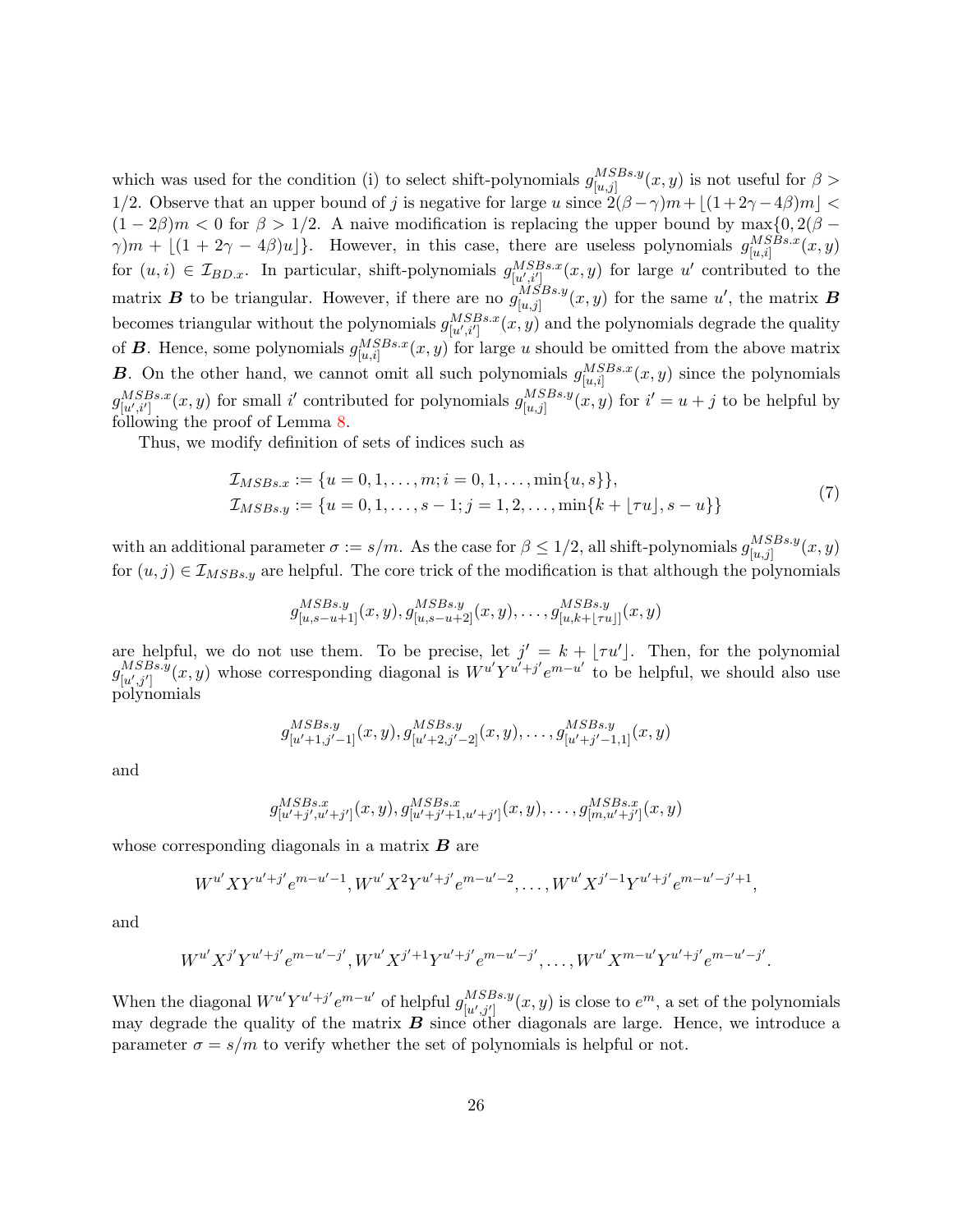*Proof of the Condition (ii) of Theorem 1.* As Sarkar et al. and the condition (i) of Theorem 1, we solve the modular equation  $f_{MSBs}(x, y) = 0$  and use the shift-polynomials  $g_{[u,i]}^{MSBs.x}(w, x, y)$  and  $g_{\lbrack u,i]}^{MSBs.y}$  $\frac{MSBs.y}{[u,j]}(w,x,y)$  defined in (5). We use shift-polynomials  $g_{[u,i]}^{MSBs.x}(wW,xX,yY)$  for  $(u,i) \in \mathcal{I}_{MSBs,x}$ and  $g_{[y,i]}^{MSBs,y}$  $\int_{[u,j]}^{M5BS,y}(wW, xX, yY)$  for  $(u, j) \in \mathcal{I}_{MSBs,y}$ , where sets of indices  $\mathcal{I}_{MSBs,x}$  and  $\mathcal{I}_{MSBs,y}$  were defined in (7), then construct a basis matrix *B*. As in Section 4.3, we construct a triangular matrix with a linearized variable

$$
w:=\ell_0+x,
$$

where the absolute value of the root is bounded above by  $W := N^{\beta}$  within a constant factor. To utilize the given partial information and equivalently a variable *x*, we construct a triangular matrix as follows.

**Lemma 9.** Let shift-polynomials  $g_{[u,i]}^{MSBs.x}(w, x, y)$  and  $g_{[u,j]}^{MSBs.y}$  $\begin{array}{l} \left\langle W, S \right\rangle B \subseteq S, y \left( w, x, y \right), \ \textit{sets of indices} \ \mathcal{I}_{MSBs, x} \end{array}$ *and*  $\mathcal{I}_{MSBs,y}$ *, a function*  $l_{k,\tau}^{MSBs}(x)$  *be defined as in (5), (7), and Definition* 2, respectively. Let **B** *be a matrix whose rows consist of coefficients of*  $g_{[u,i]}^{MSBs.x}(wW, xX, yY)$  *for*  $(u, i) \in \mathcal{I}_{MSBs,x}$  *and*  $g_{\lceil u, i \rceil}^{MSBs.y}$  $\lim_{[u,j]}^{M5BSy}(wW, xX, yY)$  *for*  $(u, j) \in \mathcal{I}_{MSBs,y}$ *. If the shift-polynomials are ordered as the same way in Lemmas 6 and 7, then the matrix B becomes triangular with diagonals*

- $\bullet \ \ W^{l_{k,\tau}^{MSBs}(i)}X^{u-l_{k,\tau}^{MSBs}(i)}Y^{i}e^{m-i} \ \textit{for} \ g_{[u,i]}^{MSBs.x}(wW, xX, yY),$
- $W^{l_{k,\tau}^{MSBs}(u+j)}X^{u-l_{k,\tau}^{MSBs}(u+j)}Y^{u+j}e^{m-u}$  for  $g_{[u,i]}^{MSBs,y}$  $\binom{M5BS,y}{[u,j]}$   $(wW,xX,yY)$ .

We omit a detailed proof of Lemma 9. It is almost trivial that the matrix becomes triangular with diagonals

- $W^u Y^i e^{m-i}$  for  $g_{[u,i]}^{MSBs.x}(wW, xX, yY),$
- $W^u Y^{u+j} e^{m-u}$  for  $g_{[u,i]}^{MSBs,y}$  $\chi_{[u,j]}^{MSBs.y}(wW,xX,yY).$

Then, by using the same relation (6) as the proof of Lemma 7, we obtain the matrix as stated in Lemma 9.

Due to Lemma 8, we set

$$
\kappa = 2(\beta - \gamma)
$$
 and  $\tau = 1 + 2\gamma - 4\beta$ 

for all shift-polynomials *g MSBs.y*  $\sum_{[u,j]}^{M5BS,y}$  to be helpful.

To obtain the bound (ii) of Theorem 1, we compute a dimension

$$
n = \sum_{(u,i)\in\mathcal{I}_{MSBs,x}} 1 + \sum_{(u,j)\in\mathcal{I}_{MSBs,y}} 1 = \left(\sigma - \frac{(\sigma - 2(\beta - \gamma))^2}{2(2 + 2\gamma - 4\beta)}\right) m^2 + o(m^2),
$$

and a determinant  $\det(\mathbf{B}) = W^{s_W} X^{s_X} Y^{s_Y} e^{s_e}$ , where

$$
s_W = \sum_{(u,i)\in\mathcal{I}_{MSBs,x}} l_{k,\tau}^{MSBs}(i) + \sum_{(u,j)\in\mathcal{I}_{MSBs,y}} l_{k,\tau}^{MSBs}(u+j)
$$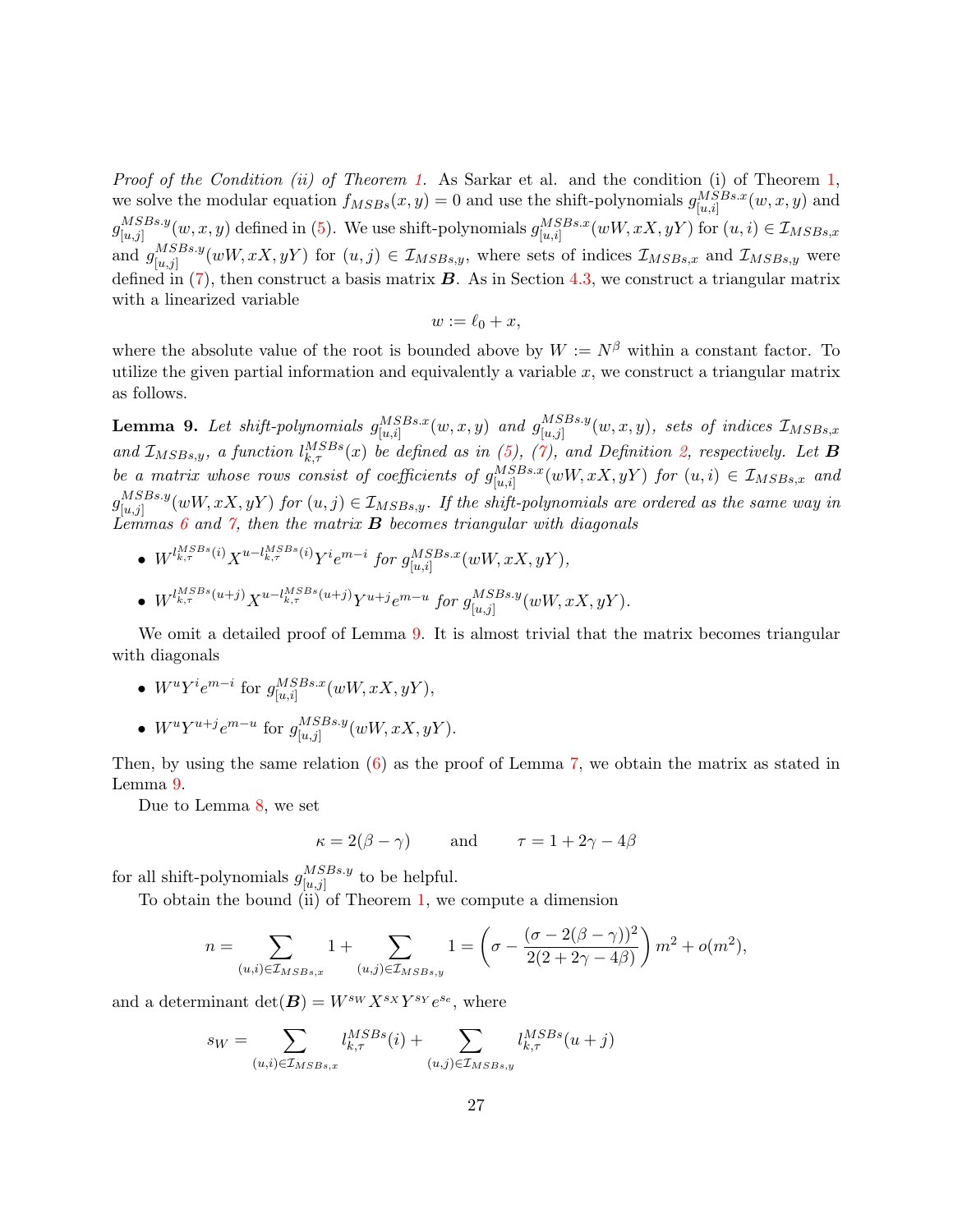$$
= \left(\frac{(\sigma - 2(\beta - \gamma))^2}{2(2 + 2\gamma - 4\beta)} - \frac{(\sigma - 2(\beta - \gamma))^3}{3(2 + 2\gamma - 4\beta)^2}\right) m^3 + o(m^3),
$$
  
\n
$$
s_X = \sum_{(u,i) \in \mathcal{I}_{MSBs,x}} (u - l_{k,\tau}^{MSBs}(i)) + \sum_{(u,j) \in \mathcal{I}_{MSBs,y}} (u - l_{k,\tau}^{MSBs}(u + j))
$$
  
\n
$$
= \left(\frac{\sigma}{2} - \frac{(\sigma - 2(\beta - \gamma))^3}{6(2 + 2\gamma - 4\beta)^2}\right) m^3 - s_W + o(m^3),
$$
  
\n
$$
s_Y = \sum_{(u,i) \in \mathcal{I}_{MSBs,x}} i + \sum_{(u,j) \in \mathcal{I}_{MSBs,y}} (u + j)
$$
  
\n
$$
= \left(\frac{\sigma^3 - 8(\beta - \gamma)^3}{6(2 + 2\gamma - 4\beta)} + \frac{\sigma^2}{2} \left(1 - \frac{\sigma - 2(\beta - \gamma)}{2 + 2\gamma - 4\beta}\right)\right) m^3 + o(m^3),
$$
  
\n
$$
s_e = \sum_{(u,i) \in \mathcal{I}_{MSBs,x}} (m - i) + \sum_{(u,j) \in \mathcal{I}_{MSBs,y}} (m - u)
$$
  
\n
$$
= \left(\sigma - \frac{\sigma^2}{2} + \frac{\sigma^3}{6} - \frac{(\sigma - 2(\beta - \gamma))^2}{2(2 + 2\gamma - 4\beta)} + \frac{(\sigma - 2(\beta - \gamma))^3}{6(2 + 2\gamma - 4\beta)^2}\right) m^3 + o(m^3).
$$

New polynomials which are derived from outputs of the LLL algorithm satisfy Howgrave-Graham's lemma when  $(\det(\mathbf{B}))^{1/n} < e^m$ . By omitting small terms, we obtain an inequality

$$
6\gamma\sigma - 3\sigma^2 + 2\sigma^3 < \frac{(\sigma - 2(\beta - \gamma))^3}{2 + 2\gamma - 4\beta}.
$$

To maximize the right hand side of the inequality, we set

$$
\sigma = 1 - \frac{2\beta - 1}{1 - 2\sqrt{1 + \gamma - 2\beta}}
$$

and obtain the condition (ii) of Theorem 1. Hence, we conclude the proof.

 $\Box$ 

## **5 Partial Key Exposure Attacks with the LSBs**

In this section, we propose our improved partial key exposure attack on RSA with the LSBs of *d*. In Section 5.1, we formulate the attack scenario as a modular equation. In Section 5.2, we recall previous attacks [BM03, EJMdW05, Aon09]. In Section 5.3, we propose our main attack.

#### **5.1 Formulation**

In this subsection, we formulate the attack scenario with the LSBs as modular equations. We write a secret exponent  $d = N^{\beta}$  as  $d = d_1 M + d_0$ , where  $d_0 > N^{\beta-\delta}$  and  $d_1 < N^{\delta}$  denote the known LSBs and the unknown MSBs of *d*, respectively, with an integer  $M := 2^{\lfloor (\beta - \delta) \log N \rfloor}$ . Recall an RSA key generation

$$
e(d_1M + d_0) = 1 + \ell(p-1)(q-1) = 1 + \ell(N-p-q+1)
$$
\n(8)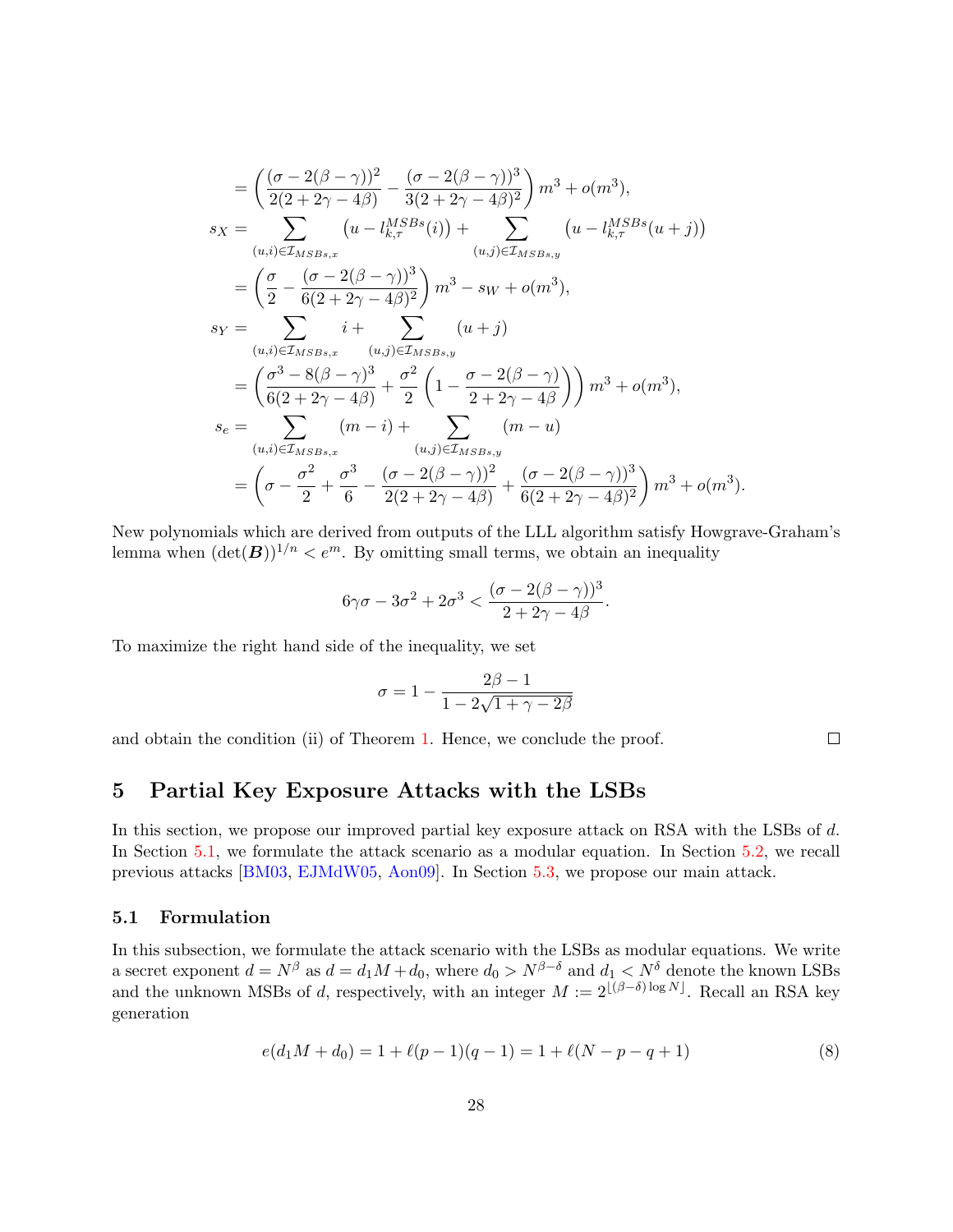with an unknown integer  $\ell$  as in Sections 3.1 and 5.1. By taking modulo  $eM$  of the equation (8), we obtain a modular polynomial

$$
f_{LSBs}(x,y) := 1 - ed_0 + x(N+y) \pmod{eM}
$$

whose root is  $(x, y) = (\ell, -p - q + 1)$ . Absolute values of the root are bounded above by  $X := N^{\beta}$ and  $Y := N^{1/2}$  within constant factors.

#### **5.2 Previous Works**

In this subsection, we briefly recall previous attacks proposed by Ernst et al. [EJM $dW05$ ], Blömer and May [BM03], and Aono [Aon09]. Ernst et al.'s attack, which solves integer equations, works when

• 
$$
\delta < \frac{5}{6} - \frac{1}{3}\sqrt{1 + 6\beta}.
$$

Ernst et al.'s attack can be viewed as an extension of the Boneh-Durfee weaker attack since the *√* condition is the same as  $\beta < (7 - 2\sqrt{7})/6 = 0.284 \cdots$  for  $\delta = \beta$ .

We can obtain the same condition by solving a modular equation  $f_{LSBs}(x, y) = 0$ , where the construction is similar to Blömer and May's attack [BM03] which focused on partial key exposure attacks with large  $d$  and small  $e$ . To solve the modular equation, Blömer and May used shiftpolynomials

$$
g_{[u,i]}^{LSBs.x}(x,y) := x^{u-i} f_{LSBs}(x,y)^i (eM)^{m-i},
$$
  
\n
$$
g_{[u,j]}^{LSBs,BM}(x,y) := y^j f_{LSBs}(x,y)^u (eM)^{m-u}.
$$
\n(9)

Both shift-polynomials modulo  $(eM)^m$  have the same root as the original solutions, i.e.,  $g_{[u,i]}^{LSBs.x}(\ell, -p-q+1) = 0 \pmod{(eM)^m}$  and  $g_{[u,j]}^{LSBs.BM}(\ell, -p-q+1) = 0 \pmod{(eM)^m}$ . They used  $\text{shift-polynomials } g_{[u,i]}^{LSBs.x}(xX, yY) \text{ for } (u, i) \in \mathcal{I}_{BD,x} \text{ and } g_{[u,j]}^{LSBs,BM}(xX, yY) \text{ for } (u, j) \in \mathcal{I}_{BD,y1} \text{ to }$ construct a triangular matrix *B* as the Boneh-Durfee weaker attack. We can obtain Ernst et al's condition by using the matrix.

To improve Ernst et al.'s attack by solving the same modular equation  $f_{LSBs}(x,y) = 0$  as Blömer and May, Aono [Aon09] used the other modular polynomial

$$
f_{BD}(x,y) = 1 + x(N+y) \pmod{e}
$$

which we can obtain by taking modulo *e* of the equation  $(8)$  along with a shift-polynomial

$$
g_{[u,j]}^{LSBs. Aon}(x,y) := g_{[u,j]}^{BD,y}(x,y) \cdot M^m = y^j f_{BD}(x,y)^u e^{m-u} M^m.
$$
 (10)

The shift-polynomial modulo  $(eM)^m$  have the same root as the original solutions, i.e.,  $g_{[u,j]}^{LSBs.Aon}(\ell, -p-q+1) = 0 \pmod{(eM)^m}$ . Aono defined a set of indices

$$
\mathcal{I}_{Aon} := \{u = 0, 1, \dots, m; j = 1, 2, \dots, \lfloor \tau u \rfloor\} \setminus \mathcal{I}_{BD.y1}
$$
\n
$$
(11)
$$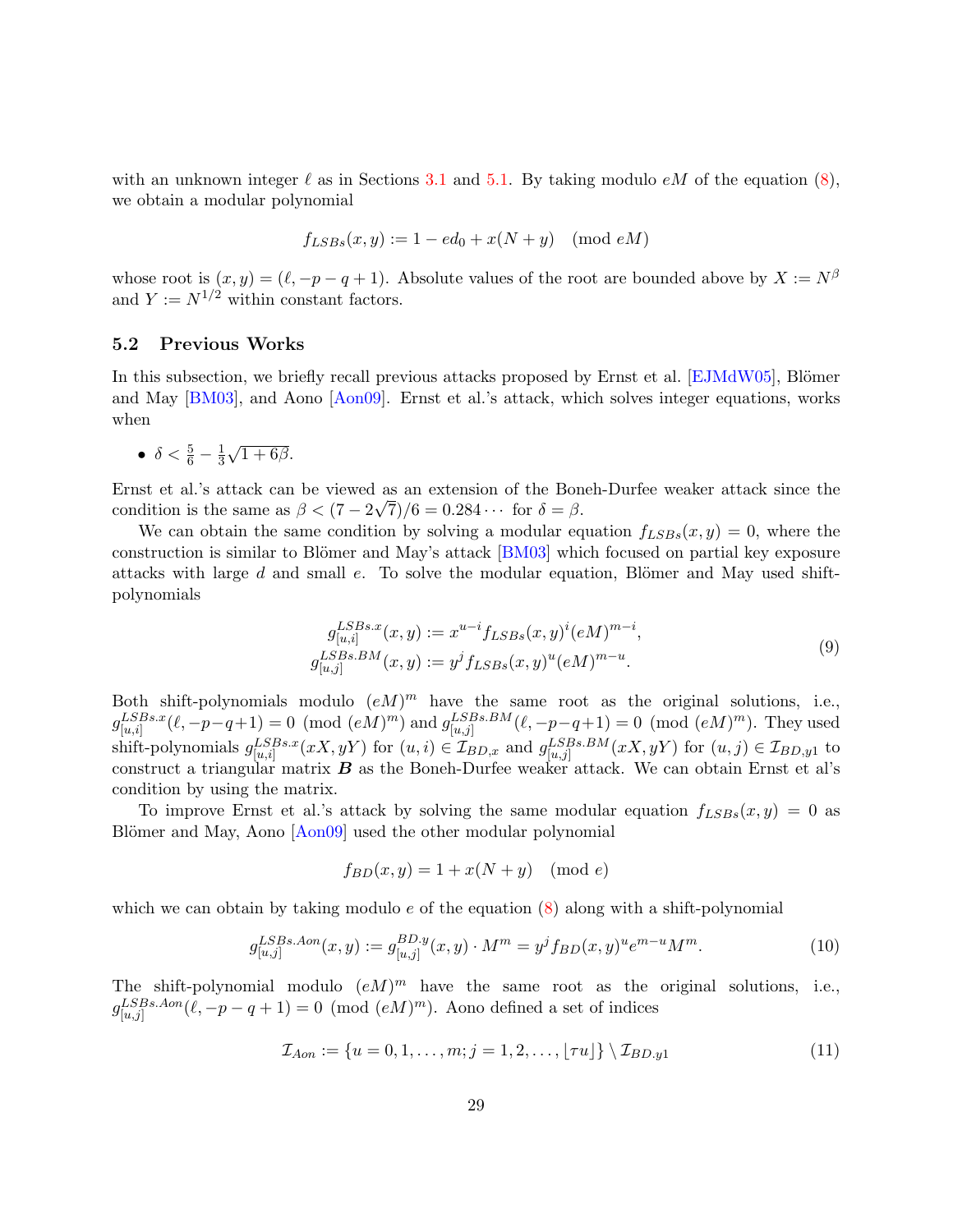Table 9: Aono's matrix *B* of a partial key exposure attack with the LSBs for  $m = 2$  and  $\kappa =$  $1/2, \tau = 1.$ 

| $-7 - 7$                                                           |                  |                  |      |                          |             |                  |          |                      |                 |             |
|--------------------------------------------------------------------|------------------|------------------|------|--------------------------|-------------|------------------|----------|----------------------|-----------------|-------------|
|                                                                    | $\boldsymbol{y}$ | $\boldsymbol{x}$ | xy   | $xy^2$                   | $y^2z$      | $\overline{x^2}$ | $x^2y$   | $x^2y^3$<br>$x^2y^2$ | $y^2z^2$        | $y^3z^2$    |
|                                                                    |                  |                  |      |                          |             |                  |          |                      |                 |             |
| $g_{[0,0]}^{LSBs.x}(eM)^2$<br>$g_{[0,1]}^{LSBs.y}$                 | $Y(eM)^2$        |                  |      |                          |             |                  |          |                      |                 |             |
| $g^{\overrightarrow{LSB}s.x }_{[1,0]}$                             |                  | $X(eM)^2$        |      |                          |             |                  |          |                      |                 |             |
| $g_{[0,1]}^{L\tilde{S}_{BS.x]}^{+}}$                               |                  |                  | XYeM |                          |             |                  |          |                      |                 |             |
| $_{LSBs.y}$<br>$g_{[1,1]}^{LSB}$<br><i>LSBs.y</i>                  |                  |                  |      | $XY^2eM$                 |             |                  |          |                      |                 |             |
|                                                                    |                  |                  |      | $\overline{\phantom{0}}$ | $Y^2 ZeM^2$ |                  |          |                      |                 |             |
|                                                                    |                  |                  |      |                          |             | $X^2(eM)^2$      |          |                      |                 |             |
| $g^{L5D s.y}_{[1,2]} \ g^{L5B s.x}_{[2,0]} \ g^{L5B s.x}_{[1,1]}$  |                  |                  |      |                          |             |                  | $X^2YeM$ |                      |                 |             |
| $q_{[0,2]}^{L\acute{S}Bs.x}$                                       |                  |                  |      |                          |             |                  |          | $X^2Y^2$             |                 |             |
| LSBs.y                                                             |                  |                  |      |                          |             |                  |          | $X^2Y^3$<br>$\equiv$ |                 |             |
| $g_{\stackrel{[2,1]}{\tau, S_{BS},y]}^{\scriptscriptstyle L}}^{L}$ |                  |                  |      |                          |             |                  |          |                      | $- Y^2 Z^2 M^2$ |             |
| $g_{[2,2]}^{L5DS.y}$<br>$g_{[2,3]}^{L5Bs.y}$                       |                  |                  |      |                          |             |                  |          |                      |                 | $Y^3Z^2M^2$ |

and used shift-polynomials  $g_{[u,i]}^{LSBs.x}(xX, yY)$  for  $(u, i) \in \mathcal{I}_{BD,x}$ ,  $g_{[u,j]}^{LSBs,BM}(xX, yY)$  for  $(u, j) \in$  $\mathcal{I}_{BD,y1}$ , and  $g_{[u,j]}^{LSBsAon}(xX,yY)$  for  $(u, j) \in \mathcal{I}_{Aon}$  to construct a non-triangular matrix *B*.

Aono claimed that the matrix  $\boldsymbol{B}$  is not triangular. However, we find that by utilizing an unraveled linearization with a linearized variable

 $z := 1 + xu$ 

and the matrix becomes triangular. Table 9 shows an example of the triangular matrix.

**Lemma 10.** Let shift-polynomials  $g_{[u,i]}^{LSBs.x}(x,y)$  and  $g_{[u,j]}^{LSBs,BM}(x,y)$ , and  $g_{[u,j]}^{LSBs,Aon}(x,y)$ , sets of *indices*  $\mathcal{I}_{BD,x}$  and  $\mathcal{I}_{BD,y1}$ ,  $\mathcal{I}_{Aon}$  and be defined as in (9), (10), (2), and (11), respectively. Let **B** be a  $matrix \ whose \ rows \ consist \ of \ coefficients \ of \ g_{[u,i]}^{LSBs.x}(xX,yY) \ for \ (u,i) \in \mathcal{I}_{BD,x}, \ g_{[u,j]}^{LSBs.BM}(xX,yY)$  $for (u, j) \in I_{BD,y1}$ , and  $g_{[u,j]}^{LSBs. Aon}(xX, yY)$  *for*  $(u, j) \in I_{Aon}$ *. If the shift-polynomials are ordered as*

\n- \n
$$
g_{[u,i]}^{LSBs.x}(xX, yY) \prec g_{[u,j]}^{LSBs,BM}(xX, yY) \prec g_{[u,j]}^{LSBs,Aon}(xX, yY, zZ),
$$
\n
\n- \n $g_{[u',i']}^{LSBs.x}(xX, yY) \prec g_{[u,i]}^{LSBs.x}(xX, yY) \text{ for}$ \n $-u' < u,$ \n $-u' = u, i' < i,$ \n
\n- \n $g_{[u',i']}^{LSBs.y1}(xX, yY) \prec g_{[u,j]}^{LSBs,BM}(xX, yY) \text{ for}$ \n $-u' < u,$ \n
\n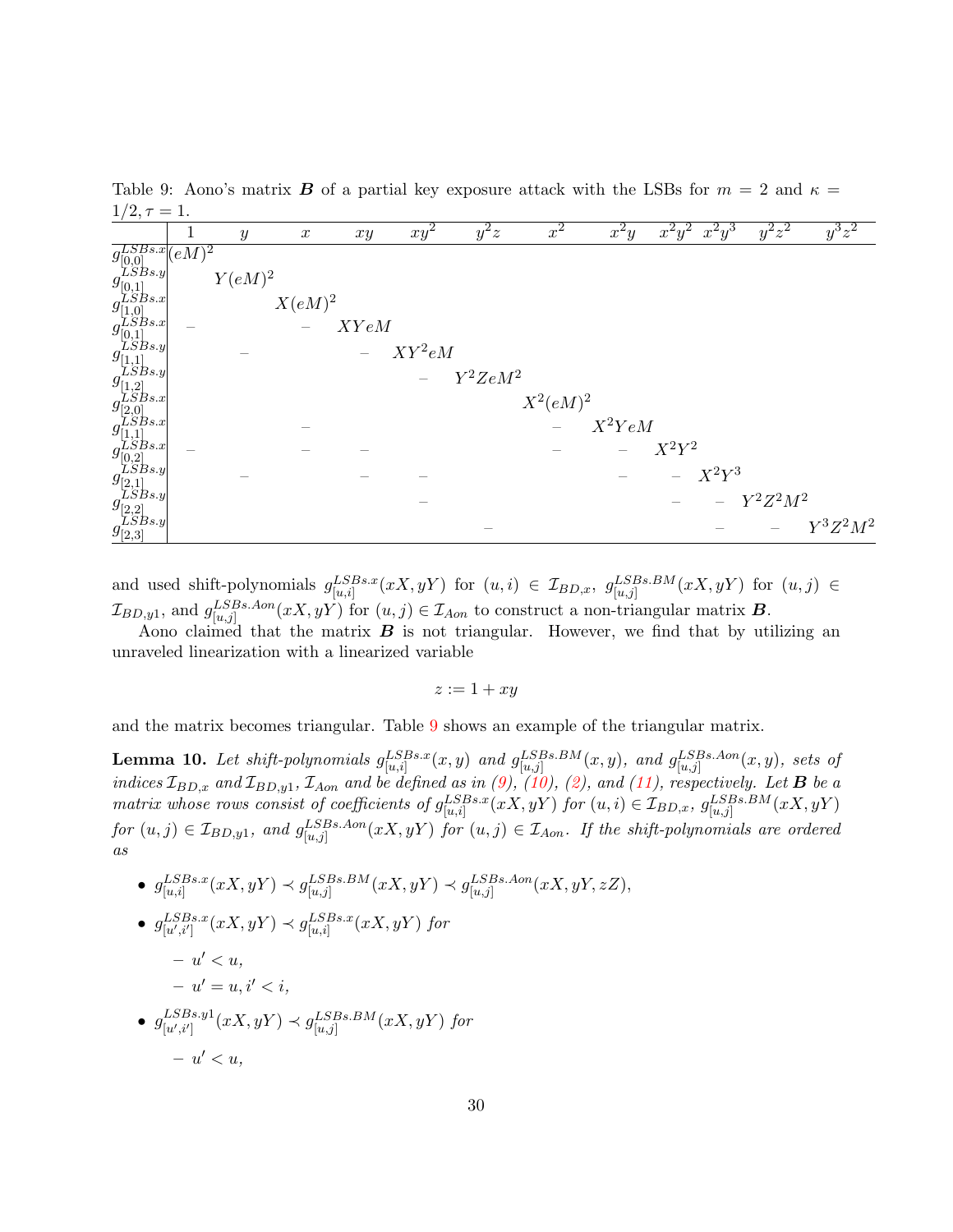$$
-u' = u, j' < j,
$$
\n• 
$$
g_{[u',i']}^{LSBs,y2}(xX, yY, zZ) \prec g_{[u,j]}^{LSBs,Aon}(xX, yY, zZ) \text{ for}
$$
\n
$$
-u' < u,
$$
\n
$$
-u' = u, j' < j,
$$

*then the matrix B becomes triangular with diagonals*

- $X^u Y^i (eM)^{m-i}$  for  $g_{[u,i]}^{LSBs.x}(xX, yY)$ *,* ●  $X^u Y^{u+j} (eM)^{m-u}$  for  $g_{[u,j]}^{LSBs,BM}(xX, yY)$ *,*
- $Y^j Z^u e^{m-u} M^m$  for  $g_{[u,j]}^{LSBsAon}(xX, yY, zZ)$ .

We omit a proof of Lemma 10 since it is almost straightforward from Herrmann-May's matrix [HM10]. *√*

Aono improved Ernst et al.'s attack for *β <* (9 *−* 21)*/*12. In other words, Aono interpolated the Boneh-Durfee stronger attack and Blömer-May's attack. The set  $\mathcal{I}_{BD,x}$  is common among the three attacks. Recall the definition  $\mathcal{I}_{BD,y1} := \{u = 0, 1, \ldots, m; j = 1, 2, \ldots, k\}$  in (2). Aono's matrix for  $k = 0$  is the same as that of the Boneh-Durfee stronger attack since  $\mathcal{I}_{BD,y2} = \emptyset$  and<sup>6</sup>  $\mathcal{I}_{Aon} = \mathcal{I}_{BD,y2}$ . Aono's matrix for  $\tau < \kappa = k/m$  is the same as that of Blömer-May's attack since  $\mathcal{I}_{Aon} = \emptyset.$ 

#### **5.3 Our Attack**

In this subsection, we propose our improved partial key exposure attacks with the LSBs of *d*.

**Theorem 2.** *Given a public key*  $(N, e)$  *of RSA such that e is full size and*  $d = N^{\beta}$  *along with*  $d_0 > N^{\beta-\delta}$  which is the LSBs of *d*, if *N* is sufficiently large and polynomials output by the LLL *will not vanish, then there is a polynomial time factorization algorithm for N when*

$$
\delta < \frac{1+\beta-\sqrt{-1+6\beta-3\beta^2}}{2} \quad \text{and} \quad \beta \le \frac{9-\sqrt{21}}{12}.
$$

The attack is an appropriate extension of the Boneh-Durfee stronger attack in the sense that *√* the bound of Theorem 2 is  $\beta < 1 - 1/\sqrt{2} = 0.292 \cdots$  for  $\delta = \beta$ . We obtain the improved attack by introducing a new shift-polynomial

$$
g_{[u,j]}^{LSBs,y}(x,y) := g_{[u-l_{k,\tau}^{LSBs,BM}]}^{LSBs,BM}(x,y) \cdot (f_{BD}(x,y)/e)^{l_{k,\tau}^{LSBs}(j)}
$$
  
\n
$$
= g_{[l_{k,\tau}^{LSBs,Aon}}^{LSBs,Aon}(x,y) \cdot (f_{LSBs}(x,y)/(eM))^{u-l_{k,\tau}^{LSBs}(j)}
$$
  
\n
$$
= y^{j} f_{LSBs}(x,y)^{u-l_{k,\tau}^{LSBs}(j)} f_{BD}(x,y)^{l_{k,\tau}^{LSBs}(j)} e^{m-u} M^{m-(u-l_{k,\tau}^{LSBs}(j))},
$$
\n(12)

<sup>6</sup>Here, we use the fact that  $k = 0$  in  $\mathcal{I}_{BD, y2}$  when we optimize  $\kappa = k/m$ .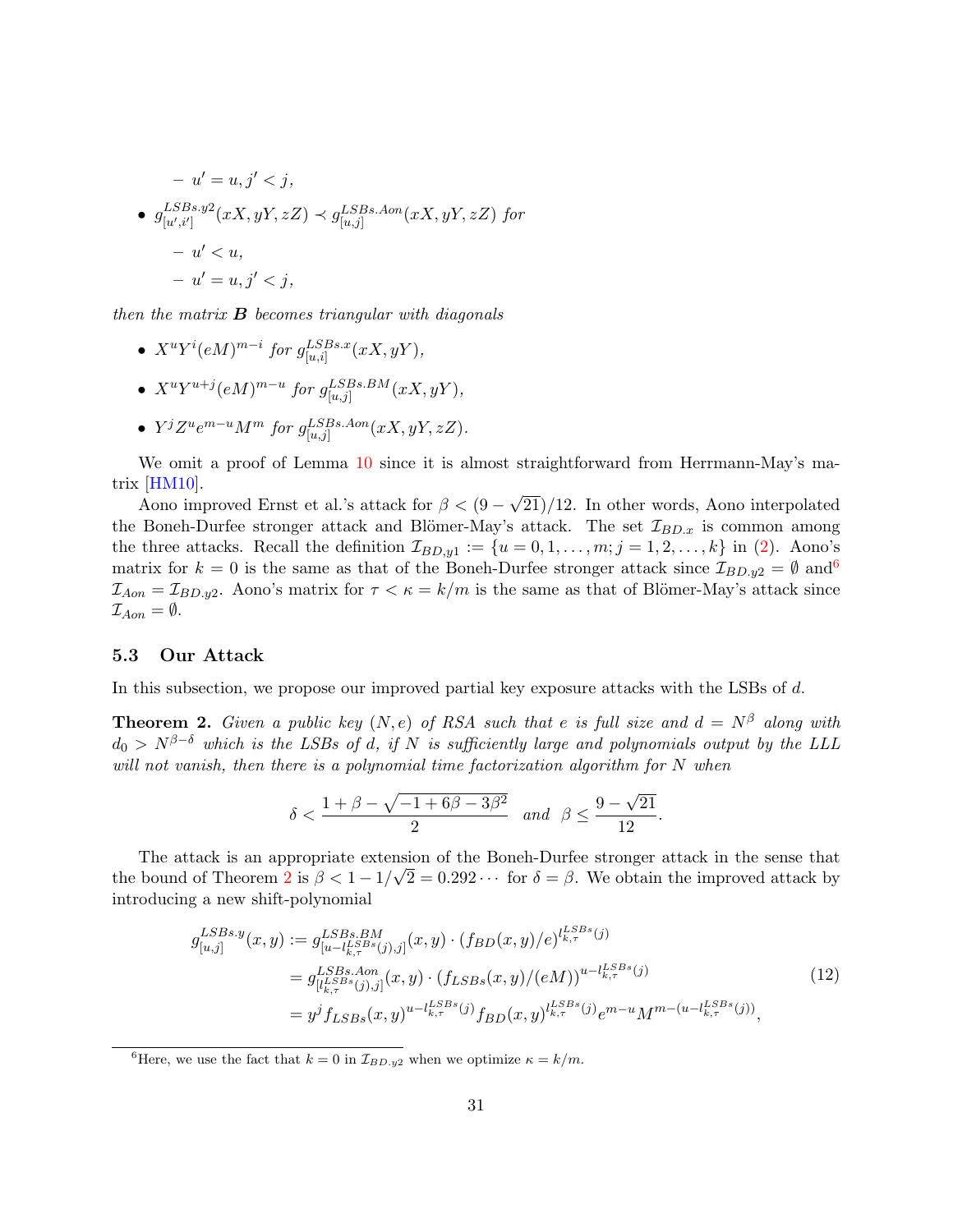where the function  $l_{k,\tau}^{LSBs}(\cdot)$  was defined in Definition 2. The shift-polynomial modulo  $(eM)^m$  have the same root as the original solutions, i.e.,  $g_{[u,i]}^{LSBs,y}$  $\int_{[u,j]}^{LSBs,y} (\ell, -p-q+1) = 0 \pmod{(eM)^m}$ . The shiftpolynomial *g LSBs.BM*  $_{[u-l_{k,\tau}^{LSBs}]}$  and  $g_{[l_{k,\tau}^{LSBs}(j),j]}^{LSBsAon}$  $\frac{LSBsAon}{[l_{k,\tau}^{LSBs}(j),j]}(x,y)$  is a special case of  $g_{[u,j]}^{LSBs,y}$  $\int_{[u,j]}^{LSBs.y}(x,y)$  for  $l_{k,\tau}^{LSBs}(j) = 0$ and  $l_{k,\tau}^{LSBs}(j) = u$ , respectively. As opposed to Blömer-May's matrix, we can exploit the structure of Boneh-Durfee's stronger matrix by using the polynomial  $f_{BD}(x, y)$ , where the same trick was already used by Aono. Furthermore, as opposed to Aono, we can reduce powers of *M* by using the polynomial  $f_{LSBs}(x, y)$ . The function  $l_{k, \tau}^{LSBs}(\cdot)$  is used to construct a triangular matrix with minimum powers of *M*.

*Proof of Theorem 2.* As a lattice construction of the Boneh-Durfee stronger attack, we use shiftpolynomials  $g_{[u,i]}^{LSBs.x}(xX, yY)$  for  $(u, i) \in \mathcal{I}_{BD,x}$  and  $g_{[u,j]}^{LSBs,y}$  $\mathcal{L}_{[u,j]}^{L5BS,y}(xX, yY, zZ)$  for  $(u, j) \in \mathcal{I}_{BD,y2}$ , where sets of indices  $\mathcal{I}_{BD,x}$  and  $\mathcal{I}_{BD,y2}$  were defined in Section 3.1, then construct a basis matrix *B*. As in Lemma 5, to construct a triangular matrix, we use a linearized variable

$$
z := 1 + xy,
$$

where the absolute value of the root is bounded above by  $Z := N^{\beta+1/2}$  within a constant factor. To utilize as many given partial information as possible, we construct a triangular matrix as follows.

 $\bf{Lemma \ 11. \ } Let \ shift-polynomials \ } g_{[u,i]}^{LSBs.x}(x,y), \ g_{[u,j]}^{LSBs,y}$  $\int_{[u,j]}^{L5BSy}(x,y)$ *, sets of indices*  $\mathcal{I}_{BD,x}$  *and*  $\mathcal{I}_{BD,y2}$ *, a function*  $l_{k,\tau}^{LSBs}(x)$  *be defined as in (9), (12), (3), and Definition* 2, respectively. Let **B** *be a matrix whose rows consist of coefficients of*  $g_{[u,i]}^{LSBs.x}(xX, yY)$  *for*  $(u, i) \in I_{BD,x}$ ,  $g_{[u,j]}^{LSBs,y}$  $\int_{[u,j]}^{L5Bs.y}(xX, yY, zZ)$  for  $(u, j) \in I_{BD,y2}$ *, and If the shift-polynomials are ordered as* 

• 
$$
g_{[u,i]}^{LSBs.x}(xX, yY) \prec g_{[u,j]}^{LSBs.y}(xX, yY, zZ)
$$

●  $g_{[u',i']}^{LSBs.x}(xX, yY)$   $\prec$   $g_{[u,i]}^{LSBs.x}(xX, yY)$  *for* **–** *u ′ < u,*

$$
-u' = u, i' < i,
$$
  
\n•  $g_{[u',i']}^{LSBs,y}(xX, yY, zZ) \prec g_{[u,j]}^{LSBs,y}(xX, yY, zZ)$  for  
\n
$$
-u' < u,
$$

$$
-u'=u, j'
$$

*then the matrix B becomes triangular with diagonals*

• 
$$
X^{u}Y^{i}(eM)^{m-i}
$$
 for  $g_{[u,i]}^{LSBs.x}(xX, yY),$   
\n•  $X^{u-l_{k,\tau}^{LSBs}(j)}Y^{u+j-l_{k,\tau}^{LSBs}(j)}Z^{l_{k,\tau}^{LSBs}(j)}e^{m-u}M^{m-(u-l_{k,\tau}^{LSBs}(j))}$  for  $g_{[u,j]}^{LSBs,y}(xX, yY, zZ).$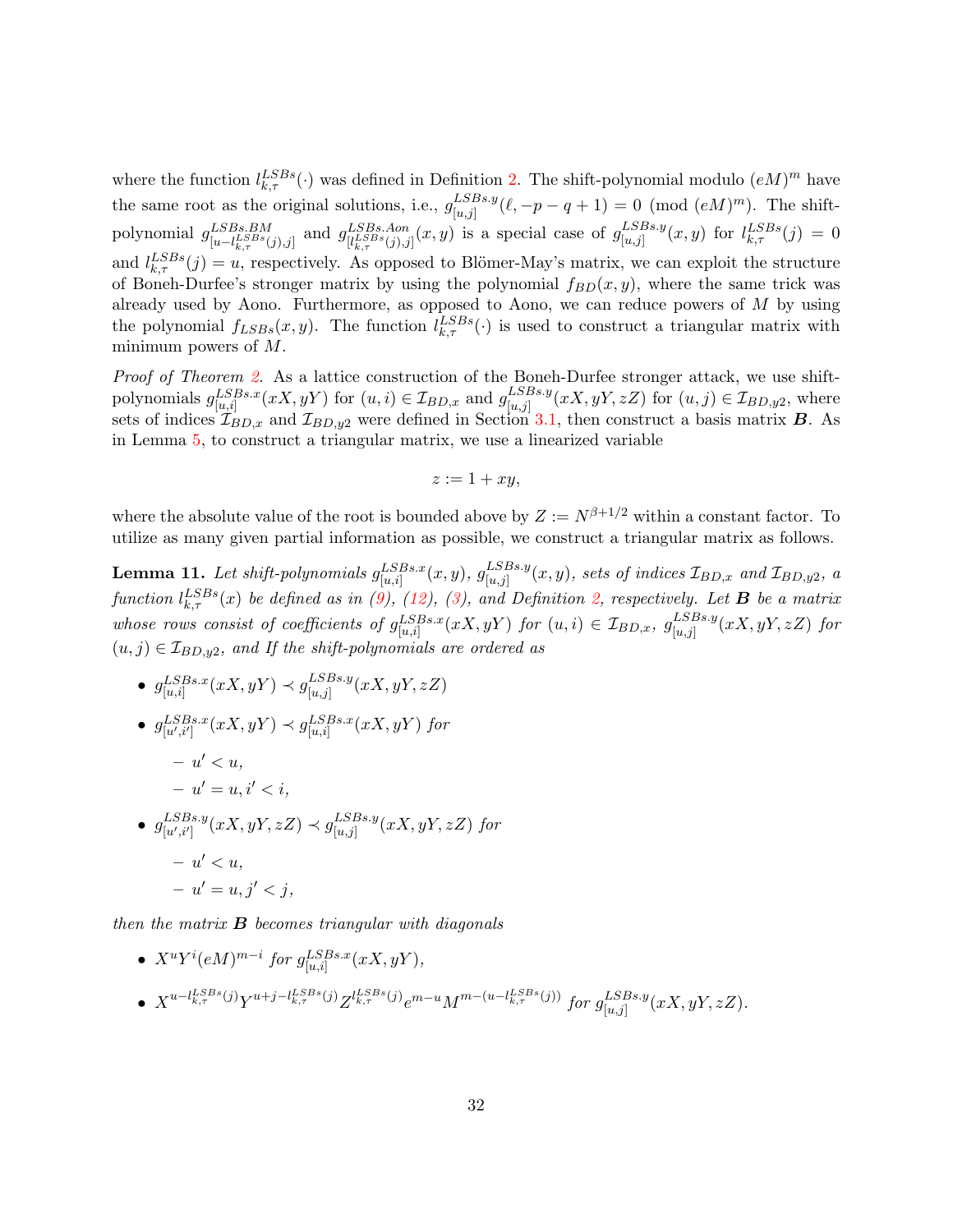|                                              | $\boldsymbol{y}$ | $\boldsymbol{x}$ | xy   | $xy^2$   | $y^2z$      | $\overline{x^2}$ | $x^2y$   | $x^2y^2$ $x^2y^3$ | $xy^3z$     | $y^3z^2$    |
|----------------------------------------------|------------------|------------------|------|----------|-------------|------------------|----------|-------------------|-------------|-------------|
| $\overline{g_{[0,0]}^{LSBs.x}(eM)^2}$        |                  |                  |      |          |             |                  |          |                   |             |             |
|                                              |                  |                  |      |          |             |                  |          |                   |             |             |
| $g_{[0,1]}^-$                                | $Y(eM)^2$        |                  |      |          |             |                  |          |                   |             |             |
|                                              |                  | $X(eM)^2$        |      |          |             |                  |          |                   |             |             |
| $g_{[1,0]}^{LSBs.x}$                         |                  |                  |      |          |             |                  |          |                   |             |             |
| $_{Bs.x}$<br>$g_{[0,1]}^{\mu\nu}$            |                  |                  | XYeM |          |             |                  |          |                   |             |             |
| LSBs.y                                       |                  |                  |      |          |             |                  |          |                   |             |             |
| $g_{[1,1]}^-$                                |                  |                  |      | $XY^2eM$ |             |                  |          |                   |             |             |
| LSBs.y                                       |                  |                  |      |          | $Y^2 ZeM^2$ |                  |          |                   |             |             |
| $g_{[1,2]}$                                  |                  |                  |      |          |             |                  |          |                   |             |             |
| $g_{[2,\zeta}^{LS}$<br>iBs.x                 |                  |                  |      |          |             | $X^2(eM)^2$      |          |                   |             |             |
|                                              |                  |                  |      |          |             |                  |          |                   |             |             |
| $_{Bs.x}$<br>$g_{\bar{1}}$                   |                  |                  |      |          |             |                  | $X^2YeM$ |                   |             |             |
| $_{\rm Bs.x}$                                |                  |                  |      |          |             |                  |          | $X^2Y^2$          |             |             |
| $g_{[0,2]}^{LS}$                             |                  |                  |      |          |             |                  |          |                   |             |             |
| LSBs.y                                       |                  |                  |      |          |             |                  |          | $- X^2 Y^3$       |             |             |
|                                              |                  |                  |      |          |             |                  |          |                   |             |             |
| $g_{\substack{[2,1]\\ \tau, SBs.y$}}^L$      |                  |                  |      |          |             |                  |          |                   | $- XY^3 ZM$ |             |
|                                              |                  |                  |      |          |             |                  |          |                   |             | $Y^3Z^2M^2$ |
| $g_{[2,2]}^{LSD2,9}$<br>$g_{[2,3]}^{LSBs,y}$ |                  |                  |      |          |             |                  |          |                   |             |             |

Table 10: Our matrix *B* of a partial key exposure attack with the LSBs for  $m = 2$  and  $\kappa = 1/2, \tau =$ 1.

The diagonals of *g LSBs.y*  $L_{s}^{LSBs,y}(x, y)$  are the same as those of  $g_{[u,j]}^{LSBs,BM}(x, y)$  of Blömer-May's matrix and  $g_{[u,j]}^{LSBs, Aon}(x, y)$  of Aono's matrix for  $l_{k,\tau}^{LSBs}(j) = 0$  and  $l_{k,\tau}^{LSBs}(j) = u$ , respectively. By utilizing as many given partial information as possible, diagonals of  $g_{[u,i]}^{LSBs,y}$  $\int_{[u,j]}^{LSBs.y}(x,y)$  for  $l_{k,\tau}^{LSBs}(j) \neq 0$  and  $l_{k,\tau}^{LSBs}(j) < u$  are smaller than  $g_{[u,j]}^{LSBsAon}(x, y)$  of Aono's matrix.

Table 10 shows an example of the matrix that has the same polynomials as Aono's matrix in Table 9. To illustrate our idea, we use the examples. The matrix in Table 9 has a diagonal  $Y^2 Z^2 M^2$ for  $g_{[2,2]}^{LSBs,Aon}$  whereas our matrix has diagonals  $XY^3 ZM$  for the analogous polynomial  $g_{[2,2]}^{LSBs,y}$ . Since  $Y^2 Z^2 = XY^3 Z$ , the diagonal in Table 10 is smaller by a factor *M*. We reduce the factor by using the polynomial  $f_{LSBs}(x, y)$  which was not used in  $g_{[2,2]}^{LSBs, Aon}$ .

*Proof of Lemma 11.* It is straightforward that the shift-polynomials  $g_{[u,i]}^{LSBs}$  (*x, y*) and  $g_{[u,j]}^{LSBs}$  $\lim_{[u,j]}^{L5BS,y}(x,y)$ for  $l_{k,\tau}^{LSBs}(j) = 0$  and  $l_{k,\tau}^{LSBs}(j) = u$  derive a triangular basis matrix *B* with diagonals as stated in Lemma 11. We show that so do  $g_{\lbrack u,i]}^{LSBs,y}$  $\int_{[u,j]}^{LSBs,y}(x,y)$  for  $l_{k,\tau}^{LSBs}(j) \neq 0$  and  $l_{k,\tau}^{LSBs}(j) < u$ . For the purpose, we define sets of indices

$$
\mathcal{I}_{LSBs}^{(u,j)} := \{ i_y = j, j + 1, \dots, u + j; i_x = l_{k,\tau}^{LSBs}(i_y), l_{k,\tau}^{LSBs}(i_y) + 1, \dots, u \}
$$

parametrized by  $(u, j) \in I_{BD, y2}$  and provide an inductive proof that

$$
y^{j}f_{LSBs}(x,y)^{u-l_{k,\tau}^{LSBs}(j)}f_{BD}(x,y)^{l_{k,\tau}^{LSBs}(j)} = \sum_{(i_x,i_y)\in\mathcal{I}_{LSBs}^{(u,j)}}c_{i_x,i_y}^{(u,j)}x^{i_x-l_{k,\tau}^{LSBs}(i_y)}y^{i_y-l_{k,\tau}^{LSBs}(i_y)}z^{l_{k,\tau}^{LSBs}(i_y)}
$$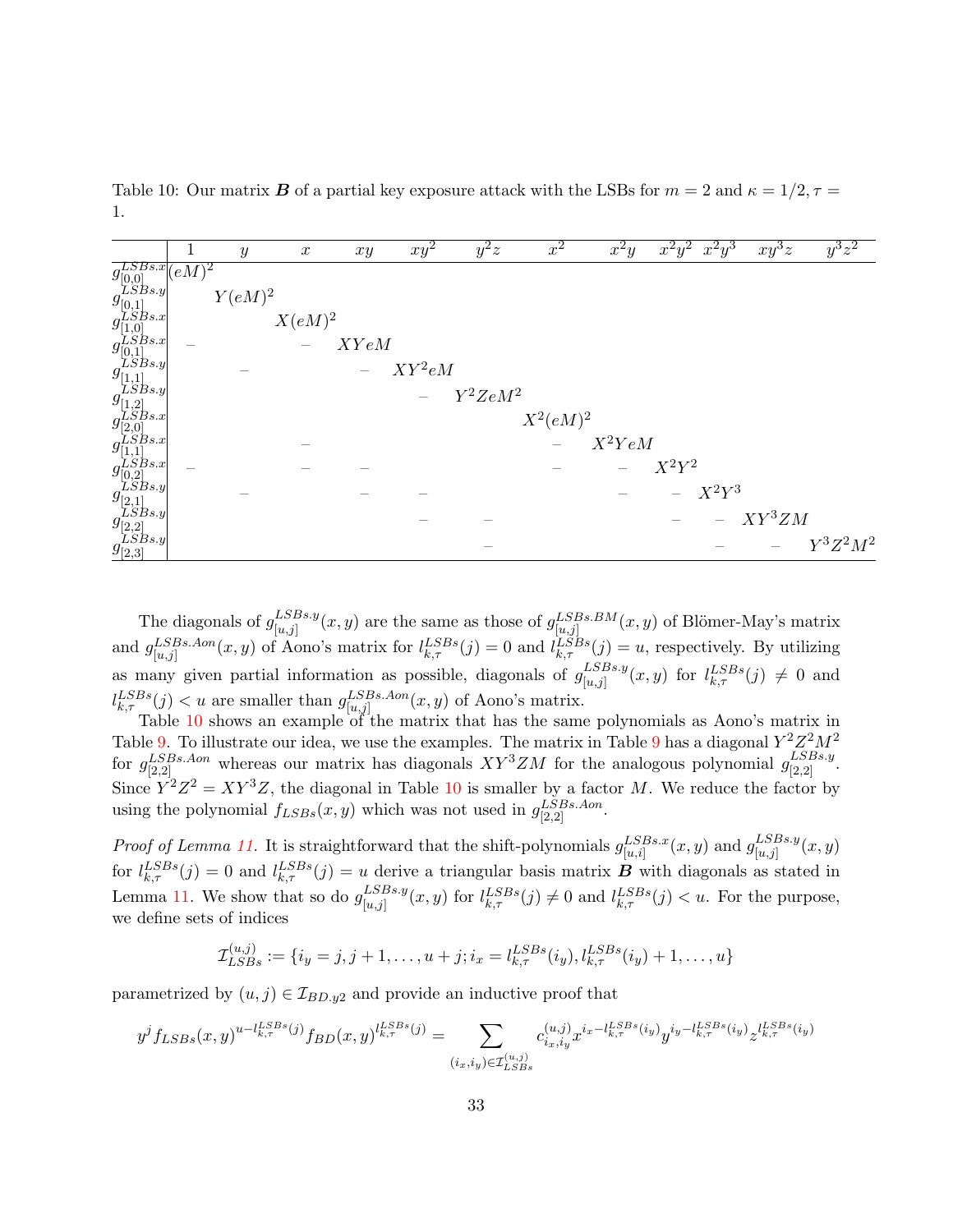holds, where  $c_{i_{n}}^{(u,j)}$  $f_{i_x,i_y}^{(u,j)}$  for  $(i_x,i_y) \in \mathcal{I}_{LSBs}^{(u,j)}$  are integers and  $c_{u,u+j}^{(u,j)} = 1$ . Recall that

$$
g_{[u,j]}^{LSBs,y}(x,y) := y^j f_{LSBs}(x,y)^{u-l_{k,\tau}^{LSBs}(j)} f_{BD}(x,y)^{l_{k,\tau}^{LSBs}(j)}.
$$

We assume that the claim holds for  $(u'-1,j')$  and  $(u',j'-1)$ , then show that it holds for  $(u',j')$ . Observe that

$$
y^{j} f_{LSBs}(x, y)^{u-l_{k,\tau}^{LSBs}(j)} f_{BD}(x, y)^{l_{k,\tau}^{LSBs}(j)}
$$
\n
$$
= y^{j} f_{LSBs}(x, y)^{u-l_{k,\tau}^{LSBs}(j)-1} f_{BD}(x, y)^{l_{k,\tau}^{LSBs}(j)} \cdot (1 - ed_{0} + x(N + y))
$$
\n
$$
= \sum_{(i_{x},i_{y}) \in \mathcal{I}_{LSBs}^{(u-1,j)}} c_{i_{x},i_{y}}^{(u-1,j)} x^{i_{x}-l_{k,\tau}^{LSBs}(i_{y})} y^{i_{y}-l_{k,\tau}^{LSBs}(i_{y})} z^{l_{k,\tau}^{LSBs}(i_{y})} \cdot (1 - ed_{0} + x(N + y))
$$
\n
$$
= \sum_{(i_{x},i_{y}) \in \mathcal{I}_{LSBs}^{(u-1,j)}} d_{i_{x},i_{y}}^{(u,j)} x^{i_{x}-l_{k,\tau}^{LSBs}(i_{y})} y^{i_{y}-l_{k,\tau}^{LSBs}(i_{y})} z^{l_{k,\tau}^{LSBs}(i_{y})} + x^{u-l_{k,\tau}^{LSBs}(u+j)} y^{u+j-l_{k,\tau}^{LSBs}(u+j)} z^{l_{k,\tau}^{LSBs}(u+j)}
$$
\n
$$
(i_{x},i_{y}) \in \mathcal{I}_{LSBs}^{(u,j)} \setminus (u,u+j)
$$

holds, where  $d_{i_n}^{(u,j)}$ holds, where  $d_{i_x,i_y}^{(u,j)} \in \mathcal{I}_{LSBs}^{(u,j)} \setminus (u, u + j)$  are integers. Since  $\mathcal{I}_{LSBs}^{(u,j)} \setminus (u, u + j) \subset \mathcal{I}_{LSBs}^{(u-1,j)} \cup \mathcal{I}_{LSBs}^{(u,j-1)}$ <br>holds, we proved the above claim. Hence, we conclude the proof.

To make use of the given LSBs  $d_0$ , we set

$$
\kappa = 2(\beta - \delta) \qquad \text{and} \qquad \tau = 1 + 2\delta - 4\beta
$$

and use the set of indices  $\mathcal{I}_{BD,y2}$  by following the lemma.

**Lemma 12.** In the matrix **B** of Lemma 11, polynomials  $g_{[u,i]}^{LSBs,y}$  $\lim_{[u,j]}^{L5BSy}(x,y)$  are helpful if and only if  $j \leq 2(\beta - \delta)m + (1 + 2\delta - 4\beta)u$  *for all u.* 

*Proof of Lemma 12.* Let *g LSBs.y*  $\int_{\left[u',j'\right]}^{L5BS,y}(x,y)$  be a polynomial with fixed indices  $(u',j')$  such that

$$
u' = l_{k,\tau}^{MSBs}(j'),
$$

and  $B'$  be a matrix that is a matrix  $B$  without the polynomial  $g_{i_0,i_1}^{LSBs,y}$  $\lim_{[u',j']}$   $(x,y)$ . As stated in Lemma 11, diagonals of the polynomial *g MSBs.y*  $\frac{MSDBS,y}{[u',j']}$  $(x,y)$  in  $\boldsymbol{B}$  is

$$
Y^{j'}Z^{u'}e^{m-u'}M^m.
$$

Furthermore, diagonals of polynomials

$$
g_{[u'+1,j']}^{LSBs,y}(x,y), g_{[u'+2,j']}^{LSBs,y}(x,y), \ldots, g_{[m,j']}^{LSBs,y}(x,y)
$$

in *B* are

$$
XY^{j'+1}Z^{u'}e^{m-u'-1}M^{m-1}, X^2Y^{j'+2}Z^{u'}e^{m-u'-2}M^{m-2}, \ldots, X^{m-u'}Y^{j'+m-u'}Z^{u'}M^{u'}.
$$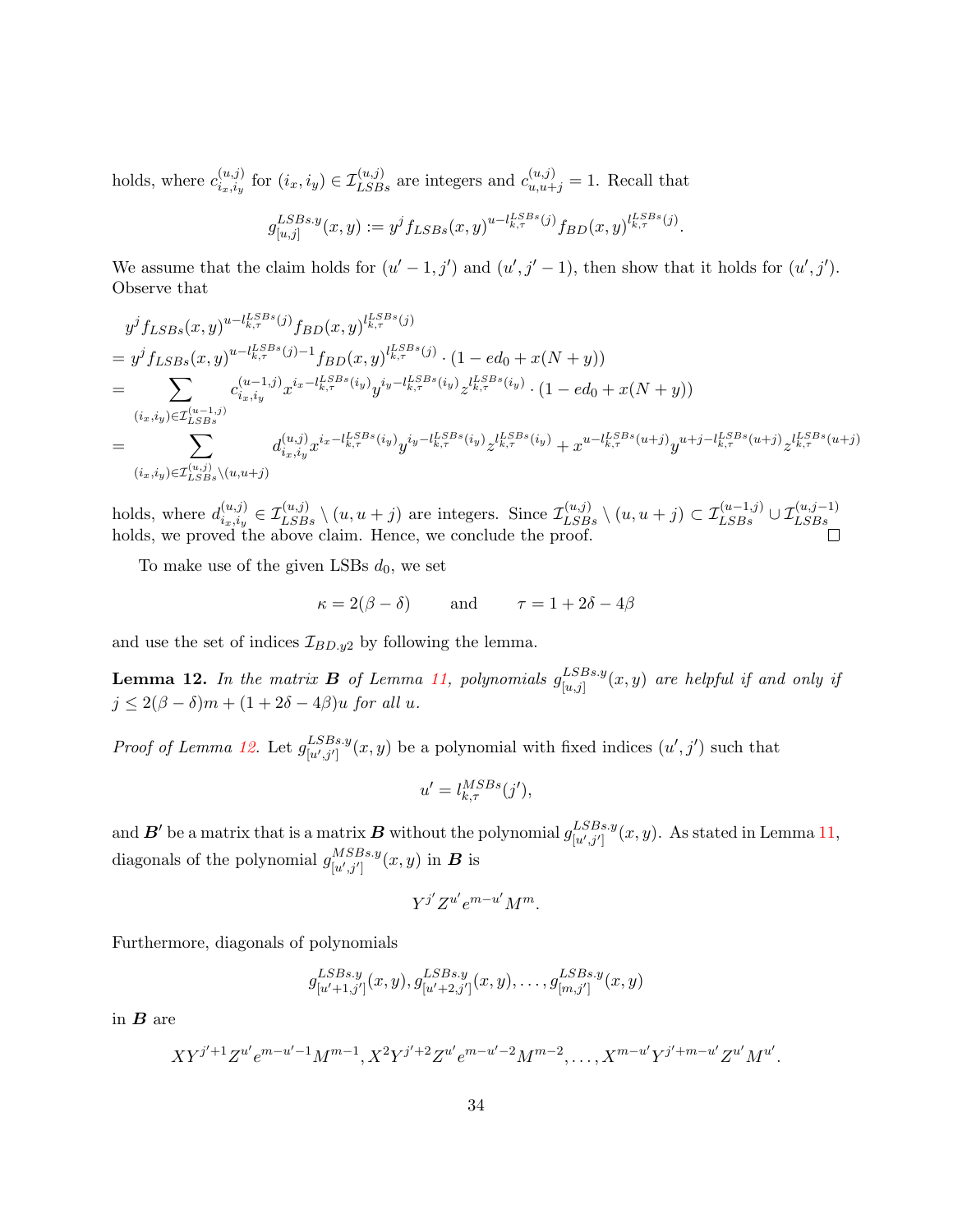On the other hand, by following the proof of Lemma 11, diagonals of the same polynomials in *B′* are

$$
Y^{j'}Z^{u'+1}e^{m-u'-1}M^m, XY^{j'+1}Z^{u'+1}e^{m-u'-2}M^{m-1}, \ldots, X^{m-u'-1}Y^{j'+m-u'-1}Z^{u'+1}M^{u'+1}.
$$

Hence,

$$
\frac{\det(\pmb{B})}{\det(\pmb{B}^\prime)} = Y^{j^\prime}Z^{u^\prime}e^{m-u^\prime}M^m\cdot \left(\frac{XY}{ZM}\right)^{m-u^\prime}
$$

that is smaller than or equal to the modulus  $(eM)^m$  if and only if

$$
Y^{j'}Z^{u'}e^{m-u'}M^m \cdot \left(\frac{XY}{ZM}\right)^{m-u'} \leq (eM)^m \Leftrightarrow Y^{j'}Z^{u'} \leq e^{u'}M^{m-u'}
$$

$$
\Leftrightarrow \frac{1}{2}j' + \left(\beta + \frac{1}{2}\right)u' \leq u' + (\beta - \delta)(m - u')
$$

$$
\Leftrightarrow j' \leq 2(\beta - \delta)m + (1 + 2\delta - 4\beta)u'.
$$

Hence, we conclude the proof.

To obtain the bound of Theorem 2, we compute a dimension

$$
n = \sum_{(u,i)\in\mathcal{I}_{BD,x}} 1 + \sum_{(u,j)\in\mathcal{I}_{BD,y2}} 1 = \left(\frac{1}{2} + 2(\beta - \delta) + \frac{1 + 2\delta - 4\beta}{2}\right) m^2 + o(m^2),
$$

and a determinant  $\det(\mathbf{B}) = X^{s_X} Y^{s_Y} Z^{s_Z} e^{s_e} M^{s_M}$ , where

$$
s_X = \sum_{(u,i)\in\mathcal{I}_{BD,x}} u + \sum_{(u,j)\in\mathcal{I}_{BD,y2}} (u - l_{k,\tau}^{LSBs}(j)) = \left(\frac{1}{3} + (\beta - \delta) + \frac{1 + 2\delta - 4\beta}{6}\right) m^3 + o(m^3),
$$
  
\n
$$
s_Y = \sum_{(u,i)\in\mathcal{I}_{BD,x}} i + \sum_{(u,j)\in\mathcal{I}_{BD,y2}} (u + j - l_{k,\tau}^{LSBs}(j))
$$
  
\n
$$
= \left(\frac{1}{6} + (\beta - \delta) + 2(\beta - \delta)^2 + (\beta - \delta)(1 + 2\delta - 4\beta) + \frac{1 + 2\delta - 4\beta}{6} + \frac{(1 + 2\delta - 4\beta)^2}{6}\right) m^3 + o(m^3),
$$
  
\n
$$
s_Z = \sum_{(u,j)\in\mathcal{I}_{BD,y2}} l_{k,\tau}^{LSBs}(j) = \frac{1 + 2\delta - 4\beta}{6} m^3 + o(m^3),
$$
  
\n
$$
s_e = \sum_{(u,i)\in\mathcal{I}_{BD,x}} (m - i) + \sum_{(u,j)\in\mathcal{I}_{BD,y2}} (m - u) = \left(\frac{1}{3} + (\beta - \delta) + \frac{1 + 2\delta - 4\beta}{6}\right) m^3 + o(m^3),
$$
  
\n
$$
s_M = \sum_{(u,i)\in\mathcal{I}_{BD,x}} (m - i) + \sum_{(u,i)\in\mathcal{I}_{BD,y2}} (m - (u - l_{k,\tau}^{LSBs}(j))) = \left(\frac{1}{3} + (\beta - \delta) + \frac{1 + 2\delta - 4\beta}{3}\right) m^3 + o(m^3).
$$

New polynomials which are derived from outputs of the LLL algorithm satisfy Howgrave-Graham's lemma when  $(\det(\mathbf{B}))^{1/n} < (eM)^m$ . By omitting small terms, we obtain an inequality

$$
2\delta^2 - 2(1+\beta)\delta + 2\beta^2 - 2\beta + 1 > 0.
$$

 $\Box$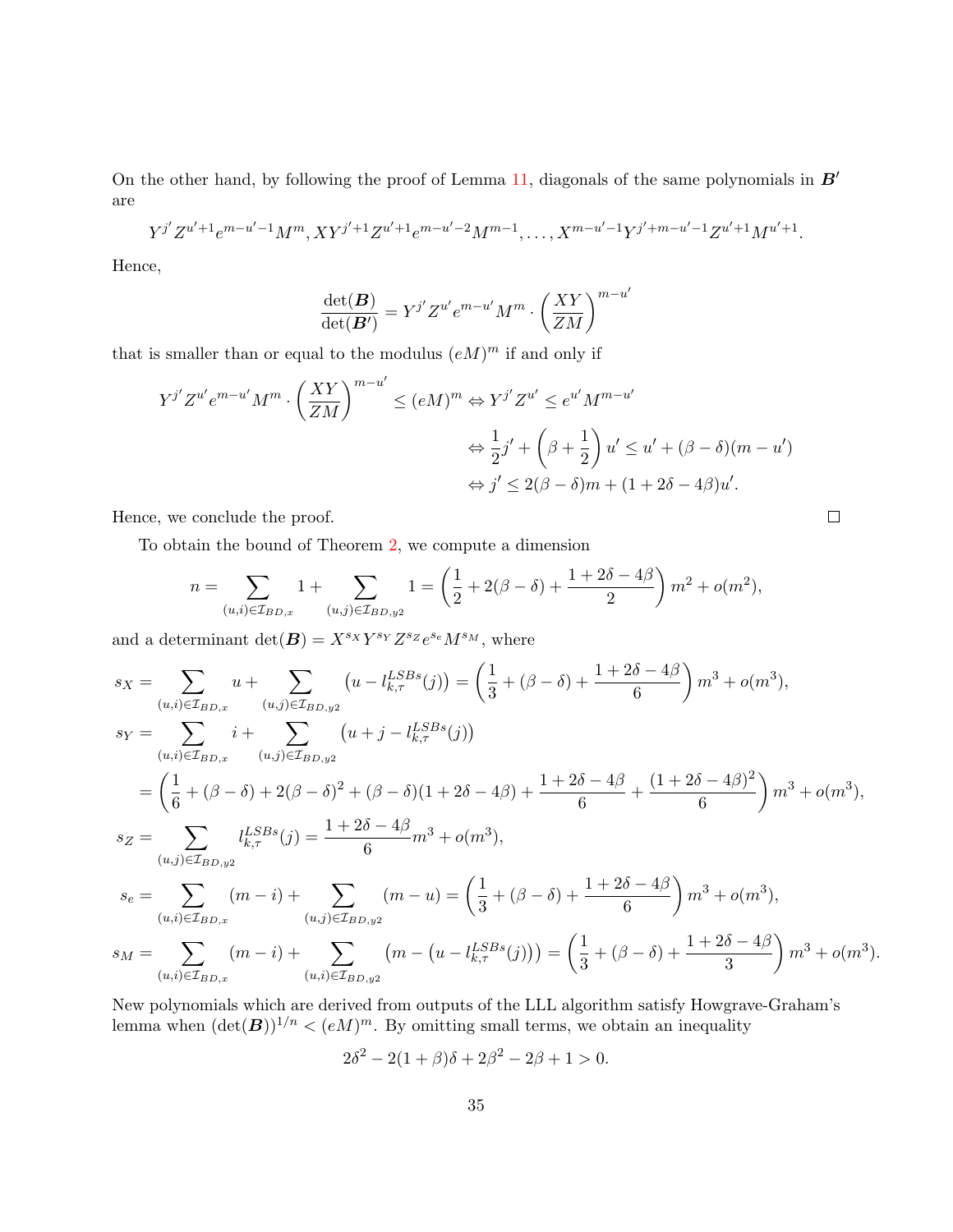By solving the inequality, we obtain the bound of Theorem 2

$$
\delta < \frac{1+\beta-\sqrt{-1+6\beta-3\beta^2}}{2}
$$

*.*

Hence, we conclude the proof.

## **6 Concluding Remarks**

In this paper, we proposed improved partial key exposure attacks on RSA with the MSBs and the LSBs of *d*. In particular, our attack with the MSBs and the LSBs is better than all known attacks when *d* is small such that  $d < N^{9/16}$  and  $d < N^{(9-\sqrt{21})/12}$ , respectively. Furthermore, our attack with the MSBs is the first result that is an extension of the Boneh-Durfee stronger attack and always works for  $d < N^{1-1/\sqrt{2}}$ . We obtained these improved attacks by utilizing the unraveled linearization technique and fully exploit the structure of the lattice for the Boneh-Durfee stronger attack.

# **References**

- [AASW18] Yoshinori Aono, Manindra Agrawal, Takakazu Satoh, and Osamu Watanabe. On the optimality of lattices for the coppersmith technique. *Appl. Algebra Eng. Commun. Comput.*, 29(2):169–195, 2018.
- [Aon09] Yoshinori Aono. A new lattice construction for partial key exposure attack for RSA. In Stanislaw Jarecki and Gene Tsudik, editors, *Public Key Cryptography - PKC 2009, 12th International Conference on Practice and Theory in Public Key Cryptography*, volume 5443 of *Lecture Notes in Computer Science*, pages 34–53. Springer, 2009.
- [Aon13] Yoshinori Aono. Minkowski sum based lattice construction for multivariate simultaneous Coppersmith's technique and applications to RSA. In Colin Boyd and Leonie Simpson, editors, *Information Security and Privacy - 18th Australasian Conference, ACISP 2013*, volume 7959 of *Lecture Notes in Computer Science*, pages 88–103. Springer, 2013.
- [BD00] Dan Boneh and Glenn Durfee. Cryptanalysis of RSA with private key *d* less than *N*0*.*<sup>292</sup> . *IEEE Trans. Information Theory*, 46(4):1339–1349, 2000.
- [BDF98] Dan Boneh, Glenn Durfee, and Yair Frankel. An attack on RSA given a small fraction of the private key bits. In Kazuo Ohta and Dingyi Pei, editors, *Advances in Cryptology - ASIACRYPT '98, International Conference on the Theory and Applications of Cryptology and Information Security*, volume 1514 of *Lecture Notes in Computer Science*, pages 25–34. Springer, 1998.

 $\Box$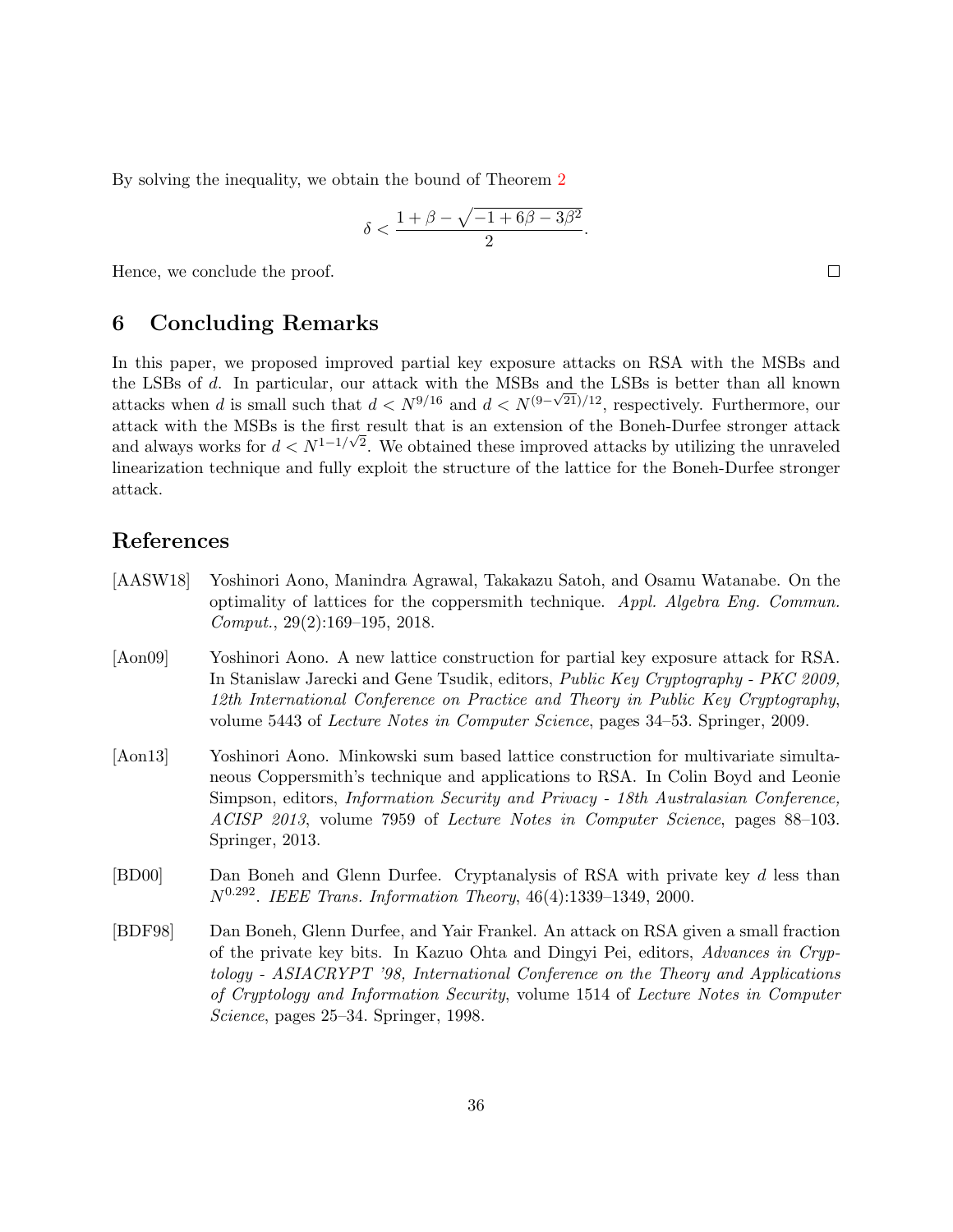- [BM03] Johannes Blömer and Alexander May. New partial key exposure attacks on RSA. In Dan Boneh, editor, *Advances in Cryptology - CRYPTO 2003, 23rd Annual International Cryptology Conference*, volume 2729 of *Lecture Notes in Computer Science*, pages 27–43. Springer, 2003.
- [BVZ12] Aurélie Bauer, Damien Vergnaud, and Jean-Christophe Zapalowicz. Inferring sequences produced by nonlinear pseudorandom number generators using Coppersmith's methods. In Marc Fischlin, Johannes A. Buchmann, and Mark Manulis, editors, *Public Key Cryptography - PKC 2012 - 15th International Conference on Practice and Theory in Public Key Cryptography*, volume 7293 of *Lecture Notes in Computer Science*, pages 609–626. Springer, 2012.
- [Cop96a] Don Coppersmith. Finding a small root of a bivariate integer equation; factoring with high bits known. In Ueli M. Maurer, editor, *Advances in Cryptology - EUROCRYPT '96, International Conference on the Theory and Application of Cryptographic Techniques*, volume 1070 of *Lecture Notes in Computer Science*, pages 178–189. Springer, 1996.
- [Cop96b] Don Coppersmith. Finding a small root of a univariate modular equation. In Ueli M. Maurer, editor, *Advances in Cryptology - EUROCRYPT '96, International Conference on the Theory and Application of Cryptographic Techniques*, volume 1070 of *Lecture Notes in Computer Science*, pages 155–165. Springer, 1996.
- [Cop97] Don Coppersmith. Small solutions to polynomial equations, and low exponent RSA vulnerabilities. *J. Cryptology*, 10(4):233–260, 1997.
- [Cop01] Don Coppersmith. Finding small solutions to small degree polynomials. In Joseph H. Silverman, editor, *Cryptography and Lattices, International Conference, CaLC 2001*, volume 2146 of *Lecture Notes in Computer Science*, pages 20–31. Springer, 2001.
- [DN00] Glenn Durfee and Phong Q. Nguyen. Cryptanalysis of the RSA schemes with short secret exponent from asiacrypt '99. In Tatsuaki Okamoto, editor, *Advances in Cryptology - ASIACRYPT 2000, 6th International Conference on the Theory and Application of Cryptology and Information Security*, volume 1976 of *Lecture Notes in Computer Science*, pages 14–29. Springer, 2000.
- [EJMdW05] Matthias Ernst, Ellen Jochemsz, Alexander May, and Benne de Weger. Partial key exposure attacks on RSA up to full size exponents. In Ronald Cramer, editor, *Advances in Cryptology - EUROCRYPT 2005, 24th Annual International Conference on the Theory and Applications of Cryptographic Techniques*, volume 3494 of *Lecture Notes in Computer Science*, pages 371–386. Springer, 2005.
- [Her11] Mathias Herrmann. *Lattice-based Cryptanalysis Using Unravelled Linearization*. PhD thesis, der Ruhr-University Bochum, 2011.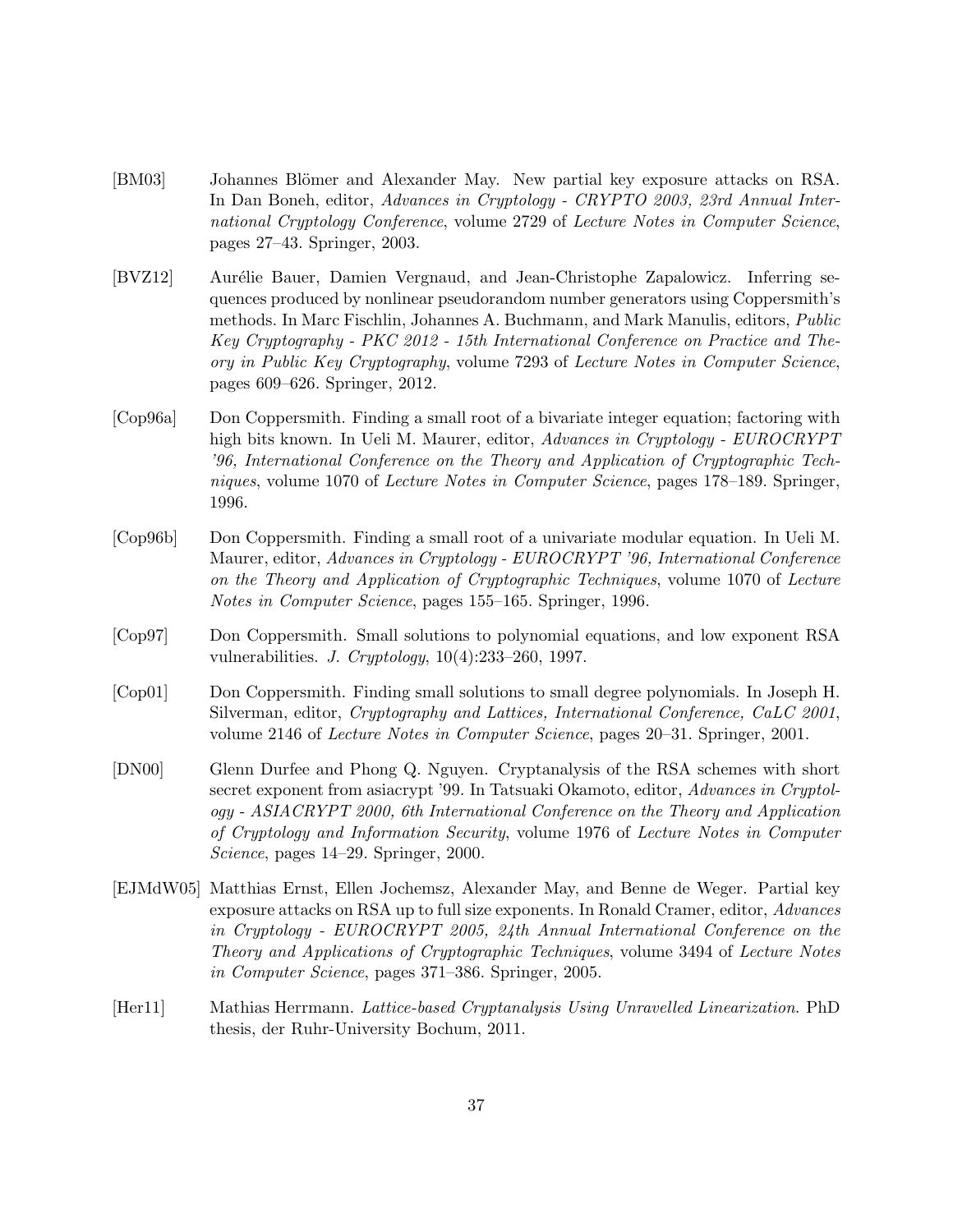- [HHX14] Zhangjie Huang, Lei Hu, and Jun Xu. Attacking RSA with a composed decryption exponent using unravelled linearization. In Dongdai Lin, Moti Yung, and Jianying Zhou, editors, *Information Security and Cryptology - 10th International Conference, Inscrypt 2014*, volume 8957 of *Lecture Notes in Computer Science*, pages 207–219. Springer, 2014.
- [Hin08] M. Jason Hinek. On the security of multi-prime RSA. *J. Mathematical Cryptology*, 2(2):117–147, 2008.
- [HM09] Mathias Herrmann and Alexander May. Attacking power generators using unravelled linearization: When do we output too much? In Mitsuru Matsui, editor, *Advances in Cryptology - ASIACRYPT 2009, 15th International Conference on the Theory and Application of Cryptology and Information Security*, volume 5912 of *Lecture Notes in Computer Science*, pages 487–504. Springer, 2009.
- [HM10] Mathias Herrmann and Alexander May. Maximizing small root bounds by linearization and applications to small secret exponent RSA. In Phong Q. Nguyen and David Pointcheval, editors, *Public Key Cryptography - PKC 2010, 13th International Conference on Practice and Theory in Public Key Cryptography*, volume 6056 of *Lecture Notes in Computer Science*, pages 53–69. Springer, 2010.
- [How97] Nick Howgrave-Graham. Finding small roots of univariate modular equations revisited. In Michael Darnell, editor, *Cryptography and Coding, 6th IMA International Conference*, volume 1355 of *Lecture Notes in Computer Science*, pages 131–142. Springer, 1997.
- [IKK08] Kouichi Itoh, Noboru Kunihiro, and Kaoru Kurosawa. Small secret key attack on a variant of RSA (due to takagi). In Tal Malkin, editor, *Topics in Cryptology - CT-RSA 2008, The Cryptographers' Track at the RSA Conference 2008*, volume 4964 of *Lecture Notes in Computer Science*, pages 387–406. Springer, 2008.
- [IKK09] Kouichi Itoh, Noboru Kunihiro, and Kaoru Kurosawa. Small secret key attack on a takagi's variant of RSA. *IEICE Transactions*, 92-A(1):33–41, 2009.
- [JM06] Ellen Jochemsz and Alexander May. A strategy for finding roots of multivariate polynomials with new applications in attacking RSA variants. In Xuejia Lai and Kefei Chen, editors, *Advances in Cryptology - ASIACRYPT 2006, 12th International Conference on the Theory and Application of Cryptology and Information Security*, volume 4284 of *Lecture Notes in Computer Science*, pages 267–282. Springer, 2006.
- [KSI14] Noboru Kunihiro, Naoyuki Shinohara, and Tetsuya Izu. A unified framework for small secret exponent attack on RSA. *IEICE Transactions*, 97-A(6):1285–1295, 2014.
- [Kun11] Noboru Kunihiro. Solving generalized small inverse problems. *IEICE Transactions*, 94-A(6):1274–1284, 2011.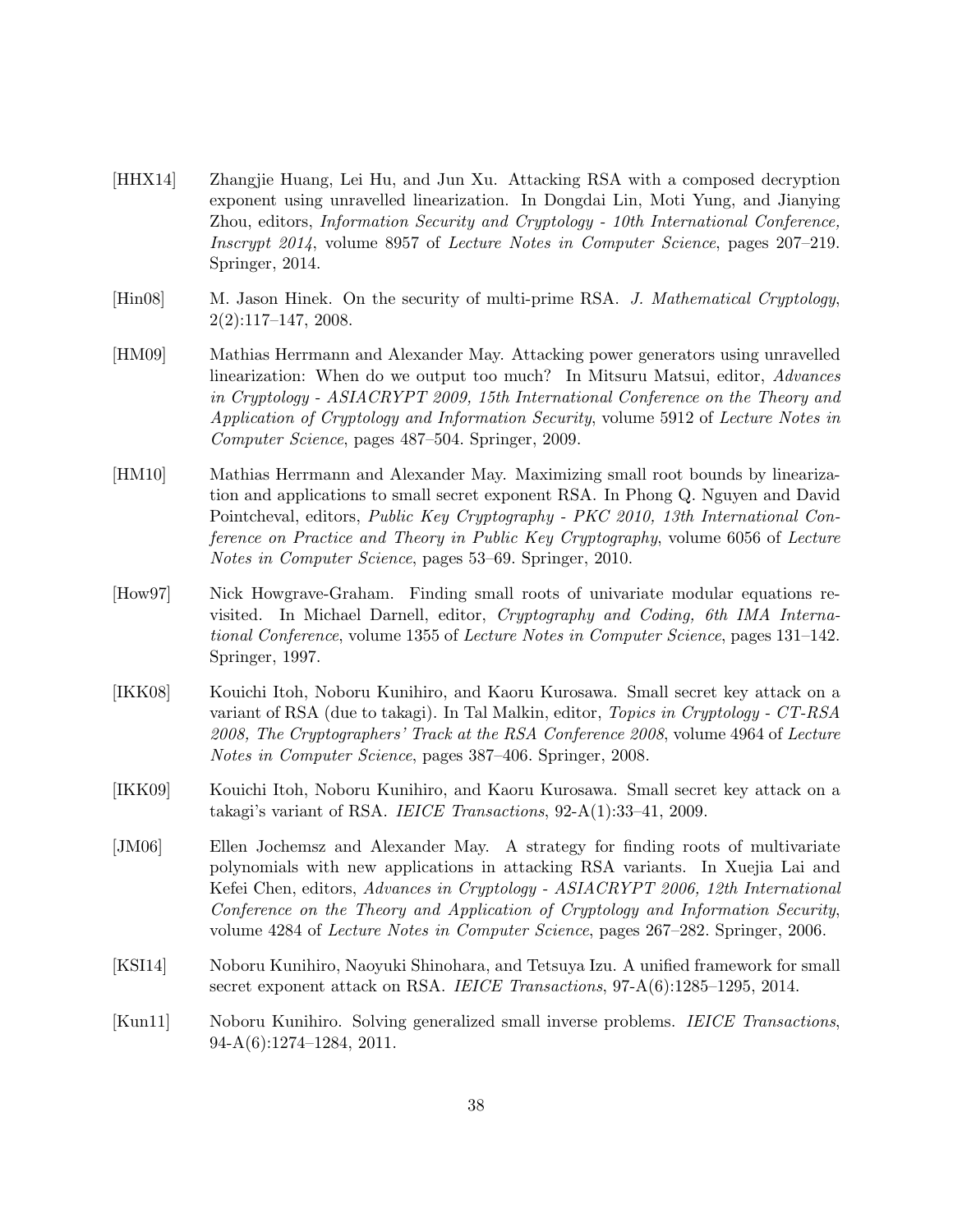- [Kun12] Noboru Kunihiro. On optimal bounds of small inverse problems and approximate GCD problems with higher degree. In Dieter Gollmann and Felix C. Freiling, editors, *Information Security - 15th International Conference, ISC 2012*, volume 7483 of *Lecture Notes in Computer Science*, pages 55–69. Springer, 2012.
- [LLL82] A.K. Lenstra, H.W.jun. Lenstra, and Lászlo Lovász. Factoring polynomials with rational coefficients. *Math. Ann.*, 261:515–534, 1982.
- [LZL14] Yao Lu, Rui Zhang, and Dongdai Lin. New partial key exposure attacks on CRT-RSA with large public exponents. In Ioana Boureanu, Philippe Owesarski, and Serge Vaudenay, editors, *Applied Cryptography and Network Security - 12th International Conference, ACNS 2014*, volume 8479 of *Lecture Notes in Computer Science*, pages 151–162. Springer, 2014.
- [LZPL15] Yao Lu, Rui Zhang, Liqiang Peng, and Dongdai Lin. Solving linear equations modulo unknown divisors: Revisited. In Tetsu Iwata and Jung Hee Cheon, editors, *Advances in Cryptology - ASIACRYPT 2015 - 21st International Conference on the Theory and Application of Cryptology and Information Security*, volume 9452 of *Lecture Notes in Computer Science*, pages 189–213. Springer, 2015.
- [May03] Alexander May. *New RSA vulnerabilities using lattice reduction methods*. PhD thesis, University of Paderborn, 2003.
- [May10] Alexander May. Using LLL-reduction for solving RSA and factorization problems. In Phong Q. Nguyen and Brigitte Vallée, editors, *The LLL Algorithm - Survey and Applications*, Information Security and Cryptography, pages 315–348. Springer, 2010.
- [NS01] Phong Q. Nguyen and Jacques Stern. The two faces of lattices in cryptology. In Joseph H. Silverman, editor, *Cryptography and Lattices, International Conference, CaLC 2001*, volume 2146 of *Lecture Notes in Computer Science*, pages 146–180. Springer, 2001.
- [Sar14] Santanu Sarkar. Small secret exponent attack on RSA variant with modulus  $N = p^r q$ . *Des. Codes Cryptography*, 73(2):383–392, 2014.
- [Sar16] Santanu Sarkar. Revisiting prime power RSA. *Discrete Applied Mathematics*, 203:127– 133, 2016.
- [SM09] Santanu Sarkar and Subhamoy Maitra. Partial key exposure attack on CRT-RSA. In Michel Abdalla, David Pointcheval, Pierre-Alain Fouque, and Damien Vergnaud, editors, *Applied Cryptography and Network Security, 7th International Conference, ACNS 2009*, volume 5536 of *Lecture Notes in Computer Science*, pages 473–484, 2009.
- [SSM10] Santanu Sarkar, Sourav Sengupta, and Subhamoy Maitra. Partial key exposure attack on RSA - improvements for limited lattice dimensions. In Guang Gong and Kishan Chand Gupta, editors, *Progress in Cryptology - INDOCRYPT 2010 - 11th*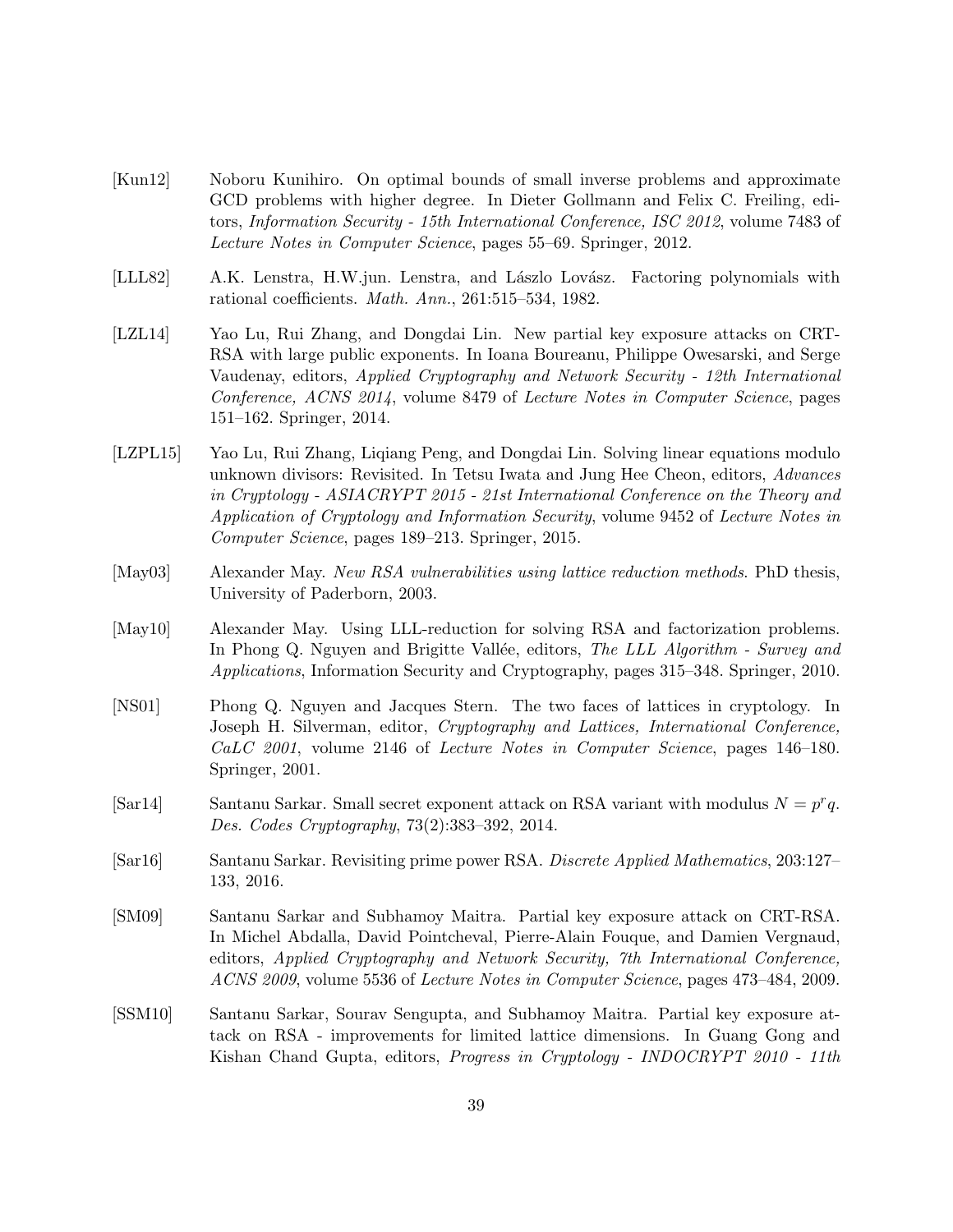*International Conference on Cryptology in India*, volume 6498 of *Lecture Notes in Computer Science*, pages 2–16. Springer, 2010.

- [TK14a] Atsushi Takayasu and Noboru Kunihiro. Better lattice constructions for solving multivariate linear equations modulo unknown divisors. *IEICE Transactions*, 97-A(6):1259– 1272, 2014.
- [TK14b] Atsushi Takayasu and Noboru Kunihiro. Cryptanalysis of RSA with multiple small secret exponents. In Willy Susilo and Yi Mu, editors, *Information Security and Privacy - 19th Australasian Conference, ACISP 2014*, volume 8544 of *Lecture Notes in Computer Science*, pages 176–191. Springer, 2014.
- [TK14c] Atsushi Takayasu and Noboru Kunihiro. Partial key exposure attacks on RSA: achieving the boneh-durfee bound. In Antoine Joux and Amr M. Youssef, editors, *Selected Areas in Cryptography - SAC 2014 - 21st International Conference*, volume 8781 of *Lecture Notes in Computer Science*, pages 345–362. Springer, 2014.
- [TK15] Atsushi Takayasu and Noboru Kunihiro. Partial key exposure attacks on CRT-RSA: better cryptanalysis to full size encryption exponents. In Tal Malkin, Vladimir Kolesnikov, Allison Bishop Lewko, and Michalis Polychronakis, editors, *Applied Cryptography and Network Security - 13th International Conference, ACNS 2015*, volume 9092 of *Lecture Notes in Computer Science*, pages 518–537. Springer, 2015.
- [TK16a] Atsushi Takayasu and Noboru Kunihiro. How to generalize RSA cryptanalyses. In Chen-Mou Cheng, Kai-Min Chung, Giuseppe Persiano, and Bo-Yin Yang, editors, *Public-Key Cryptography - PKC 2016 - 19th IACR International Conference on Practice and Theory in Public-Key Cryptography*, volume 9615 of *Lecture Notes in Computer Science*, pages 67–97. Springer, 2016.
- [TK16b] Atsushi Takayasu and Noboru Kunihiro. Partial key exposure attacks on CRT-RSA: general improvement for the exposed least significant bits. In Matt Bishop and Anderson C. A. Nascimento, editors, *Information Security - 19th International Conference, ISC 2016*, volume 9866 of *Lecture Notes in Computer Science*, pages 35–47. Springer, 2016.
- [TK16c] Atsushi Takayasu and Noboru Kunihiro. Partial key exposure attacks on RSA with multiple exponent pairs. In Joseph K. Liu and Ron Steinfeld, editors, *Information Security and Privacy - 21st Australasian Conference, ACISP 2016*, volume 9723 of *Lecture Notes in Computer Science*, pages 243–257. Springer, 2016.
- [TK16d] Atsushi Takayasu and Noboru Kunihiro. Small secret exponent attacks on RSA with unbalanced prime factors. In *2016 International Symposium on Information Theory and Its Applications, ISITA 2016*, pages 236–240. IEEE, 2016.
- [TK17a] Atsushi Takayasu and Noboru Kunihiro. General bounds for small inverse problems and its applications to multi-prime RSA. *IEICE Transactions*, 100-A(1):50–61, 2017.